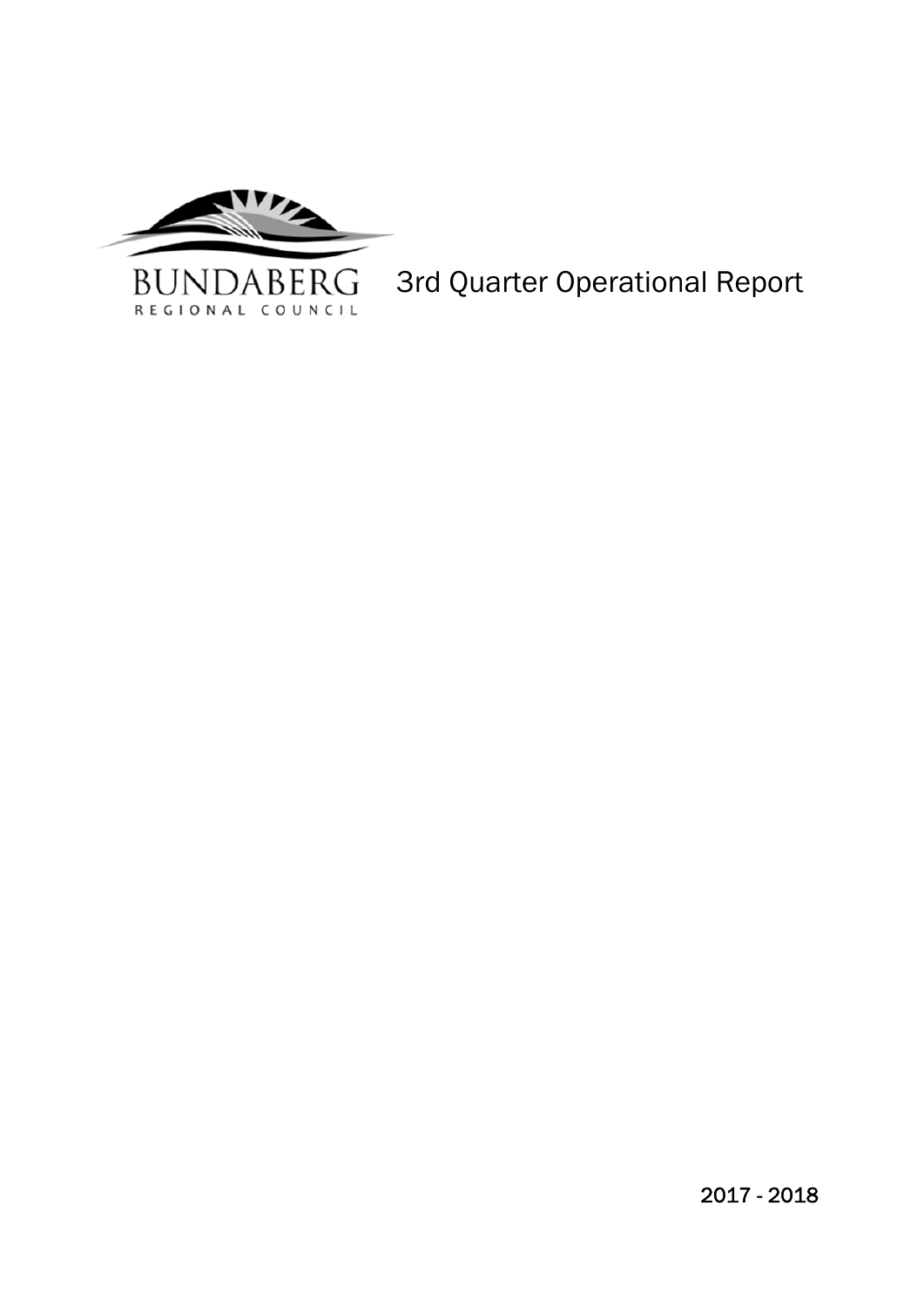The following symbols are used to indicate the progress of Objectives.

| Indicator | Status             | Indicator meaning                                                                                                                                |
|-----------|--------------------|--------------------------------------------------------------------------------------------------------------------------------------------------|
|           | On track           | Initiative is proceeding to plan with no indication of future impediments.                                                                       |
|           | Completed          | Initiative has been completed.                                                                                                                   |
|           | Monitor            | Progress is not as expected but action is being/has been taken and is expected to be back<br>on track within the next quarter or financial year. |
|           | Trend              | This data is being collected for observation and analysis.                                                                                       |
|           | Action<br>required | Progress is significantly behind schedule or is rated 'closely monitor'. Decisive action is<br>required to get back on track.                    |

The following colours indicate the progress of Projects.

| Project Indicator | <b>Status</b> | Indicator meaning                                                       |
|-------------------|---------------|-------------------------------------------------------------------------|
| Green             | On track      | Project is proceeding to plan with no indication of future impediments. |
| Yellow            | Monitor       | Progress is being monitored.                                            |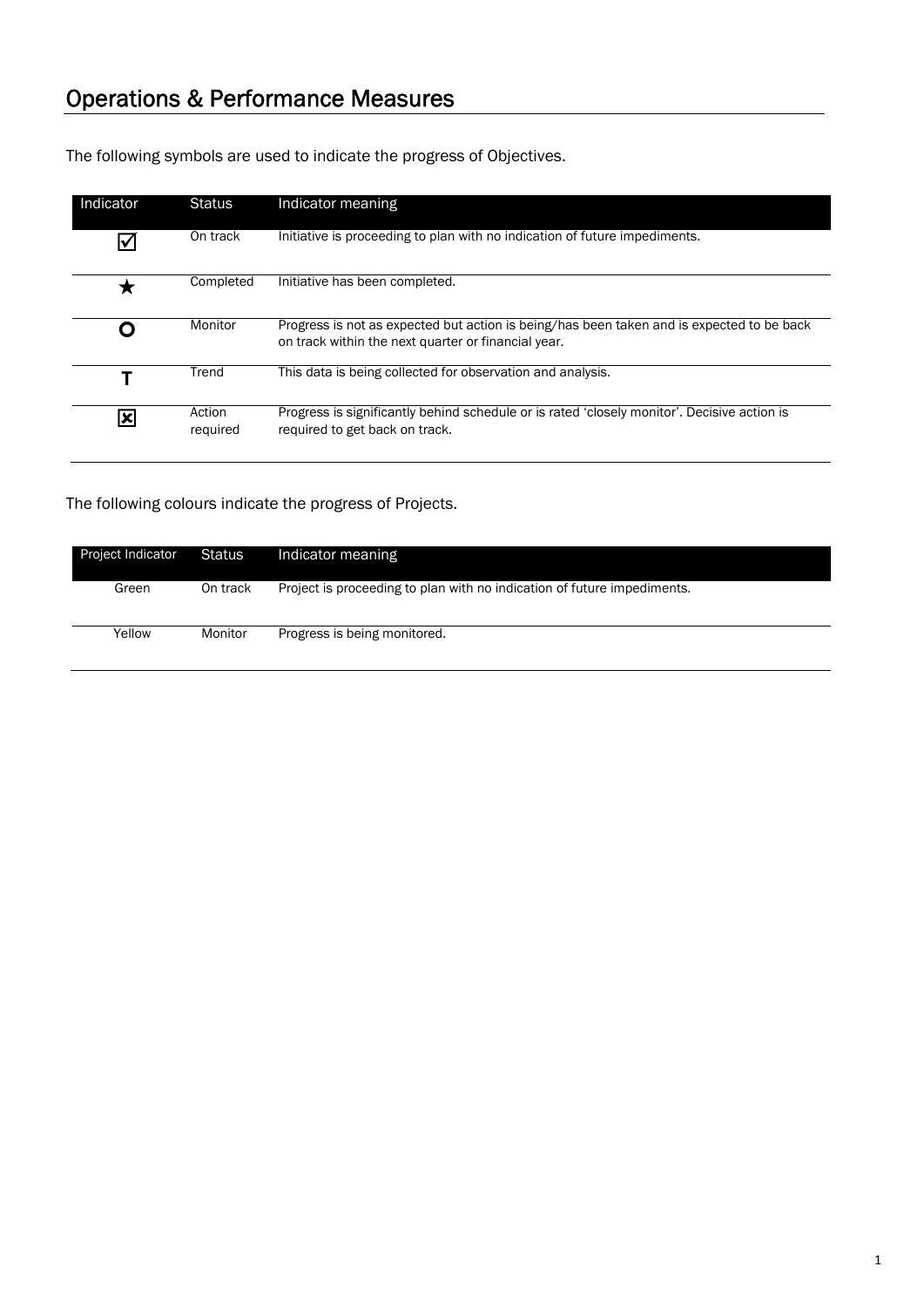| Core Programs/Services Areas                                                       |                                                                           |        |                  | <b>Strategic Links</b> | Risk Id.                                                                |
|------------------------------------------------------------------------------------|---------------------------------------------------------------------------|--------|------------------|------------------------|-------------------------------------------------------------------------|
| Strategic Project Planning<br><b>Project Governance</b><br><b>Project Delivery</b> |                                                                           |        | CP 2.2.1 & 3.1.2 | BP-IP-2:9-11           |                                                                         |
| Key Performance indicator                                                          |                                                                           |        |                  |                        | *Note: Major Projects KPI Target is quarterly.                          |
| Task/Action                                                                        | Performance Measure                                                       | Target | Actuals          | <b>Status</b>          | Comment                                                                 |
| <b>Recoveries</b><br>Work hour<br>recovery from<br>Capital Works                   | Percentage of recoveries as a<br>proportion of operational work<br>hours. | 75%    | 94%              | ☑                      | Major Projects have exceeded the target<br>for recoveries this quarter. |

## Infrastructure & Planning – Roads & Drainage

| Core Programs/Services Areas          |                                                                                       |               |         | <b>Strategic Links</b>     |               | Risk Id.                                                                                |
|---------------------------------------|---------------------------------------------------------------------------------------|---------------|---------|----------------------------|---------------|-----------------------------------------------------------------------------------------|
| Projects - Roads                      | Projects - Footpaths & Network Pathways                                               |               |         | CP 2.2.1, 2.3.1 &<br>3.1.2 |               | BP-IP-3:7-8                                                                             |
| Key Performance Indicators            |                                                                                       |               |         |                            |               | *Note: Roads & Drainage KPI Targets below are annual - reported YTD.                    |
| Task/ Action                          | Performance Measure                                                                   | <b>Target</b> | Actuals | <b>Status</b>              | Comment       |                                                                                         |
| Pathways<br>Program -<br>Maintenance  | Percentage of budget expended -<br>excluding depreciation and<br>corporate overheads. | 100%          | 77%     | ☑                          | On track.     |                                                                                         |
| Pathways<br>Program -<br>Construction | Percentage of budget expended -<br>annual capital works program.                      | 100%          | 61%     | ☑                          | made.         | W4Q R2 included contract payments to be                                                 |
| Roads<br>Maintenance                  | Percentage of budget expended -<br>excluding depreciation and<br>corporate overheads. | 100%          | 69%     | ☑                          | On track.     |                                                                                         |
| Roads Major<br>Projects               | Percentage of budget expended -<br>annual capital works program.                      | 100%          | 67%     | ☑                          |               | Budget reduced overall by \$4.5 m, \$2.8 m<br>savings, \$2.1 m reproved, \$0.4 m extra. |
| Roads Minor<br>Projects               | Percentage of budget expended -<br>annual capital works program.                      | 100%          | 78%     | ☑                          | \$180,000.    | W4Q R1 complete. Some W4Q R2 being<br>done. Council to approve unallocated              |
| Sealed road<br>resurfacing            | Percentage of road resurfacing<br>annual program complete.                            | 100%          | 90%     | ☑                          | 75% complete. | Bitumen reseal, microsurfacing and<br>rejuvenation complete. Asphalt resurfacing        |
| Unsealed<br>re-sheeting               | Percentage of gravel re-sheeting<br>annual program complete.                          | 100%          | 26%     | O                          | costs.        | Gravel Resheets well underway and are<br>approximately 60% including committed          |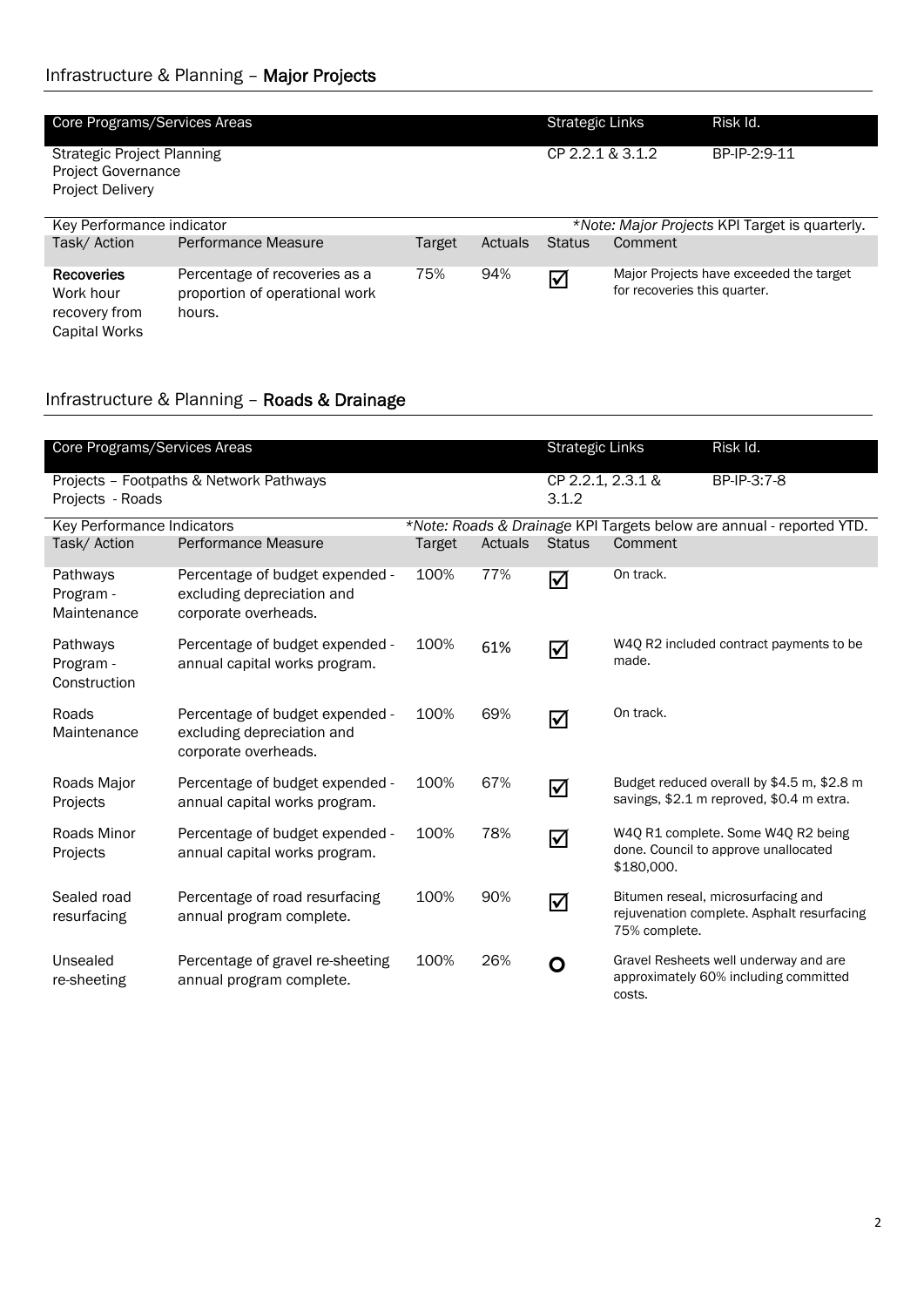| Core Programs/Services Areas                                            |                                                                                                                                                            |               |                  | Risk Id.<br><b>Strategic Links</b> |                                                                                                                                                                                               |  |
|-------------------------------------------------------------------------|------------------------------------------------------------------------------------------------------------------------------------------------------------|---------------|------------------|------------------------------------|-----------------------------------------------------------------------------------------------------------------------------------------------------------------------------------------------|--|
| Projects - Roads (continued)                                            |                                                                                                                                                            |               | CP 2.2.1 & 3.1.2 | BP-IP-3:7-8                        |                                                                                                                                                                                               |  |
| Projects - Stormwater Drainage                                          |                                                                                                                                                            |               |                  |                                    | 1.5.1, 2.2.1 & 3.1.2                                                                                                                                                                          |  |
| <b>Operations Management</b>                                            |                                                                                                                                                            |               |                  | 2.3.1 & 3.5.1                      |                                                                                                                                                                                               |  |
| Key Performance Indicators                                              |                                                                                                                                                            |               |                  |                                    | *Note: Roads & Drainage Projects Targets are annual - reported YTD.<br>Operations Targets are quarterly.                                                                                      |  |
| Task/ Action                                                            | Performance Measure                                                                                                                                        | <b>Target</b> | Actuals          | <b>Status</b>                      | Comment                                                                                                                                                                                       |  |
| Roads<br>Rehabilitation                                                 | Percentage of roads<br>rehabilitation annual program<br>complete.                                                                                          | 100%          | 93%              | ☑                                  | Package 1 complete. Package 2 approx.<br>88% complete.                                                                                                                                        |  |
| Bridges and<br><b>Major Culverts</b><br>Rehabilitation                  | Percentage of bridges and major<br>culvert annual program complete.                                                                                        | 100%          | 5%               | O                                  | The McCoys Creek Culvert Lining Tender<br>has been advertised. Budget adjustments<br>being made.                                                                                              |  |
| Rehabilitation -<br>Other                                               | Percentage of other rehabilitation<br>annual program complete.                                                                                             | 100%          | 25%              | O                                  | Bathurst and Ruddell Streets kerb and<br>channel rehabilitation programmed.                                                                                                                   |  |
| Drainage<br>Maintenance                                                 | Percentage of budget expended<br>excluding depreciation and<br>corporate overheads.                                                                        | 100%          | 99%              | ☑                                  | Budget adjustments have been requested<br>to deal with continuing wet weather<br>drainage complaints.                                                                                         |  |
| Stormwater<br>Drainage Major<br>Projects                                | Percentage of budget expended -<br>annual capital works program.                                                                                           | 100%          | 17%              | O                                  | Contract projects Wyilie and Campbell Sts,<br>Tara, Johnston, Sixth Ave Willis and Ocean<br>Sts programmed.                                                                                   |  |
| Stormwater<br>Drainage Minor<br>Projects                                | Percentage of budget expended -<br>annual capital works program.                                                                                           | 100%          | 71%              | ☑                                  | W4Q R1 complete, some W4Q R2 being<br>done.                                                                                                                                                   |  |
| Network<br>Pathway -<br>Outstanding<br>Defects                          | Percentage increase or decrease<br>of the 12 month trailing trend of<br>outstanding network pathway<br>defects (i.e. maintenance work to<br>be completed). | 0%            | 1.4%             | $\triangledown$                    | The quarterly percentage outstanding<br>defects increased by 0.8% with 16 defects<br>addressed. The 12 month trailing trend is<br>1.4% increase. Total outstanding defects =<br>1272.         |  |
| Roads -<br>Outstanding<br>Defects                                       | Percentage increase or decrease<br>of the 12 month trailing trend of<br>outstanding roads defects (i.e.<br>maintenance work to be<br>completed).           | 0%            | 0.4%             | ☑                                  | The quarterly percentage of outstanding<br>defects decreased by 0.4% with 2787<br>defects addressed. The 12 month trailing<br>trend is 0.6% increase. Total outstanding<br>$defects = 10135.$ |  |
| Response to<br>complaints and<br>community<br>requests for<br>works and | Percentage of Customer<br>Requests (CRMs) completed<br>within allocated time periods.                                                                      | 80%           | 67%              | ☑                                  | 3000 requests were completed within an<br>average time of 15 days.                                                                                                                            |  |

advice.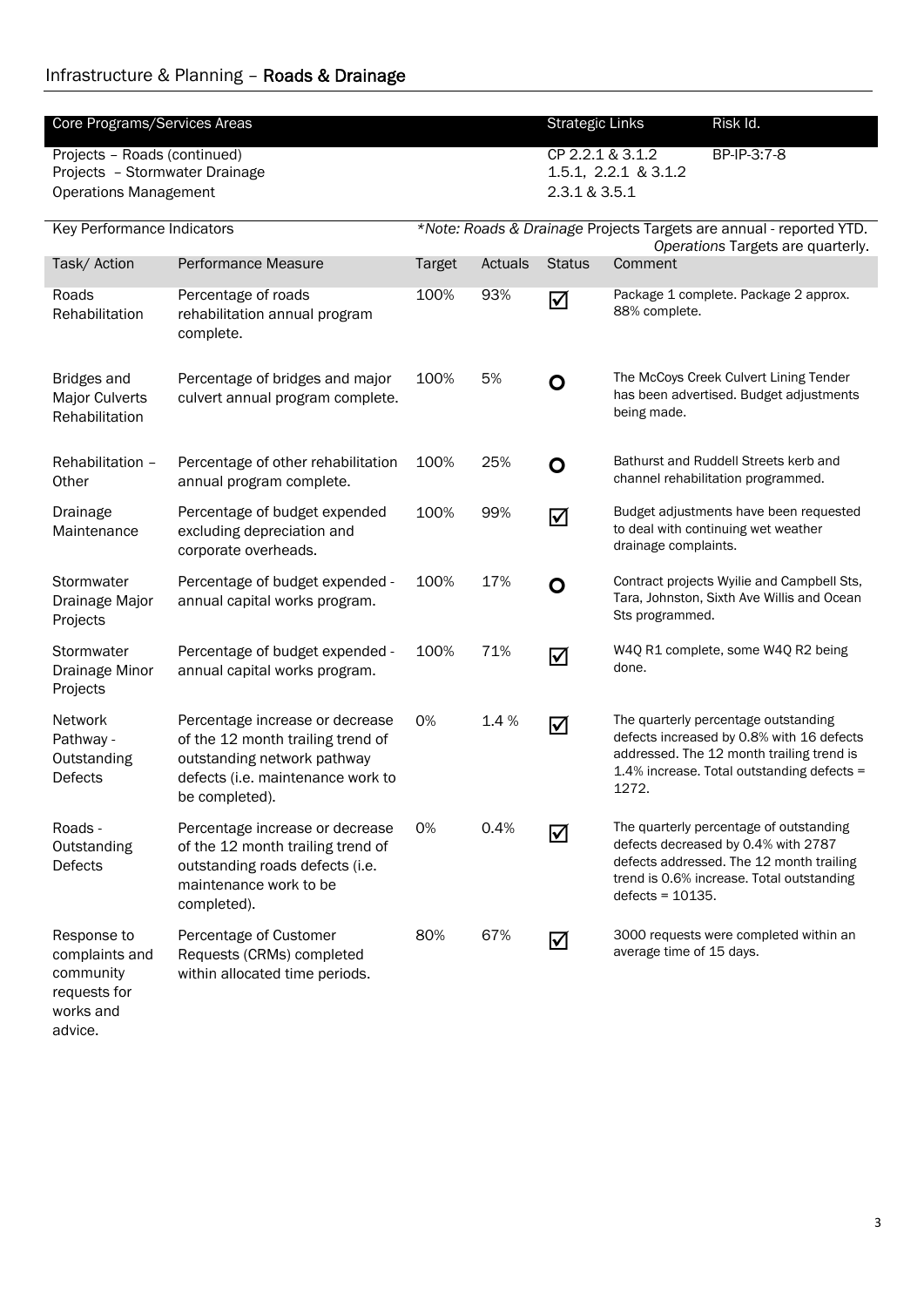| Core Programs/Services Areas |                                               |                                                                         |            |         | <b>Strategic Links</b> |         | Risk Id.                                                                                                                |
|------------------------------|-----------------------------------------------|-------------------------------------------------------------------------|------------|---------|------------------------|---------|-------------------------------------------------------------------------------------------------------------------------|
|                              | Group Management                              |                                                                         |            |         | CP 2.1.1 & 3.2.2       |         | BP-IP-1:6-9                                                                                                             |
|                              | Key Performance Indicators                    |                                                                         |            |         |                        |         | *Note: Roads & Drainage KPI Targets below are annual.                                                                   |
|                              | Task/Action                                   | Performance Measure                                                     | Target     | Actuals | <b>Status</b>          | Comment |                                                                                                                         |
|                              | 3 Year Capital<br>Works Program               | Presented for approval to Council<br>February each year.                | Feb.<br>18 |         |                        |         | 3Y Capex prepared but not presented to<br>Council due to new budgeting system being<br>implemented. KPI to be reviewed. |
|                              | Footpath<br>Network -<br>Overall<br>condition | Percentage of footpath network<br>within worst 20% condition<br>rating. | Trend      | т       |                        |         | This KPI will be reported in the 4 <sup>th</sup> quarter.                                                               |
|                              | Road Network -<br>Overall<br>condition        | Percentage of road network<br>within the worst 20% condition<br>rating. | Trend      |         |                        |         | This KPI will be reported in the 4 <sup>th</sup> quarter.                                                               |
|                              | Road Asset<br>Sustainability<br>Ratio         | Renewal expenditure vs. annual<br>depreciation.                         | Trend      | Т       |                        |         | This KPI will be reported in the 4 <sup>th</sup> quarter.                                                               |

| Core Programs/Services Areas                                    |                                                                                                                                                                                                                            |        |         |                            | <b>Strategic Links</b>           | Risk Id.                                                                                                                                                  |
|-----------------------------------------------------------------|----------------------------------------------------------------------------------------------------------------------------------------------------------------------------------------------------------------------------|--------|---------|----------------------------|----------------------------------|-----------------------------------------------------------------------------------------------------------------------------------------------------------|
| Main Roads & Recoverable Works                                  |                                                                                                                                                                                                                            |        |         | CP 3.3.1, 3.1.2 &<br>2.3.1 |                                  | BP-IP-1:6-9                                                                                                                                               |
| Key Performance Indicators                                      |                                                                                                                                                                                                                            |        |         |                            |                                  | *Note: RMPC KPI Targets are quarterly.                                                                                                                    |
| Task/Action                                                     | Performance Measure                                                                                                                                                                                                        | Target | Actuals | <b>Status</b>              | Comment                          |                                                                                                                                                           |
| Road<br>Maintenance<br>Performance<br>Contract (RMPC)<br>Claims | RMPC Claims are within target<br>expenditure for programmed<br>expenditure, as provided by<br>Department of Transport and<br>Main Roads for Schedule 1:<br>Bruce Highway                                                   | 80%    | 142%    | $\mathbf{\overline{x}}$    | remainder of the financial year. | Expenditure is well over due to the<br>additional ordered works given by DTMR.<br>DTMR has allocated an additional<br>\$300,000 for this schedule for the |
| <b>RMPC Claims</b>                                              | Percentage of footpath network<br>RMPC Claims are within target<br>expenditure for programmed<br>expenditure, as provided by<br>Department of Transport and<br>Main Roads for Schedule 2: State<br><b>Controlled Roads</b> | 80%    | 128%    | 図                          | remainder of the financial year. | Expenditure is well over due to the<br>additional ordered works given by DTMR.<br>DTMR has allocated an additional<br>\$600,000 for this schedule for the |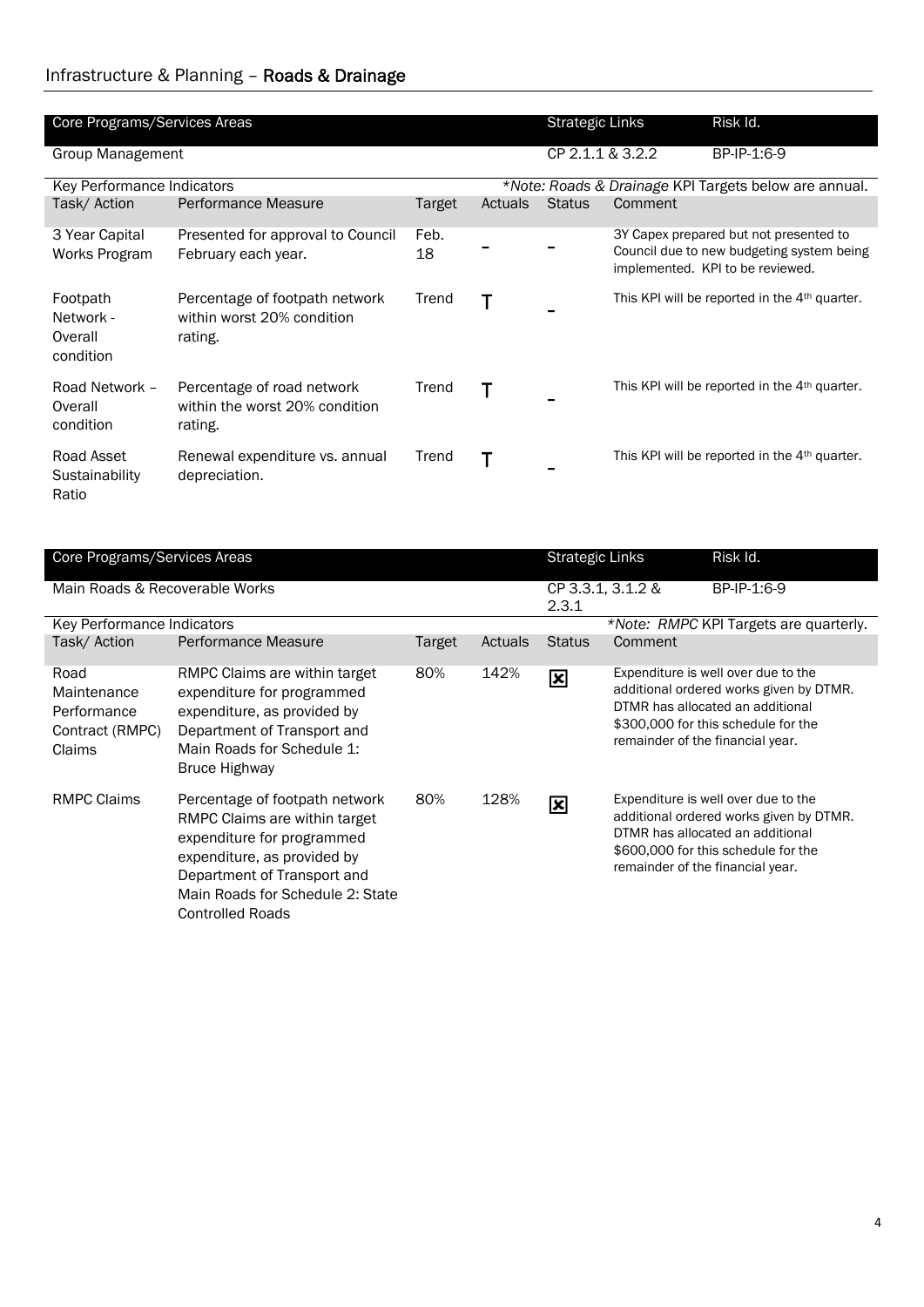| Core Programs/Services Areas                          |                                                                                                                                      | Risk Id.<br><b>Strategic Links</b> |               |               |                                                                                                                                                                                                                                                                                                                                                                                                                                                                                                                                                                                                                                             |  |
|-------------------------------------------------------|--------------------------------------------------------------------------------------------------------------------------------------|------------------------------------|---------------|---------------|---------------------------------------------------------------------------------------------------------------------------------------------------------------------------------------------------------------------------------------------------------------------------------------------------------------------------------------------------------------------------------------------------------------------------------------------------------------------------------------------------------------------------------------------------------------------------------------------------------------------------------------------|--|
|                                                       | Asset Maintenance - Maintenance Advice, Planning & Design<br>- Maintenance Delivery                                                  | CP 2.4.3 & 3.7.1<br>3.1.2 & 3.2.2  | BP-IP-4:17-19 |               |                                                                                                                                                                                                                                                                                                                                                                                                                                                                                                                                                                                                                                             |  |
|                                                       | Asset Management - Strategy & Support                                                                                                |                                    |               |               |                                                                                                                                                                                                                                                                                                                                                                                                                                                                                                                                                                                                                                             |  |
| Key Performance Indicators                            |                                                                                                                                      |                                    |               |               | *Note: Asset Maintenance Targets are quarterly.<br>Asset Management Targets are biannual.                                                                                                                                                                                                                                                                                                                                                                                                                                                                                                                                                   |  |
| Task/ Action                                          | Performance Measure                                                                                                                  | <b>Target</b>                      | Actuals       | <b>Status</b> | Comment                                                                                                                                                                                                                                                                                                                                                                                                                                                                                                                                                                                                                                     |  |
| Maintenance -<br><b>Advice Planning</b><br>and Design | Internal Client Satisfaction:<br>Percentage of internal client<br>survey results satisfactory or<br>above.                           | 75%                                | 89.8%         | ☑             | Overall average of 89.81% of customer<br>satisfaction received from 69% of surveys<br>sent.                                                                                                                                                                                                                                                                                                                                                                                                                                                                                                                                                 |  |
| Maintenance<br>Delivery -<br>Planned<br>Maintenance   | Percentage of Priority 1 & 2 work<br>tickets raised against the total<br>number tickets.                                             | Trend                              | 49.9%         | Τ             | Total scheduled tasks were 1665, an<br>increase from 1275 from the previous<br>quarter. 831 (49.9%) work tickets raised<br>were Priority 1 & 2. This trend is down from<br>56.2% during the previous quarter.                                                                                                                                                                                                                                                                                                                                                                                                                               |  |
| Maintenance -<br>Requested<br>Maintenance:            | Percentage of Priority 1 & 2 work<br>tickets raised against the number<br>of works completed                                         | 95%                                | 85.5%         | 図             | - From 1st quarter to 2nd quarter we<br>experienced an increase in work requests<br>of 12.55%. From 2nd quarter to 3rd<br>quarter we experienced a further increase<br>of 13.71% in work requests.<br>- Staffing levels were affected during early<br>January - this was also the case with<br>engaging external contractors.<br>-- A number of work requests were deferred<br>due to inclement weather conditions and<br>as such have not been completed in the<br>reporting period.<br>-- A number of work requests were deferred<br>due to a delay in receiving parts and as<br>such have not been completed in the<br>reporting period. |  |
| Asset<br>Management                                   | Asset Valuation & Revaluation:<br>Percentage revaluation has been<br>completed.                                                      | June<br>18                         |               | ☑             | This KPI will be reported in the 4 <sup>th</sup> quarter.                                                                                                                                                                                                                                                                                                                                                                                                                                                                                                                                                                                   |  |
| Asset<br>Management                                   | Corporate Asset Management<br>Framework Review: Percentage<br>the review of Asset Management<br>documents has been completed.        | June<br>18                         |               | ☑             | This KPI will be reported in the 4 <sup>th</sup> quarter.                                                                                                                                                                                                                                                                                                                                                                                                                                                                                                                                                                                   |  |
| Asset<br>Management -<br>Sustainable<br>Management    | Reconciliation of assets and<br>infrastructure against long-term<br>sustainability: End of financial<br>year reconciliation process. | June<br>18                         |               | ☑             | This KPI will be reported in the 4 <sup>th</sup> quarter.                                                                                                                                                                                                                                                                                                                                                                                                                                                                                                                                                                                   |  |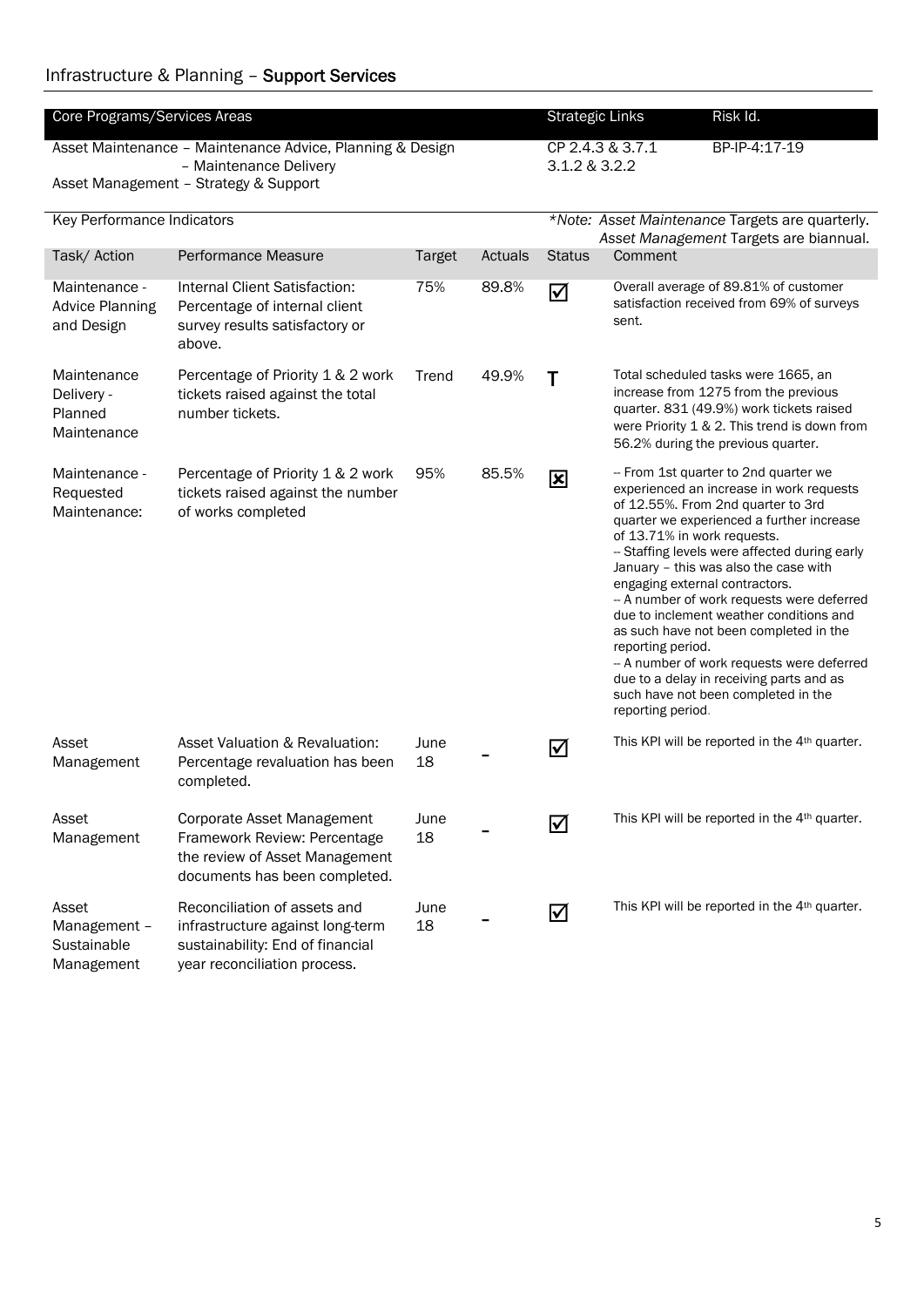#### Infrastructure & Planning – Support Services

| Core Programs/Services Areas                        |                                                                                                                                                   |               |         | <b>Strategic Links</b>    |                               | Risk Id.                                                                                                                                                                                                                                                                                                                                                                                                                           |
|-----------------------------------------------------|---------------------------------------------------------------------------------------------------------------------------------------------------|---------------|---------|---------------------------|-------------------------------|------------------------------------------------------------------------------------------------------------------------------------------------------------------------------------------------------------------------------------------------------------------------------------------------------------------------------------------------------------------------------------------------------------------------------------|
| <b>Design Services</b><br>Fleet Management          |                                                                                                                                                   |               |         | CP 3.2.1 & 3.7.1<br>2.4.3 |                               | BP-IP-4:20-24                                                                                                                                                                                                                                                                                                                                                                                                                      |
| Key Performance Indicators                          |                                                                                                                                                   |               |         |                           |                               | *Note: Design Services Targets are annual & quarterly respectively.<br>Fleet Management Targets are quarterly.                                                                                                                                                                                                                                                                                                                     |
| Task/ Action                                        | Performance Measure                                                                                                                               | <b>Target</b> | Actuals | <b>Status</b>             | Comment                       |                                                                                                                                                                                                                                                                                                                                                                                                                                    |
| <b>Design Services</b><br>- Civil Design<br>Program | Percentage of Design Projects<br>delivered against the revised<br>capital budget.                                                                 | 100%          | 83%     | ☑                         | remaining project is on hold. | 83% of known capital works projects have<br>been completed by the 3rd quarter. This is<br>made up of 48 Roads and Drainage<br>projects and 18 Water and Wastewater<br>Projects - 41 of the Roads and Drainage<br>and 14 of the Water and Wastewater<br>Projects are complete. Of the 7 remaining<br>R&D projects all are in progress (2 of which<br>are at 90%). 3 of the 4 remaining W&WW<br>projects are in progress, whilst the |
| <b>Design Services</b><br>- Technical<br>Advice     | Provision of quality technical<br>advice across Council<br>departments: Percentage of<br>internal client survey results<br>satisfactory or above. | 75%           | 100%    | ☑                         | Team.                         | One customer survey was received from 5<br>different client areas in the 3rd quarter.<br>100% of responses were satisfactory or<br>above. The response rated the quality of<br>technical advice as very satisfactory. This<br>result has been shared with the Design                                                                                                                                                               |
| Fleet<br>Management                                 | Availability of plant, vehicle and<br>equipment: Percentage of overall<br>plant, vehicle and equipment<br>availability.                           | 95%           | 94.4%   | ☑                         | hours.                        | Overall major plant availability of 94.4% as<br>per MyData. Availability is measured during<br>working hours Monday - Friday / 7am -<br>4pm, and refers to the percentage of<br>Council's plant, vehicle and equipment<br>fleet that is available for use by Council's<br>operational crews during normal working                                                                                                                  |
| Fleet<br>Management                                 | Utilization of plant, vehicle and<br>equipment: Percentage user<br>departments have met minimum<br>utilization target.                            | 90%           | 87.1%   | ☑                         | target.                       | User group utilisation in the 3rd quarter<br>was 87.1% of the quarterly utilisation                                                                                                                                                                                                                                                                                                                                                |
| Fleet<br>Management                                 | Internal Client Satisfaction:<br>Percentage of internal client<br>survey results satisfactory or<br>above.                                        | 75%           | 100%    | ☑                         | 34.8%.                        | 100% of client surveys returned results of<br>satisfactory or above during the 3rd<br>quarter. Customer Satisfaction Surveys are<br>issued at the completion of preventative<br>maintenance services. 45 surveys were<br>sent out in the 3rd quarter with 23 being<br>returned. Very Satisfied - 65.2%; Satisfied -                                                                                                                |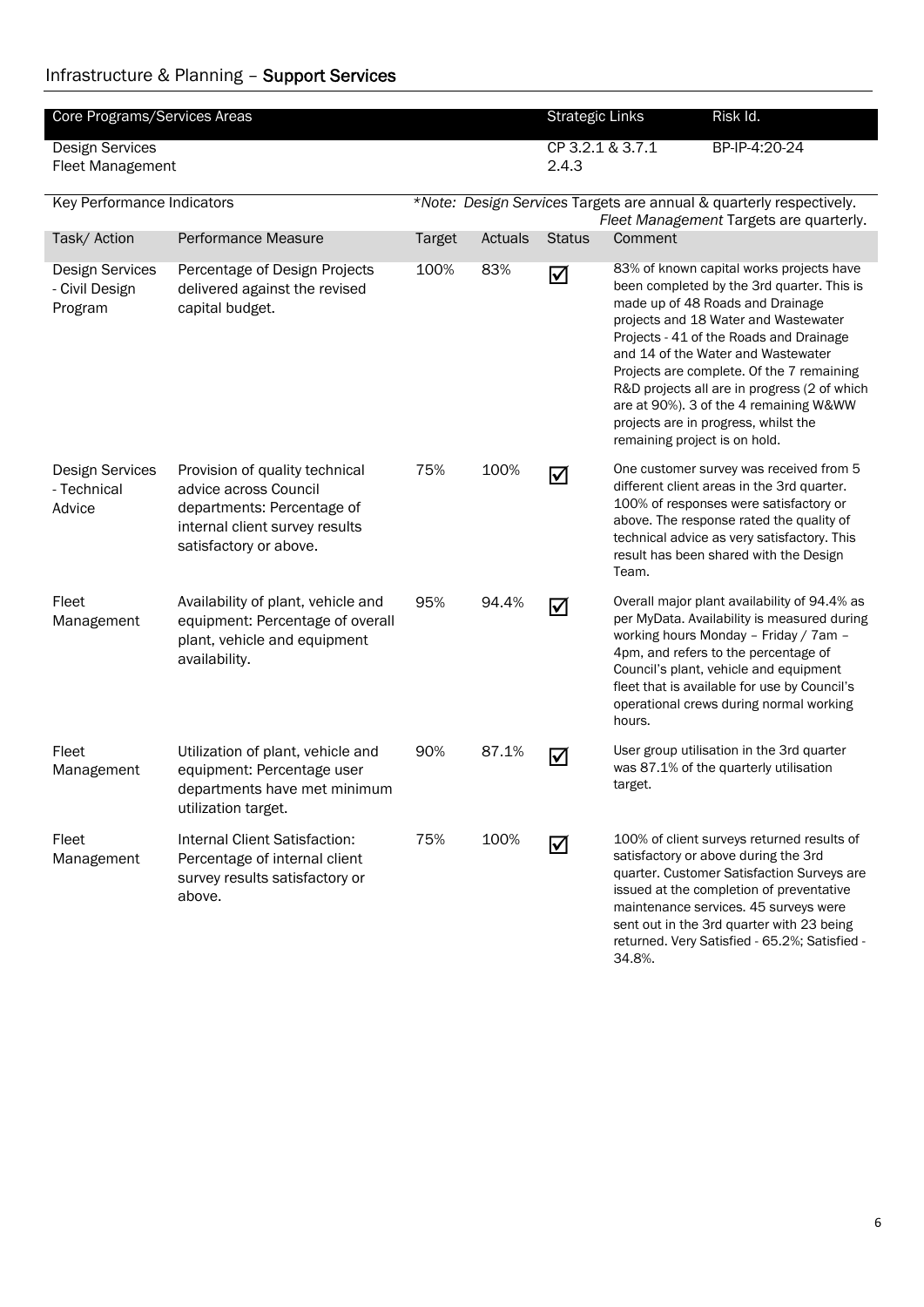| Core Programs/Services Areas                                   |                                                                                                      |               | Risk Id.<br><b>Strategic Links</b> |                        |                                                                                                                                                                                                             |
|----------------------------------------------------------------|------------------------------------------------------------------------------------------------------|---------------|------------------------------------|------------------------|-------------------------------------------------------------------------------------------------------------------------------------------------------------------------------------------------------------|
|                                                                | Water Services - Water treatment & delivery systems                                                  |               |                                    | CP 3.2.1 & 3.7.1       | BP-IP-5:17-18                                                                                                                                                                                               |
| Water - Group Management                                       |                                                                                                      |               |                                    | 2.4.3<br>1.1.1 & 2.4.1 |                                                                                                                                                                                                             |
|                                                                |                                                                                                      |               |                                    |                        |                                                                                                                                                                                                             |
| Key Performance Indicators                                     |                                                                                                      |               |                                    |                        | *Note: The WS Capital Works Program Target is annual - reported YTD.<br>Water Services and Group Management Targets are quarterly.                                                                          |
| Task/ Action                                                   | Performance Measure                                                                                  | <b>Target</b> | Actuals                            | <b>Status</b>          | Comment                                                                                                                                                                                                     |
| Capital Works<br>Program                                       | Delivery of Water Capital Projects<br>Program. Percentage of adopted<br>budget completed.            | 95%           | 62.8%                              | O                      | The figure is based on expenditure against<br>the annual Water budget. Please refer to<br>Water Capital Projects Report.                                                                                    |
| <b>Water Supply</b><br>Systems -<br>reliability                | Water service reliability:<br>Percentage customers do not<br>experience interruption.                | 95%           | 91.2%                              | ☑                      | 2872 water connections experienced a<br>planned/unplanned service interruption<br>from a total of 32,782 connections.                                                                                       |
| <b>Water Supply</b><br>Systems -<br>incidents                  | Water quality incidents per 1,000<br>connections.                                                    | $<$ 5         | 0.2                                | ☑                      | No new incidents. 5 on-going THM<br>exceedances with 4 from the Gregory River<br>WTP and 1 from Lake Monduran WTP.                                                                                          |
| <b>Water Supply</b><br>Systems -<br>complaints                 | Water quality complaints per<br>1,000 connections.                                                   | ~10           | 0.79                               | ☑                      | 26 water quality complaints for the quarter<br>from a total of 32,782 connections.<br>Complaints relate to taste, odour and<br>discolouration from all Council's water<br>service areas.                    |
| <b>Water Supply</b><br>Systems -<br>compliance                 | Compliance with Australian<br><b>Drinking Water Guidelines</b><br>(ADWG).                            | 98%           | 100%                               |                        | Zero non-conformances with ADWG for this<br>quarter based on 2,988 samples tested.<br>Tests relate to microbiological, metals and<br>chemical characteristics.                                              |
| <b>Water Supply</b><br>Systems - usage                         | Raw water usage vs allocation.<br>Water usage as a percentage of<br>allocation for Bundaberg Region. | <80%          | 56.8%                              | O                      | Water usage has been lower for this<br>quarter due to higher than average rainfall.<br>Raw water usage for this quarter was<br>2,362ML when compared to 2,934ML for<br>the corresponding quarter last year. |
| Group<br>Management.<br>Water and<br>Wastewater<br>Connections | New water and wastewater<br>connections installed within 25<br>days.                                 | 95%           | 95.5%                              | ☑                      | A total of 66 Notice to Service Provider<br>Applications were received for this quarter,<br>with 63 applications installed within 25<br>working days.                                                       |
| Group<br>Management                                            | Water and wastewater<br>complaints per 1,000<br>connections.                                         | $25$          | 6.9                                | ☑                      | 410 complaints were received for this<br>quarter from a total of 58,928 water and<br>wastewater connections.                                                                                                |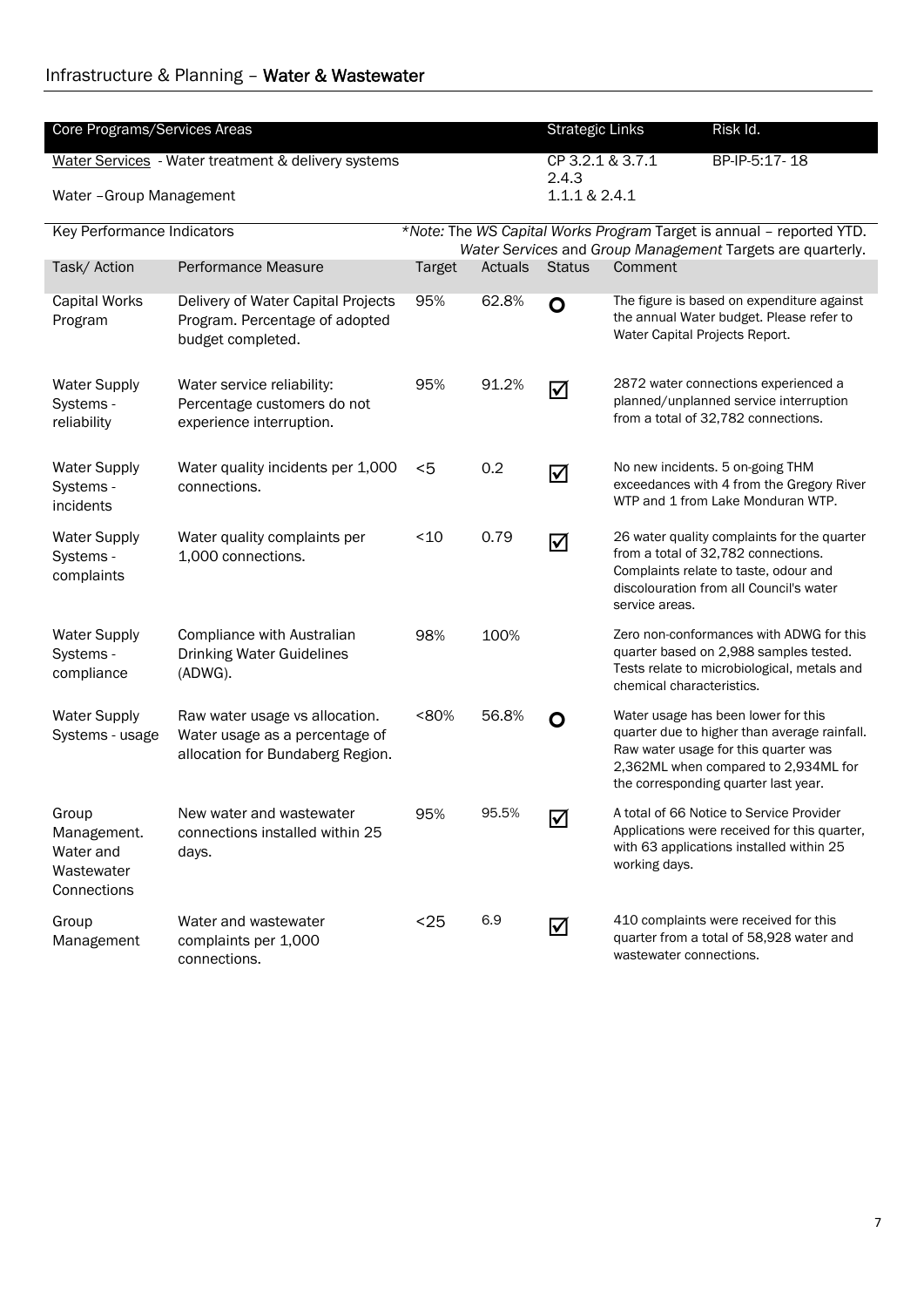| Core Programs/Services Areas            |                                                                                                |               |         | <b>Strategic Links</b>                                                                                             |                        | Risk Id.                                                                                                                                                                                               |
|-----------------------------------------|------------------------------------------------------------------------------------------------|---------------|---------|--------------------------------------------------------------------------------------------------------------------|------------------------|--------------------------------------------------------------------------------------------------------------------------------------------------------------------------------------------------------|
|                                         | Wastewater Services - Wastewater schemes collection and treatment                              |               |         | & 2.4.2                                                                                                            | CP 2.2.1, 2.3.2, 2.4.1 | BP-IP-5:17-18                                                                                                                                                                                          |
| Key Performance Indicators              |                                                                                                |               |         | *Note: The WW Capital Works Program Target is annual - reported YTD.<br>Wastewater Services Targets are quarterly. |                        |                                                                                                                                                                                                        |
| Task/ Action                            | Performance Measure                                                                            | <b>Target</b> | Actuals | <b>Status</b>                                                                                                      | Comment                |                                                                                                                                                                                                        |
| <b>Capital Works</b><br>Program         | Delivery of Wastewater Capital<br>Projects Program. Percentage of<br>adopted budget completed. | 95%           | 62.7%   | ☑                                                                                                                  | Report.                | This figure is based on expenditure against<br>the annual Wastewater budget. Please<br>refer to Wastewater Capital Projects                                                                            |
| Wastewater<br>Services -<br>reliability | Wastewater Services Reliability:<br>Percentage customers do not<br>experience interruption.    | 95%           | 99.7%   | ☑                                                                                                                  | sewerage connections.  | 76 sewerage connections experienced a<br>service interruption from a total of 26,146                                                                                                                   |
| Wastewater<br>Services -<br>incidences  | Reportable Incidences: Number<br>of reportable incidents.                                      | <5            | 6       | ☑                                                                                                                  |                        | A total of 6 reportable incidents were<br>recorded for the quarter of which 3 related<br>to exceedance of effluent quality and 3<br>relating to raw sewage overflows.                                  |
| Wastewater<br>Services -<br>complaints  | Wastewater odour complaints per<br>1,000 connections                                           | <5            | 0.49    | ☑                                                                                                                  | connections.           | 13 odour complaints were received for the<br>quarter from a total of 26,146 sewerage                                                                                                                   |
| Wastewater<br>Services -<br>breaks      | Sewer main breaks and chokes<br>per 100km of mains.                                            | $<$ 10        | 2.46    | ☑                                                                                                                  | the quarterly target.  | 17 sewer main breaks and chokes<br>occurred across the region during this<br>period. The total length of sewerage main<br>is 689.46km. This equates to 2.46<br>blockages per 100km, which falls within |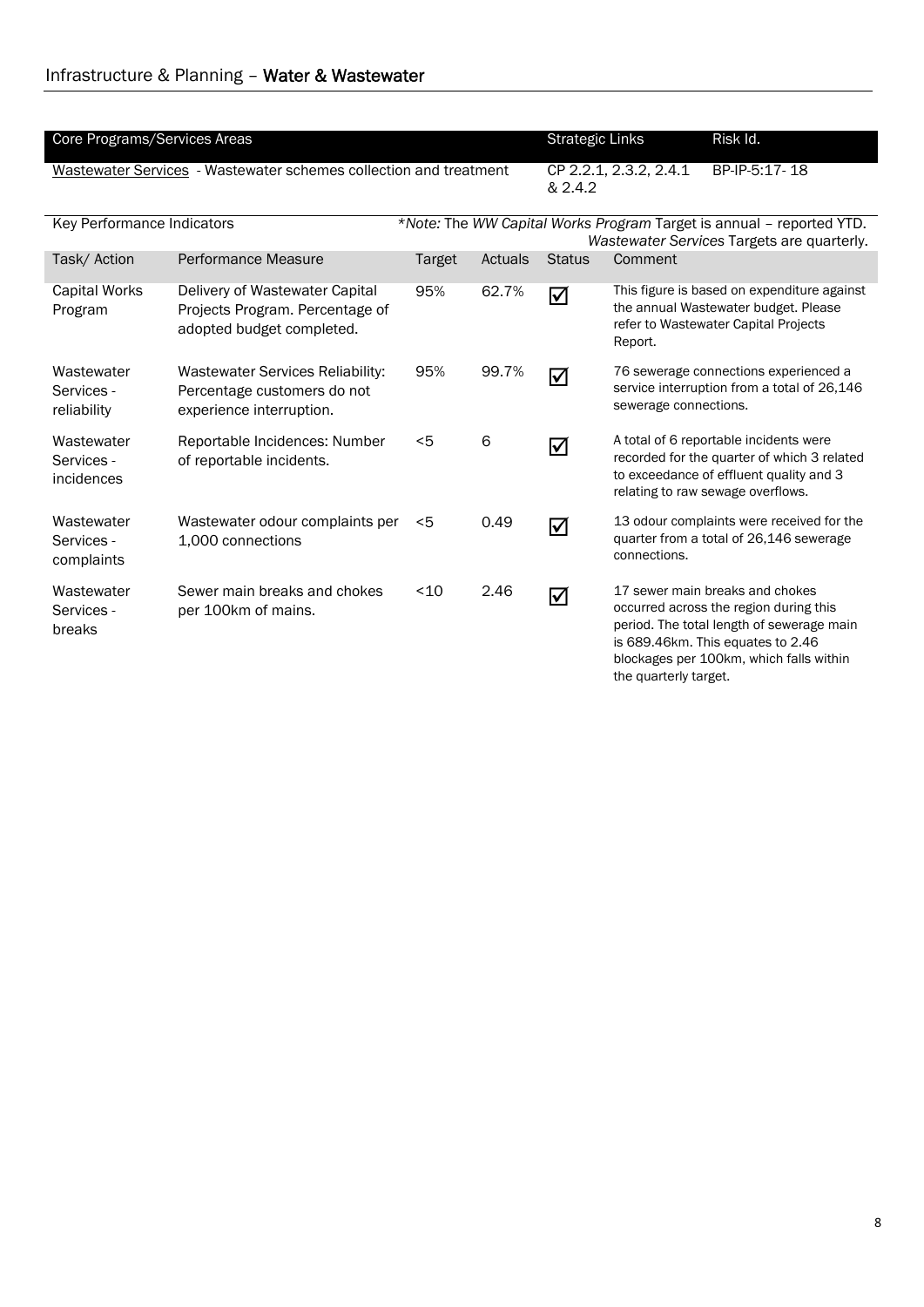| Core Programs/Services Areas                         |                                                                                                | <b>Strategic Links</b> | Risk Id. |               |                                                                                                                                                                    |
|------------------------------------------------------|------------------------------------------------------------------------------------------------|------------------------|----------|---------------|--------------------------------------------------------------------------------------------------------------------------------------------------------------------|
|                                                      | <b>Plumbing Services and Trade Waste</b>                                                       |                        |          | 3.5.1         | CP 1.1.1, 2.4.2 &<br>BP-IP-5:17-18                                                                                                                                 |
| Key Performance Indicators                           |                                                                                                |                        |          |               | *Note: Plumbing and Trade Services Targets are quarterly.                                                                                                          |
| Task/Action                                          | <b>Performance Measure</b>                                                                     | <b>Target</b>          | Actuals  | <b>Status</b> | Comment                                                                                                                                                            |
| Plumbing<br><b>Services</b>                          | Standard Approvals: Percentage<br>of approvals decided within 20<br>days.                      | 95%                    | 100%     | ☑             | 161 - Plumbing Applications have be<br>received during this quarter this is up on<br>the previous 2 quarters.                                                      |
| Plumbing<br>Services                                 | Fast-track Approvals: Percentage<br>of approvals decided within 5<br>days.                     | 95%                    | 100%     | ☑             | 3 Fast Track Plumbing Applications were<br>received and processed during the 3rd<br>quarter.                                                                       |
| Plumbing<br>Services                                 | Inquiries: Number of inquiries.                                                                | Trend                  | 2087     | Τ             | 2087 inquiries were received during the<br>quarter. This figure is up on the 3rd quarter<br>for last year.                                                         |
| Plumbing<br><b>Services</b>                          | Inspections: Number of<br>inspections (i.e. ensuring<br>compliance with plumbing<br>codes).    | Trend                  | 721      | Т             | 721 inspections were conducted during<br>this quarter, which continues an upward<br>trend in line with the applications received.                                  |
| <b>Trade Waste</b>                                   | Register: Number of trade waste<br>generators against estimated<br>total number of generators. | Trend                  | 37       | Т             | The Trade Waste identification process has<br>now been completed. Currently there 1365<br>Trade Waste Generators, and 122 pending<br>applications to be finalised. |
| Trade Waste:<br><b>Back Flow</b><br>Prevention       | Number of back-flow prevention<br>devices added to council's Back-<br>flow Register.           | Trend                  | 27       | Τ             | 2445 is the current tally of approved<br>backflow prevention devices. This figure<br>takes into account the removal of devices.                                    |
| <b>Trade Waste</b><br>On-site Sewer<br>Installations | Number of complaints associated<br>with on-site installations.                                 | Trend                  | 21       |               | 21 complaints were received, this figure is<br>up on the last quarter due to the weather<br>conditions.                                                            |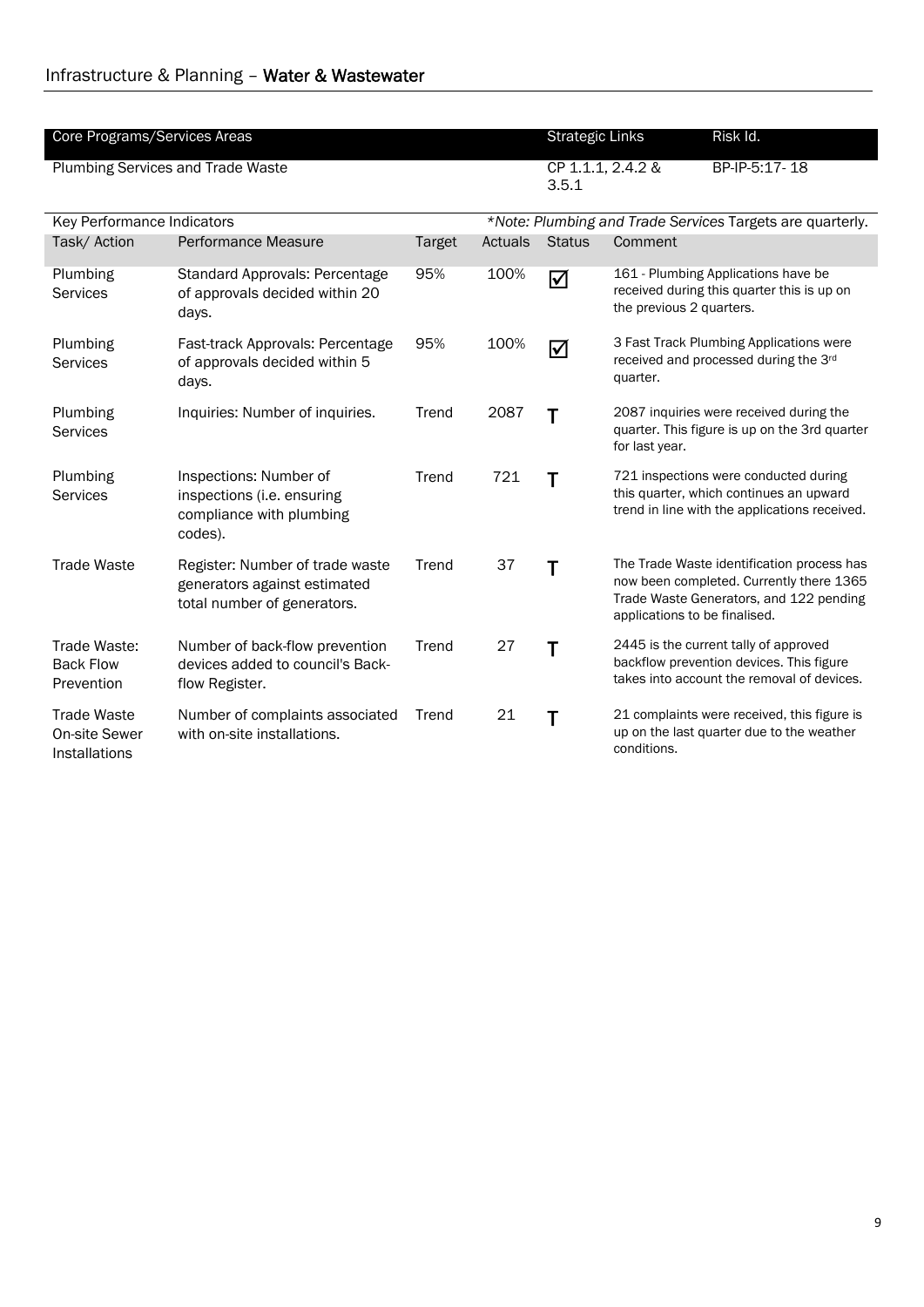| Core Programs/Services Areas                            |                                                                                                                                                                                                            |                                        | Risk Id.<br><b>Strategic Links</b> |               |                                           |                                                                                                                                                                                                                                                                     |  |  |
|---------------------------------------------------------|------------------------------------------------------------------------------------------------------------------------------------------------------------------------------------------------------------|----------------------------------------|------------------------------------|---------------|-------------------------------------------|---------------------------------------------------------------------------------------------------------------------------------------------------------------------------------------------------------------------------------------------------------------------|--|--|
| Airport and Tourism Services<br><b>Community Events</b> |                                                                                                                                                                                                            |                                        |                                    | 1.4.1         | CP 1.2.1, 1.2.2 &<br>CE-1:9-10 & CE-3:8-9 |                                                                                                                                                                                                                                                                     |  |  |
| Key Performance Indicators                              |                                                                                                                                                                                                            |                                        |                                    |               |                                           | *Note: Unless otherwise stated Airport and Tourism KPI Targets are quarterly.                                                                                                                                                                                       |  |  |
| Task/ Action                                            | Performance Measure                                                                                                                                                                                        | <b>Target</b>                          | Actuals                            | <b>Status</b> | Comment                                   |                                                                                                                                                                                                                                                                     |  |  |
| <b>Airport Services</b>                                 | <b>Bundaberg Regional Airport:</b><br>Number of passenger services.                                                                                                                                        | 380                                    | 412                                | ☑             |                                           | Ongoing schedule changes have resulted in<br>a minor reduction in scheduled flights this<br>quarter when compared to last quarter<br>however actuals remain above target.                                                                                           |  |  |
| <b>Airport Services</b>                                 | <b>Bundaberg Regional Airport:</b><br>Number of passengers processed<br>through Bundaberg Regional<br>Airport terminal.                                                                                    | 30,000                                 | 39,338                             | ☑             |                                           | Passenger numbers were down 3.4% on<br>the same quarter last year and down 8.3%<br>on the previous quarter. This is generally<br>the quietest quarter of the year given the<br>drop-off in corporate travel over the Xmas<br>period. Actuals still exceeded target. |  |  |
| Tourism<br>Development &<br>Services                    | <b>Bundaberg North Burnett</b><br>Tourism (BNBT) Partnership<br>Agreement: Monitor and manage<br>the partnership agreement:<br>Percentage progress reports by<br>BNBT have been satisfactory<br>completed. | Milestone<br><b>Biannual</b><br>Report |                                    | ☑             | quarters.                                 | This KPI is reported in the 1st and 4th                                                                                                                                                                                                                             |  |  |
| Tourism<br>Development &<br><b>Services</b>             | Number of visitors to iconic<br>facilities (Hinkler Hall of Aviation<br>and Fairymead House)                                                                                                               | 3,000                                  | 4,474                              | ☑             | same quarter last year.                   | An increase of 11.6% has been achieved<br>on the previous quarter. The visitation for<br>this quarter is a 4.7% increase on the                                                                                                                                     |  |  |
| Major Events                                            | <b>Community Engagement:</b><br>Estimated number of participants<br>in the major events delivered or<br>coordinated by council.                                                                            | Trend<br>Quarterly                     | 4,000                              | $\mathsf T$   | event day.                                | An estimated 4000 residents and visitors<br>attended Chinese New Year Celebration. It<br>should be noted that attendance was down<br>slightly due to inclement weather preceding                                                                                    |  |  |
| <b>Major Events</b>                                     | Attendee satisfaction: Childers<br>Festival survey results.                                                                                                                                                | Milestone<br>Annual<br>Report          |                                    | Τ             | Good 20% Fair 2% Poor 1%                  | This KPI is reported in the 1st quarter.<br>2017-18 results as follows: Excellent 76%                                                                                                                                                                               |  |  |
| Community<br>Events                                     | <b>Community Engagement:</b><br>Estimated number of participants<br>in community events delivered or<br>coordinated by council.                                                                            | Trend<br>Quarterly                     | 1,500                              | Τ             | campaign.                                 | An estimated 1,500 residents participated<br>in Australia Day celebrations hosted by the<br>PCYC. 31 Community groups/individuals<br>registered to help clean up our region<br>during the Clean-up Australia Day                                                    |  |  |
| One-off Events                                          | <b>Community Engagement:</b><br>Estimated reach - number of<br>participants in one-off<br>promotional events initiated by<br>Council.                                                                      | Trend<br>Quarterly                     | 1,500                              | Т             | residents watched the Relay.              | An estimated 1,500 residents attended the<br>Queens Baton Relay celebrations at the<br>Multiplex. It is unknown how many                                                                                                                                            |  |  |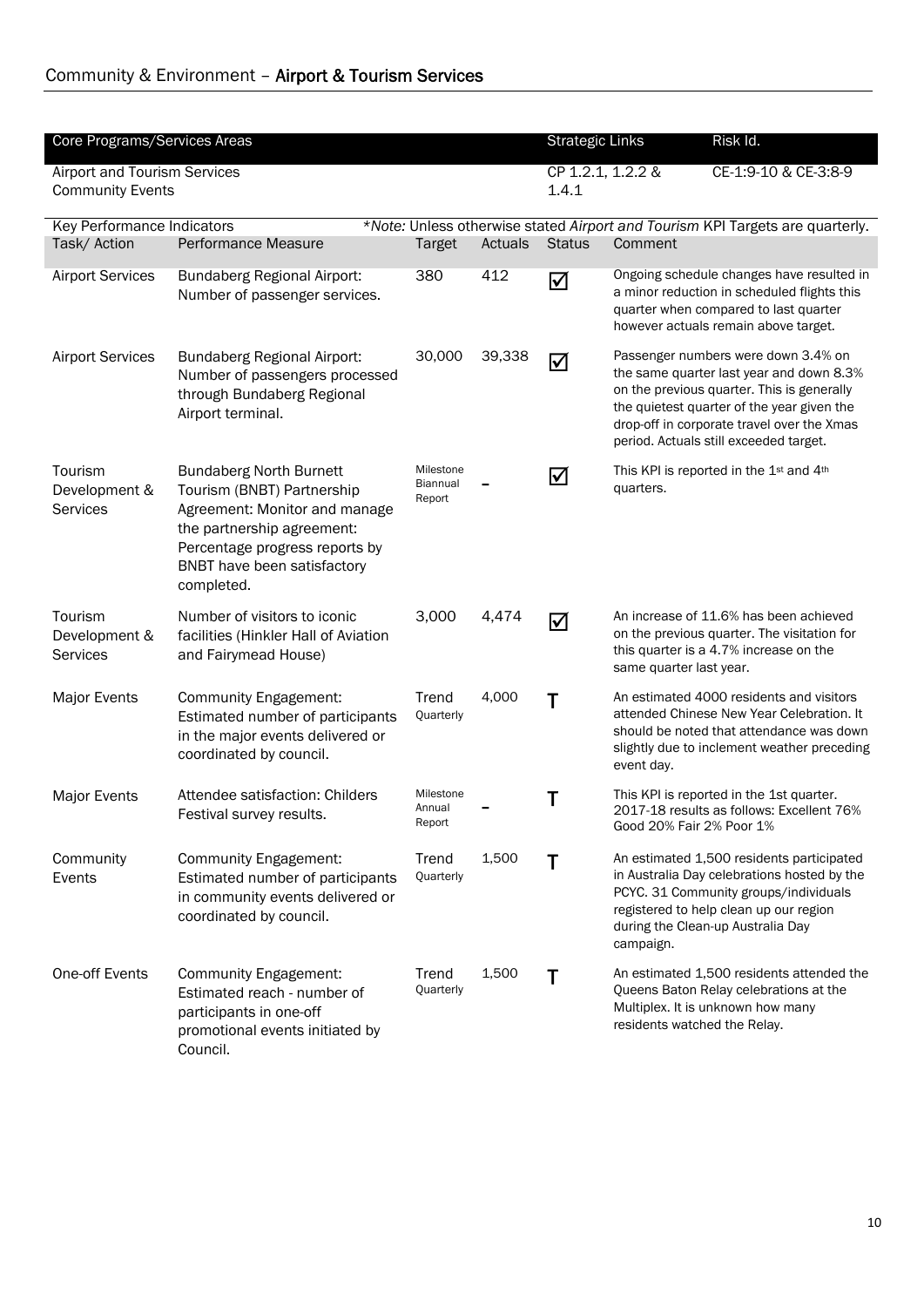| Core Programs/Services Areas                                                                     | Home Support and Community Care Services                                                   |               |         | <b>Strategic Links</b><br>CP 1.4.1 | Risk Id.<br>$CE-2:7$                                                                                                                                                                             |
|--------------------------------------------------------------------------------------------------|--------------------------------------------------------------------------------------------|---------------|---------|------------------------------------|--------------------------------------------------------------------------------------------------------------------------------------------------------------------------------------------------|
| Children and Family Support Programs<br>Senior's Housing                                         |                                                                                            |               |         |                                    |                                                                                                                                                                                                  |
| <b>Key Performance Indicators</b>                                                                |                                                                                            |               |         |                                    | *Note: Unless otherwise stated Community Care KPI Targets are quarterly.                                                                                                                         |
| Task/ Action                                                                                     | Performance Measure                                                                        | <b>Target</b> | Actuals | <b>Status</b>                      | Comment                                                                                                                                                                                          |
| Home Support and<br><b>Community Care</b><br>Services (Isis, South<br>Kolan and Gracie<br>Dixon) | Percentage services are<br>demonstrating compliance<br>with standards.                     | 98%           | 100%    | ☑                                  | Availability for CBDC and In Home, Limited<br>Home maintenance, waitlist for domestic.                                                                                                           |
| Children & Family<br><b>Support Programs</b>                                                     | Percentage programs are<br>demonstrating compliance<br>with standards.                     | 98%           | 100%    | ☑                                  | Meeting requirements.                                                                                                                                                                            |
| Senior's Housing                                                                                 | Percentage services are<br>demonstrating compliance<br>with standards.                     | 98%           | 100%    | ☑                                  | 65 of 68 units tenanted with referrals<br>received for 2 of those vacant units. 1 unit<br>in Gin Gin has been difficult to tenant due<br>to lack of applicants.                                  |
| <b>Community Support</b><br>Services -<br>Neighbourhood<br>Centres                               | Number of occasions that<br>information, advice and<br>referral services were<br>provided. | Trend         | 4,750   | Τ                                  | Access for information remains a core<br>activity.                                                                                                                                               |
| <b>Community Support</b><br>Services -<br>Neighbourhood<br>Centres                               | Access to Services-Number<br>of service users who<br>received a service.                   | Trend         | 4,959   | T                                  | Utilisation is consistent.                                                                                                                                                                       |
| Access to Services -<br>Neighbourhood<br>Centres                                                 | Number of service users with<br>improved ability to access<br>appropriate services.        | 4,000         | 4,721   | ☑                                  | The service is continuing to improve<br>awareness.                                                                                                                                               |
| Quality of Life -<br>Neighbourhood<br>Centres                                                    | Number of service users with<br>improved quality of life.                                  | 4,000         | 4,269   | ☑                                  | Service users report improved quality of<br>life.                                                                                                                                                |
| Social<br>Connectedness -<br>Neighbourhood<br>Centres                                            | Number of service users with<br>improved social<br>connectedness                           | 4,000         | 4,122   | ☑                                  | Service users report improved social<br>connections.                                                                                                                                             |
| <b>Community Support</b><br>Services - CHSP &<br>QCC                                             | Number of occasions that<br>information, advice and<br>referral services were<br>provided. | Trend         | 1,633   | Τ                                  | 157 referrals for services plus 1476<br>information and support services regarding<br>information about services provided. The<br>demand for garden maintenance is great at<br>the present time. |
| <b>Community Support</b><br>Services - CHSP &<br>QCC                                             | Number of service users who<br>received a service.                                         | Trend         | 561     | Τ                                  | The total number of clients receiving a<br>service in our data base.                                                                                                                             |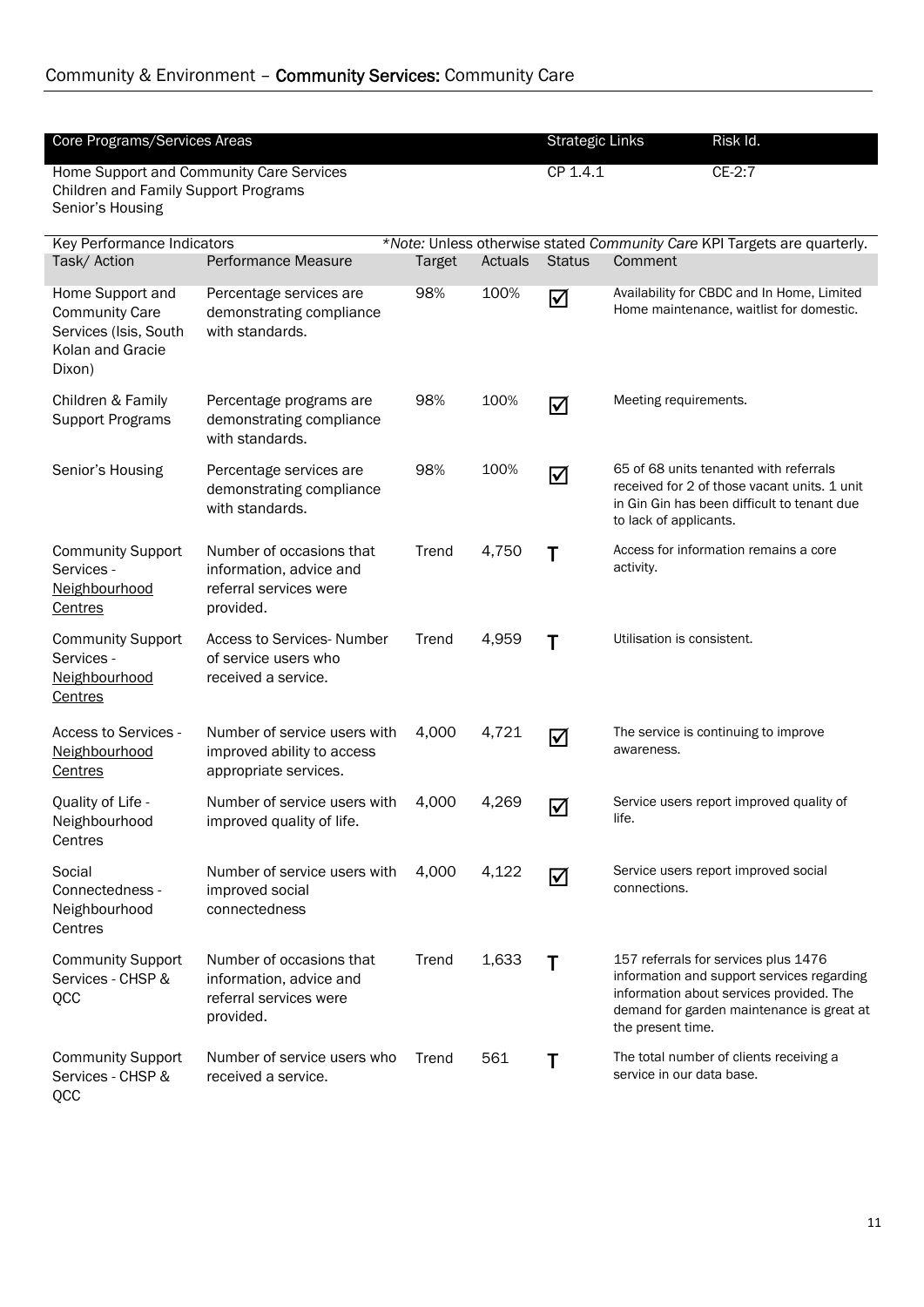| Core Programs/Services Areas           |                                                                                         |        | <b>Strategic Links</b> | Risk Id.      |                                                                                                                       |
|----------------------------------------|-----------------------------------------------------------------------------------------|--------|------------------------|---------------|-----------------------------------------------------------------------------------------------------------------------|
| Senior's Housing                       | Home Support and Community Care Services<br><b>Children and Family Support Programs</b> |        |                        | CP 1.4.1      | $CE-2:7$                                                                                                              |
| Key Performance Indicators             |                                                                                         |        |                        |               | *Note: Unless otherwise stated Community Care KPI Targets are quarterly.                                              |
| Task/Action                            | Performance Measure                                                                     | Target | Actuals                | <b>Status</b> | Comment                                                                                                               |
| Access to<br>Services - CHSP<br>& QCC  | Number of service users with<br>improved ability to access<br>appropriate services.     | 50     | 561                    | ☑             | 561 clients have received information and<br>newsletters informing of fees, services<br>provided and MAC information. |
| Quality of Life -<br>CHSP & OCC        | Number of Service Users with<br>improved quality of life.                               | 300    | 561                    | ☑             | 561 clients. CHSP and QCC surveys have<br>been sent out but will not be collated until<br>the next quarter.           |
| Social<br>Connectedness<br>CHED 2. OCC | Number of service users with<br>improved social connectedness                           | 150    | 160                    | ☑             | GD - 160 clients overall which includes<br>mowing services, Dementia Café as well as<br>care services.                |

- CHSP & QCC

CHSP- Community Support Services Commonwealth Home Support Program QCC - Queensland Community Care programs.

### Community & Environment – Community Services:

| Core Programs/Services Areas                                                                 |                                                                                                             |                 |         | <b>Strategic Links</b> |                                                        | Risk Id.                                                                                                                                                                     |  |
|----------------------------------------------------------------------------------------------|-------------------------------------------------------------------------------------------------------------|-----------------|---------|------------------------|--------------------------------------------------------|------------------------------------------------------------------------------------------------------------------------------------------------------------------------------|--|
| <b>Community Development</b><br>Youth Development<br><b>Community and Council Facilities</b> |                                                                                                             |                 |         |                        | $CE-3:8-9$<br>CP 1.2.1, 1.2.2, 1.3.3,<br>1.4.1 & 3.8.2 |                                                                                                                                                                              |  |
| Key Performance Indicators                                                                   |                                                                                                             |                 |         |                        |                                                        | *Note: Unless otherwise stated Community Development KPI Targets are quarterly.                                                                                              |  |
| Task/Action                                                                                  | <b>Performance Measure</b>                                                                                  | Target          | Actuals | <b>Status</b>          | Comment                                                |                                                                                                                                                                              |  |
| Facilities:<br><b>Holiday Parks</b>                                                          | Holiday Parks (Council-owned):<br>Occupancy rate - Percentage<br>Holiday Park accommodation is<br>occupied. | Trend<br>Annual |         |                        |                                                        | This KPI will be reported in the 4 <sup>th</sup> quarter.                                                                                                                    |  |
| <b>Facilities</b><br>Utilisation.                                                            | Percentage usage of the<br><b>Recreational Precinct.</b>                                                    | Trend           | 15.75%  |                        |                                                        | This percentage is the total number of<br>bookings of each zone in the Precinct (156)<br>against the possible use of every zone for<br>each day of the quarter (90 days X 11 |  |

 $\arccos$  = 990).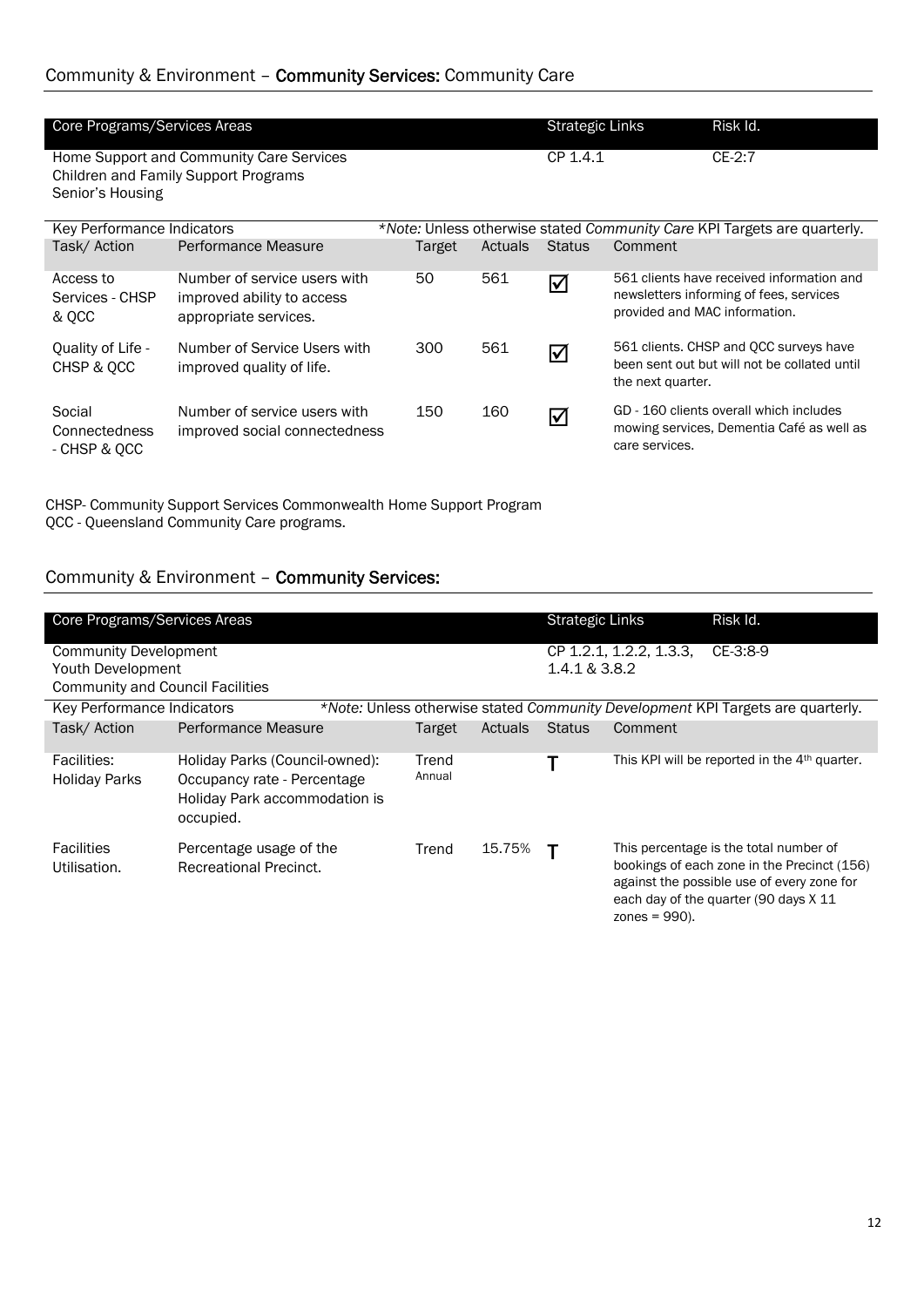## Community & Environment – Community Services

| Core Programs/Services Areas                                                                                            |                                                                                                                                                                                                                                                                            |                     | Risk Id.<br><b>Strategic Links</b> |                      |                              |                                                                                                                                                                                                                                                                                                                                                                                                                                                                         |
|-------------------------------------------------------------------------------------------------------------------------|----------------------------------------------------------------------------------------------------------------------------------------------------------------------------------------------------------------------------------------------------------------------------|---------------------|------------------------------------|----------------------|------------------------------|-------------------------------------------------------------------------------------------------------------------------------------------------------------------------------------------------------------------------------------------------------------------------------------------------------------------------------------------------------------------------------------------------------------------------------------------------------------------------|
| <b>Community Development</b><br>Youth Development<br><b>Community Events</b><br><b>Community and Council Facilities</b> |                                                                                                                                                                                                                                                                            | 1.4.1 & 3.8.2       | CP 1.2.1, 1.2.2, 1.3.3,            | $CE-3:8-9$           |                              |                                                                                                                                                                                                                                                                                                                                                                                                                                                                         |
| Key Performance Indicators                                                                                              |                                                                                                                                                                                                                                                                            |                     |                                    |                      |                              | *Note: Unless otherwise stated Community Development KPI Targets are quarterly.                                                                                                                                                                                                                                                                                                                                                                                         |
| Task/ Action                                                                                                            | <b>Performance Measure</b>                                                                                                                                                                                                                                                 | <b>Target</b>       | Actuals                            | <b>Status</b>        | Comment                      |                                                                                                                                                                                                                                                                                                                                                                                                                                                                         |
| Events -<br>Community<br>capacity<br>building                                                                           | Events Workshop: Number of<br>attendees - capacity building<br>workshop for events.                                                                                                                                                                                        | Trend<br>Annual     |                                    | Τ                    |                              | This KPI will be reported in the 4th quarter.                                                                                                                                                                                                                                                                                                                                                                                                                           |
| Community<br>Networks                                                                                                   | Networking Activities: Number of<br>community meetings attended by<br>council staff. Note: Council<br>representation at these meetings<br>encourages and supports strong<br>community networks and promotes<br>shared responsibility for community<br>issues and concerns. | Trend               | 61                                 | Τ                    |                              | Seniors Network - 2, Options Day - 2,<br>Grants - 5, PHN - 1, FAB - 1, Child<br>Protection - 3, Disabilities - 5, BRICC - 2,<br>Neighbourhood Centre - 1, Neighbour Day<br>8, Youth Forum - 1, Housing and<br>Homelessness - 3, Headspace Youth<br>Committee - 2, Career Expo - 2, Youth<br>Month - 7, Bundaberg Regional Youth Hub -<br>5, Careers Forum - 1, Day for Daniel - 1,<br>Bundy Pop Cult mania - 3, Youth Chronicles<br>-4, Youth Support coordinators - 1. |
| Community<br>Support                                                                                                    | Number of community grants<br>administered.                                                                                                                                                                                                                                | Trend               | 8                                  | Т                    |                              | Micro Grants - 2, Community Grants - 6.                                                                                                                                                                                                                                                                                                                                                                                                                                 |
| Community<br>Programs                                                                                                   | Delivery of Community Programs:<br>Number of programs delivered<br>and quarterly progress summary.                                                                                                                                                                         | Trend               | 5                                  | T                    | promotion.                   | Neighbour Day initiative, Bully Free Region<br>projects- Youth Development Action Team,<br>REACT Youth Month, Options Day, grants                                                                                                                                                                                                                                                                                                                                       |
| Community<br>Projects                                                                                                   | Delivery of Community Projects:<br>Number of projects and quarterly<br>progress summary.                                                                                                                                                                                   | Trend               | 21                                 | Τ                    | 1, Leaders meet Leaders - 1. | Options Day planning 4, Grants promotions<br>4, Child Protection activity 2, Neighbour<br>Day 8, International Women's Day - Women<br>in Science Technology Engineering Maths<br>Gin Gin - 1, Bully No Way Day Bundaberg -                                                                                                                                                                                                                                              |
| Planning                                                                                                                | Review of Social Development<br>Action Plan to Community<br>Development Strategy. Phase 1:<br><b>Youth Strategy</b>                                                                                                                                                        | Annual<br>Milestone | Dec.<br>17                         | $\blacktriangledown$ | document completed.          | Youth Development Action Plan final                                                                                                                                                                                                                                                                                                                                                                                                                                     |
| Planning                                                                                                                | Review of Social Development<br>Action Plan to Community<br>Development Strategy. Phase 2:<br><b>Community Development</b><br>Strategy (incorporating the Youth<br>Strategy).                                                                                              | Annual<br>Milestone | Jun. 18                            |                      |                              | This KPI will be reported in the 4th quarter.                                                                                                                                                                                                                                                                                                                                                                                                                           |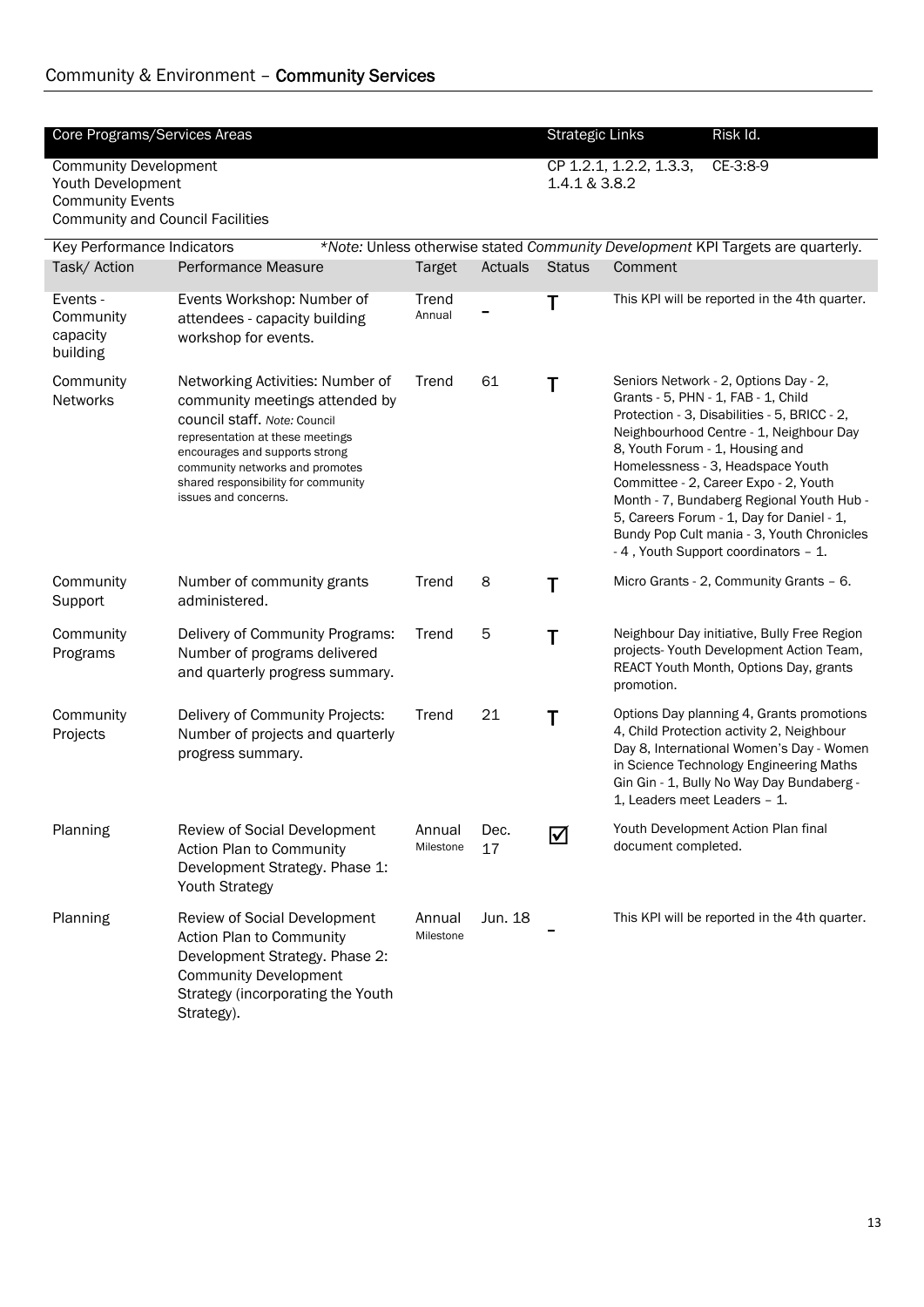| Core Programs/Services Areas                              |                                                 |                 |            | <b>Strategic Links</b> | Risk Id.                                                                                                                                                                                                                                                                                                                                                                                                                                                                                                                                                            |
|-----------------------------------------------------------|-------------------------------------------------|-----------------|------------|------------------------|---------------------------------------------------------------------------------------------------------------------------------------------------------------------------------------------------------------------------------------------------------------------------------------------------------------------------------------------------------------------------------------------------------------------------------------------------------------------------------------------------------------------------------------------------------------------|
| <b>Prevention Strategies</b><br>Disaster Management Plans | Programs and Partnerships - S.E.S.              | CP 1.5.1        | CE-4:10-11 |                        |                                                                                                                                                                                                                                                                                                                                                                                                                                                                                                                                                                     |
| Key Performance Indicators                                |                                                 |                 |            |                        | *Note: Disaster Management KPI Targets are annual.                                                                                                                                                                                                                                                                                                                                                                                                                                                                                                                  |
| Task/ Action                                              | Performance Measure                             | Target          | Actuals    | <b>Status</b>          | Comment                                                                                                                                                                                                                                                                                                                                                                                                                                                                                                                                                             |
| <b>Disaster</b><br>Management                             | Preparedness                                    | 4               | 3 YTD      | ☑                      | Next LDMG Ordinary Meeting will occur on<br>Friday 13th April.                                                                                                                                                                                                                                                                                                                                                                                                                                                                                                      |
|                                                           |                                                 |                 |            |                        | 1 x Bundaberg LDMG Extraordinary<br>Meeting of the LDMG Executive occurred<br>on 14th March to discuss emerging<br>cyclone event.                                                                                                                                                                                                                                                                                                                                                                                                                                   |
| <b>Disaster</b><br>Management                             | Prevention, Preparedness,<br>Response, Recovery | >5/10<br>Annual | 8.5        | ☑                      | On 20th December 2017 Old Government<br>Inspector General Emergency Management<br>officially advised Bundaberg Regional<br>Council of results following Local Disaster<br>Management Plan assessment. There was<br>an overall improvement in the rating of the<br>plan, with specific improvement measured<br>in the 'Preparedness and Planning' Shared<br>Responsibility (after rounding, the<br>assessment score will remain at 8.5/10).<br>There were no instances where there was a<br>reduction in performance across any of the<br>6 Shared Responsibilities. |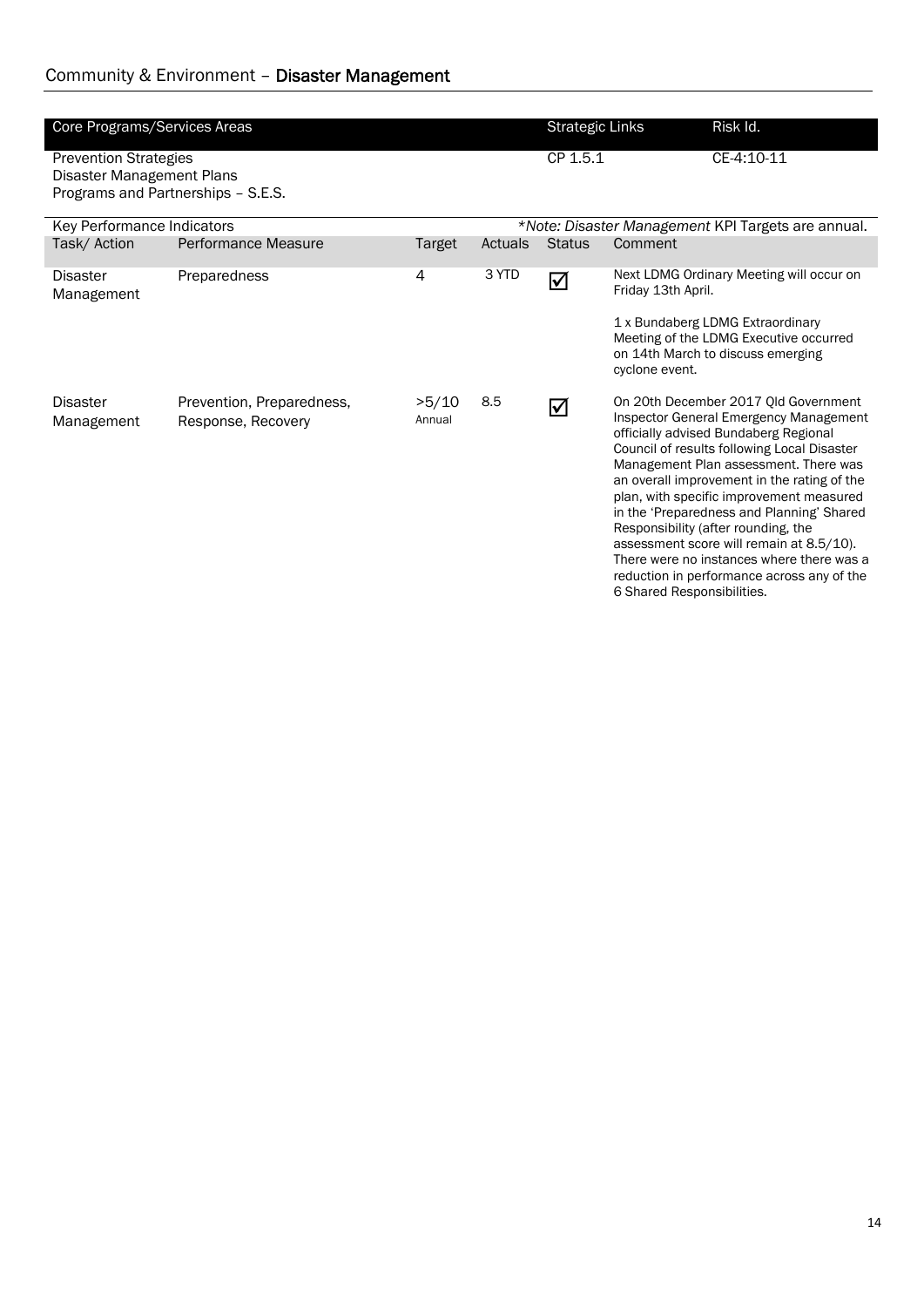|                                                                                | Core Programs/Services Areas - Libraries                                                         |               |         | <b>Strategic Links</b> |                                                                     | Risk Id.                                                                                                                                                                                                                                                                                                                                                                                                                                                                                                  |  |  |
|--------------------------------------------------------------------------------|--------------------------------------------------------------------------------------------------|---------------|---------|------------------------|---------------------------------------------------------------------|-----------------------------------------------------------------------------------------------------------------------------------------------------------------------------------------------------------------------------------------------------------------------------------------------------------------------------------------------------------------------------------------------------------------------------------------------------------------------------------------------------------|--|--|
| Resources & Facilities - Libraries<br><b>Community Services &amp; Programs</b> | History & Heritage Collections & Publications                                                    |               | & 1.81  | CP 1.2.1, 1.6.1, 1.7.1 | $CE-5:11-12$                                                        |                                                                                                                                                                                                                                                                                                                                                                                                                                                                                                           |  |  |
| Key Performance Indicators                                                     |                                                                                                  |               |         |                        | *Note: Unless otherwise stated Libraries KPI Targets are quarterly. |                                                                                                                                                                                                                                                                                                                                                                                                                                                                                                           |  |  |
| Task/Action                                                                    | Performance Measure                                                                              | <b>Target</b> | Actuals | <b>Status</b>          | Comment                                                             |                                                                                                                                                                                                                                                                                                                                                                                                                                                                                                           |  |  |
| Libraries Usage                                                                | Number of patrons using our<br>libraries.                                                        | 75,000        | 78,738  | ☑                      | quarter.                                                            | 78,738 patrons visited our libraries this                                                                                                                                                                                                                                                                                                                                                                                                                                                                 |  |  |
| Community<br>Programs                                                          | Number of participants in our<br>community programs.                                             | 2,000         | 2,768   | ☑                      | events.                                                             | 77 programs were offered this quarter and<br>attendance was pleasing. Community<br>programs include children's programming,<br>community outreach, and community                                                                                                                                                                                                                                                                                                                                          |  |  |
| Digital Literacy<br>Program                                                    | Number of participants in our<br>Digital Literacy programs.                                      | 100           | 799     | ☑                      | password management.                                                | The large spike in attendance this quarter<br>has been due to our Tech Savvy Seniors<br>sessions (530 attendees). A press release<br>was issued in January resulting in a higher<br>than expected level of interest/attendance.<br>This also coincides with a known pattern of<br>higher interest from patrons at the start of<br>the year. After School Robotics attendance<br>has also been unexpectedly high. In<br>addition we have offered sessions on<br>photography with tablets, 3D printing, and |  |  |
| <b>Regional History</b><br>and Heritage                                        | Number of images, recordings<br>and items documented,<br>catalogued or posted to our<br>website. | 100           | 83      | ☑                      | people.                                                             | 83 images have been scanned into the<br>Picture Bundaberg historical photo archive.<br>Photos are shared regularly on the Library<br>Facebook page which has this quarter seen<br>an average reach of 4000 people per post,<br>with the most popular post reaching 9000                                                                                                                                                                                                                                   |  |  |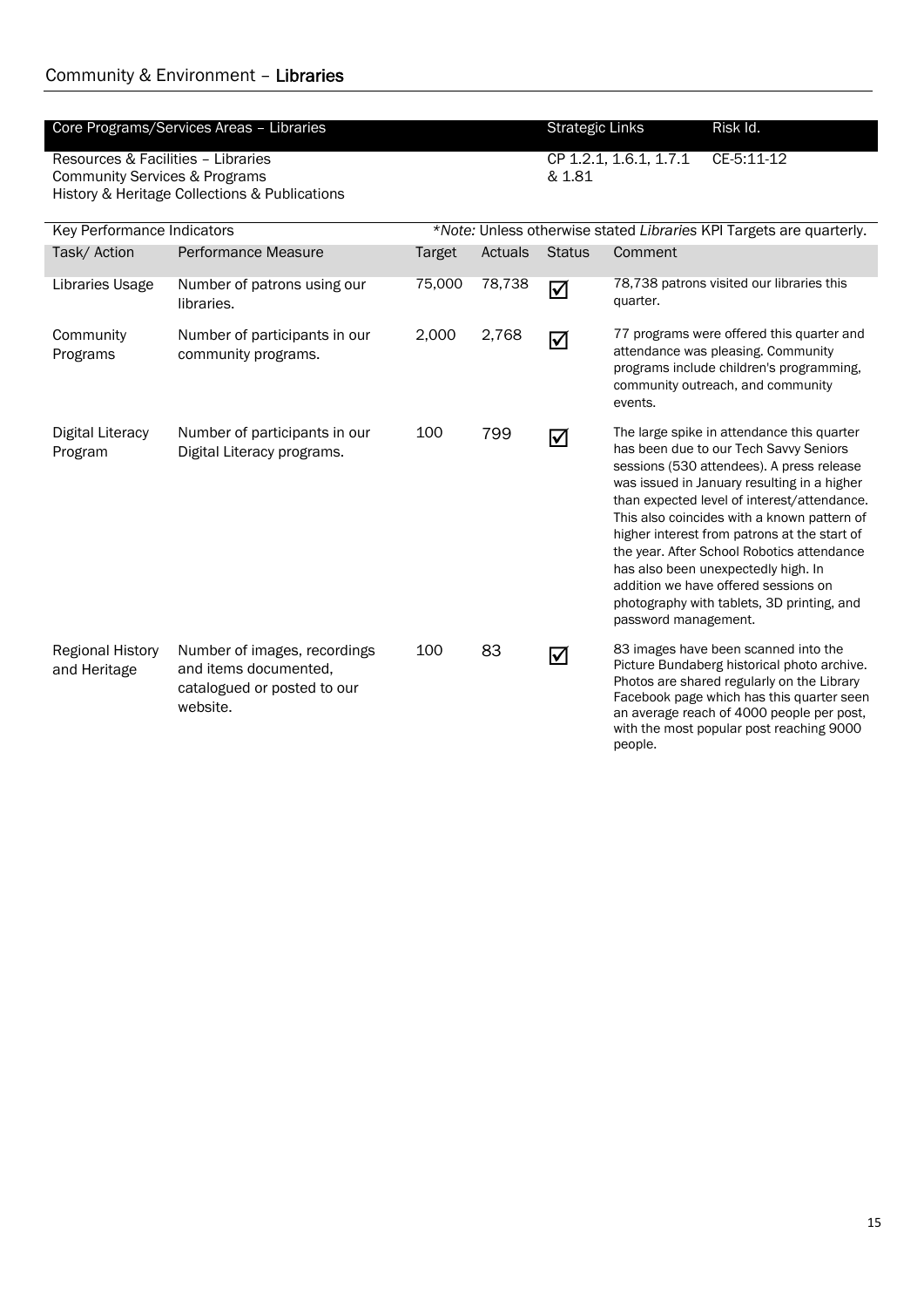|                                                             | Core Programs/Services Areas - Galleries                                                                            |                          |         |               | <b>Strategic Links</b>                                                                                                                                                                                                                                                                                                                                                                                                                                                                                                                                                                                                                                                                                                                                                                                                                                                                                                  | Risk Id.   |
|-------------------------------------------------------------|---------------------------------------------------------------------------------------------------------------------|--------------------------|---------|---------------|-------------------------------------------------------------------------------------------------------------------------------------------------------------------------------------------------------------------------------------------------------------------------------------------------------------------------------------------------------------------------------------------------------------------------------------------------------------------------------------------------------------------------------------------------------------------------------------------------------------------------------------------------------------------------------------------------------------------------------------------------------------------------------------------------------------------------------------------------------------------------------------------------------------------------|------------|
| Cultural Identity & Heritage<br><b>Cultural Collections</b> | Resources & Facilities - Galleries<br>Exhibition & Arts Programs & Services<br>Community & Stakeholder Partnerships |                          |         |               | CP 1.2.2, 1.3.2, 1.6.1, &<br>1.81                                                                                                                                                                                                                                                                                                                                                                                                                                                                                                                                                                                                                                                                                                                                                                                                                                                                                       | CE-5:11-12 |
| Key Performance Indicators                                  |                                                                                                                     |                          |         |               | *Note: Unless otherwise stated Galleries KPI Targets are quarterly.                                                                                                                                                                                                                                                                                                                                                                                                                                                                                                                                                                                                                                                                                                                                                                                                                                                     |            |
| Task/ Action                                                | Performance<br>Measure                                                                                              | <b>Target</b>            | Actuals | <b>Status</b> | Comment                                                                                                                                                                                                                                                                                                                                                                                                                                                                                                                                                                                                                                                                                                                                                                                                                                                                                                                 |            |
| Community &<br>Stakeholder<br>Partnerships                  | Number of strategic<br>partnerships<br>maintained or<br>developed.                                                  | Trend                    | 25      | Τ             | Of these, 2 are new partnerships and the remainder are<br>ongoing.                                                                                                                                                                                                                                                                                                                                                                                                                                                                                                                                                                                                                                                                                                                                                                                                                                                      |            |
| Arts:<br>Exhibition<br>Program                              | Number of visitors to<br>BRAG and ChArts.                                                                           | Trend                    | 7,116   | Τ             | BRAG visitation total 4534; CHARTS visitation 2582. This<br>visitation comprised of Chinese New Year celebrations at<br>BRAG which had a sister city focused exhibition. Local artist<br>exhibitions at CHARTS.                                                                                                                                                                                                                                                                                                                                                                                                                                                                                                                                                                                                                                                                                                         |            |
| Arts: Arts &<br>Culture<br>Programs                         | Community<br>Participation:<br>Number of<br>participants in Arts<br>and culture<br>programs.                        | Trend                    | 3,050   | Τ             | 3050 people participated in Community Arts and Public<br>Programs across BRAG and ChArts. The demographics of<br>these participants were: 0-12 years: 1604 participants; 13-<br>17 years: 271 participants; 18 years and over: 1175<br>participants. 80 participants identified as ATSI; 80<br>participants identified as people with a disability.<br>Significant programs during this quarter included: School<br>Holiday workshops, Dottie Lottie Storytelling and activity<br>Chinese New Year Celebrations, Wednesday Art Walk, Craft<br>Crowd, Mind The Art.                                                                                                                                                                                                                                                                                                                                                      |            |
| Community<br>Events - Arts<br>Support                       | Number of<br>significant<br>community events<br>supported by the<br>Arts section.                                   | Trend<br><b>Biannual</b> |         | T             | This KPI is reported in the 2 <sup>nd</sup> and 4 <sup>th</sup> quarters.                                                                                                                                                                                                                                                                                                                                                                                                                                                                                                                                                                                                                                                                                                                                                                                                                                               |            |
| Arts: Special<br>Projects<br>Support<br>Services            | Number of special<br>projects being<br>supported by Arts<br><b>Services</b>                                         | Trend                    | 4       | т             | 4 special projects were supported.<br>- Community Public Art Project 'The Barolin Mob':<br>Collaboration with Council's Parks, Sport and Natural Areas<br>Department and community groups to develop a long<br>running community arts public art project to promote local<br>heritage and culture.<br>-- Burnett Heads Town Centre Street Scape Upgrade:<br><b>Collaboration with Infrastructure and Planning Services</b><br>Project Control Group to incorporate Public Art in the new<br>revitalisation of the Burnett Heads Streetscape.<br>-- Bundaberg Regional Inclusive Community Committee -<br>Aussie Bush Dance event: Community Arts Officer working<br>with Bundaberg Regional Inclusive Community Committee<br>(BRICC) as part of social inclusion week.<br>- BRICC - Banner painting activity: Community Arts Officer<br>working different sectors of the community as part of social<br>inclusion week. |            |

## Community & Environment – Arts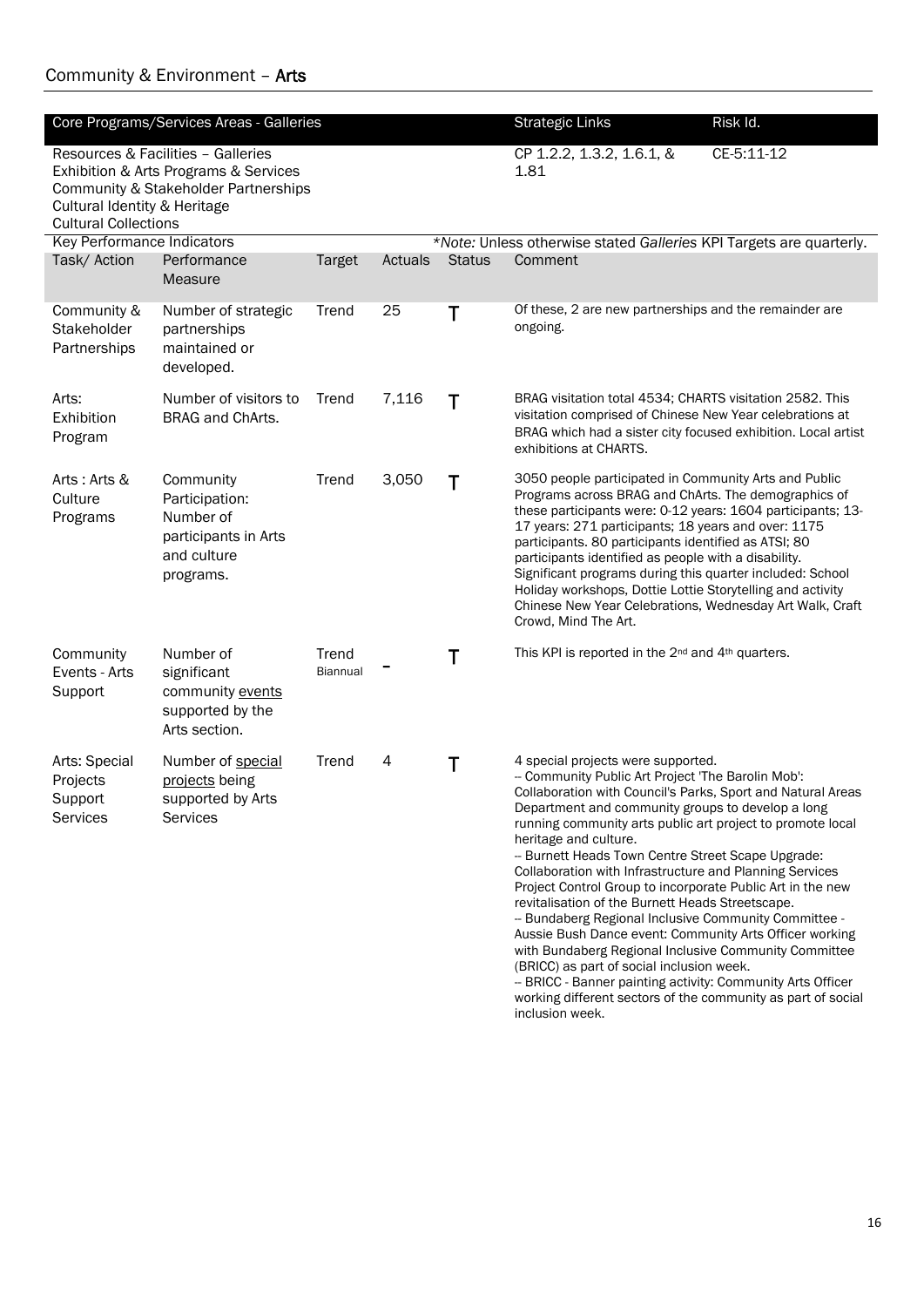|                                                                 | Core Programs/Services Areas - Moncrieff Entertainment Centre                                                | <b>Strategic Links</b> |         | Risk Id.      |                          |                                                                                                                                                                                                                                                                                                  |
|-----------------------------------------------------------------|--------------------------------------------------------------------------------------------------------------|------------------------|---------|---------------|--------------------------|--------------------------------------------------------------------------------------------------------------------------------------------------------------------------------------------------------------------------------------------------------------------------------------------------|
| <b>Cultural Events</b>                                          | CP 1.2.2 & 1.6.1<br>Resources & Facilities<br>Cinema & Theatre Programs<br>Community Programs & Partnerships |                        |         |               |                          | CE-5:11-12                                                                                                                                                                                                                                                                                       |
| Key Performance Indicators                                      |                                                                                                              |                        |         |               |                          | *Note: MEC KPI Targets are quarterly.                                                                                                                                                                                                                                                            |
| Task/Action                                                     | Performance Measure                                                                                          | <b>Target</b>          | Actuals | <b>Status</b> | Comment                  |                                                                                                                                                                                                                                                                                                  |
| Theatre:<br><b>Building Our</b><br>Performing Arts<br>Community | Number of MEC initiatives<br>designed to grow our Performing<br>Arts Community.                              | 3                      | 3       | ☑             | nationally.              | Hosted Artour Roadcase event (at Library),<br>a regional event bringing a range of<br>community presenters together in<br>Bundaberg - from around the State. Hosted<br>Stage Queensland Technical Managers'<br>Conference - 53 representatives from<br>venues and suppliers across the state and |
| Theatre: Cinema<br>& Theatre                                    | Number of cinema and theatre<br>patrons visiting the Moncrieff<br>Theatre.                                   | 8,000                  | 9,695   | ☑             | slowest.                 | Decrease due to renovation closure from<br>26/2 to 6/4. Good cinema numbers during<br>school holidays. This quarter is usually the                                                                                                                                                               |
| Theatre: Venue -<br>Community<br>Access /<br>Utilisation        | Number of community groups<br>using or engaging with the<br>Moncrieff Entertainment Centre.                  | Trend                  | 4       |               | and renovation closures. | Limited opportunities due to time of year                                                                                                                                                                                                                                                        |

# Community & Environment – Creative Regions

| Creative<br>Regions<br>Partnership   | Total audience numbers and<br>participants in Council funded<br>programs managed by Creative<br>Regions. | Trend<br>Biannual |                |   | This KPI is reported in the $2^{nd}$ and $4^{th}$<br>quarters. |
|--------------------------------------|----------------------------------------------------------------------------------------------------------|-------------------|----------------|---|----------------------------------------------------------------|
| Creative<br>Regions: Major<br>Events | Crush Festival Percentage of total<br>participants that are visitors from<br>other regions.              | 20%<br>Annual     | $\blacksquare$ | ☑ | This KPI will be reported in the 4 <sup>th</sup> quarter.      |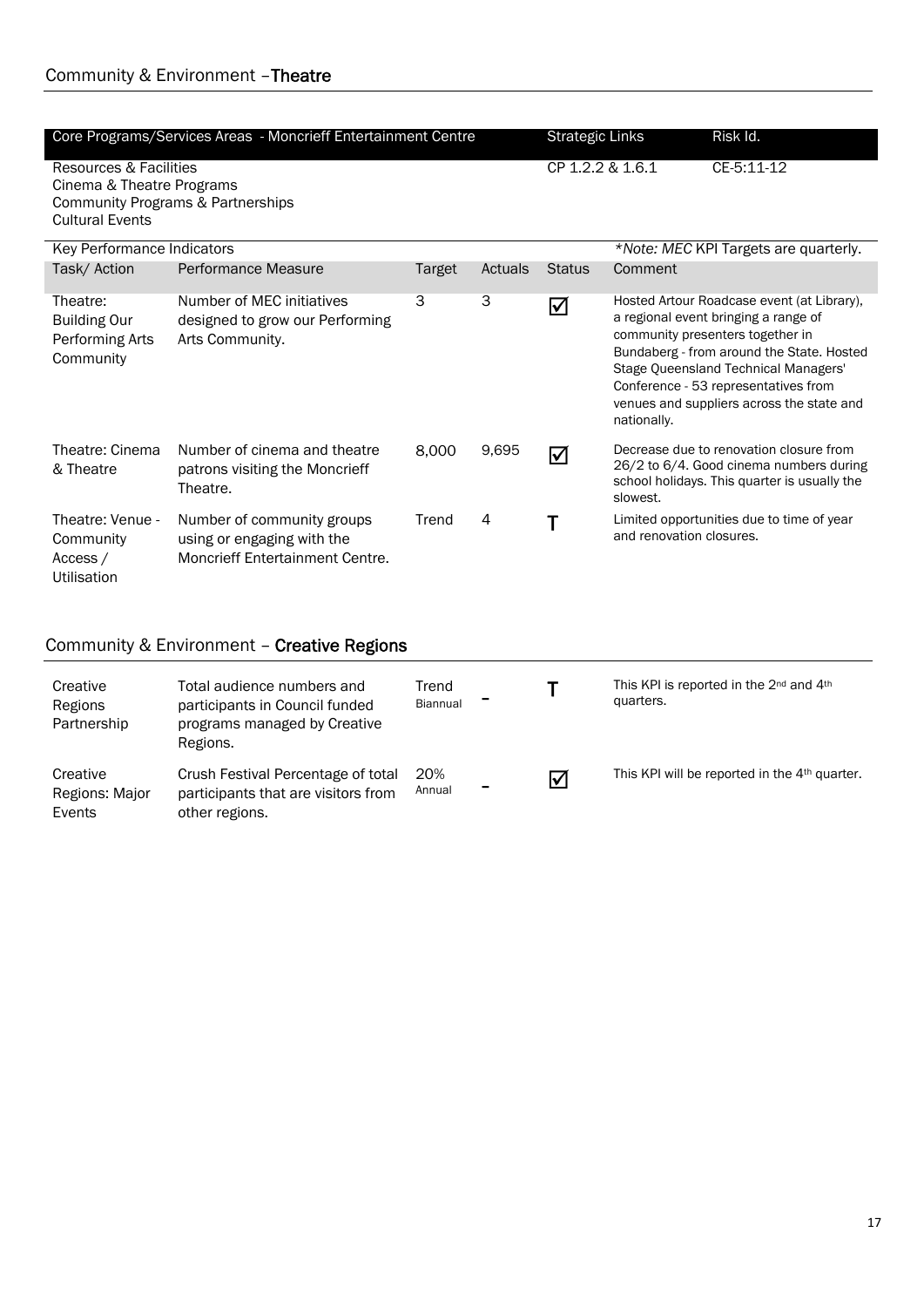|                                                                   | Core Programs/Services Areas - Parks                                                                           |                          | Risk Id.<br><b>Strategic Links</b> |                  |                                                                                      |                                                                                                                                                                                                                                                                                                                 |
|-------------------------------------------------------------------|----------------------------------------------------------------------------------------------------------------|--------------------------|------------------------------------|------------------|--------------------------------------------------------------------------------------|-----------------------------------------------------------------------------------------------------------------------------------------------------------------------------------------------------------------------------------------------------------------------------------------------------------------|
| Parks & Open Space Management<br>Foreshores & Beaches             |                                                                                                                |                          |                                    | CP 1.3.1 & 2.1.1 |                                                                                      | BP-CE-6a:4                                                                                                                                                                                                                                                                                                      |
| Key Performance Indicators                                        |                                                                                                                |                          |                                    |                  |                                                                                      |                                                                                                                                                                                                                                                                                                                 |
| Task/Action                                                       | Performance Measure                                                                                            | <b>Target</b>            | Actuals                            | <b>Status</b>    | Comment                                                                              |                                                                                                                                                                                                                                                                                                                 |
| Parks & Open<br>Spaces:<br>Maintenance                            | Meeting agreed service<br>standards for Parks and Open<br>Spaces: Percentage service<br>levels have been meet. | 85%<br>Quarterly         | 95%                                | ☑                | agreed service levels.                                                               | Service levels were met. High growth<br>period required higher frequency of<br>mowing. All cleaning contractors also met                                                                                                                                                                                        |
| Parks & Open<br>Spaces:<br>Planning                               | Review of the Parks & Open<br>Space Strategy.                                                                  | June<br>18<br>Milestone  | 10%                                | O                | awaits final adoption of the Local                                                   | The strategy is currently under review. The<br>project has been scoped and methodology<br>and tasks identified. The formal review still<br>Government Infrastructure Plan (LGIP) and<br>the Sport and Recreation Strategy, as<br>these recommend service levels, future<br>park provision and priority actions. |
|                                                                   | Core Programs/Services Areas - Sport and Recreation                                                            | <b>Strategic Links</b>   |                                    | Risk Id.         |                                                                                      |                                                                                                                                                                                                                                                                                                                 |
|                                                                   | Physical Activity & Preventative Health<br>Youth Representativeness & Sports Organisations                     |                          |                                    | 2.1.1            | CP 1.2.2, 1.3.1 &                                                                    | BP-CE-6a:7-8                                                                                                                                                                                                                                                                                                    |
| Key Performance Indicators                                        |                                                                                                                |                          |                                    |                  |                                                                                      | *Note: Parks KPI Targets are quarterly.                                                                                                                                                                                                                                                                         |
| Task/Action                                                       | Performance Measure                                                                                            | Target                   | Actuals                            | <b>Status</b>    | Comment                                                                              |                                                                                                                                                                                                                                                                                                                 |
| <b>Physical Activity</b><br>and<br>Preventative<br>Health         | Number of physical activity and<br>preventative health initiatives<br>promoted and supported by<br>council.    | 25<br>Quarterly          | 30                                 | ☑                | Queens Baton Relay Community<br>Celebration, Funding application<br>Assistance (12). | Activities included: Be Active Be Alive Jan -<br>March (160 free activities), Movelt Expo,                                                                                                                                                                                                                      |
| Sport &<br>Recreation:<br>Programs &<br>Projects<br>Participation | Number of community members<br>participating in preventative<br>health programs and projects.                  | Trend<br><b>Biannual</b> | 4000+                              | Τ                | attendance.                                                                          | 160 Be Active Be Alive session (4200<br>Participants). Moveit Expo- 61 stalls, 1500                                                                                                                                                                                                                             |
| Sport: Youth<br>Representatives<br>& Sport<br>Organisations       | Number of successful grant<br>applications in support of<br>individual sportspeople and<br>organisations.      | 10<br>Quarterly          | 17                                 | ☑                |                                                                                      | 17 Young People in Sport applications.                                                                                                                                                                                                                                                                          |
| Sport &<br>Recreation:<br>Planning                                | Review of Sport and Recreation<br>Strategy.                                                                    | Dec. 17                  | 90%                                | ☑                | to Council.                                                                          | Community Feedback collated, draft<br>strategy updated for final review by internal<br>stakeholder group before recommendation                                                                                                                                                                                  |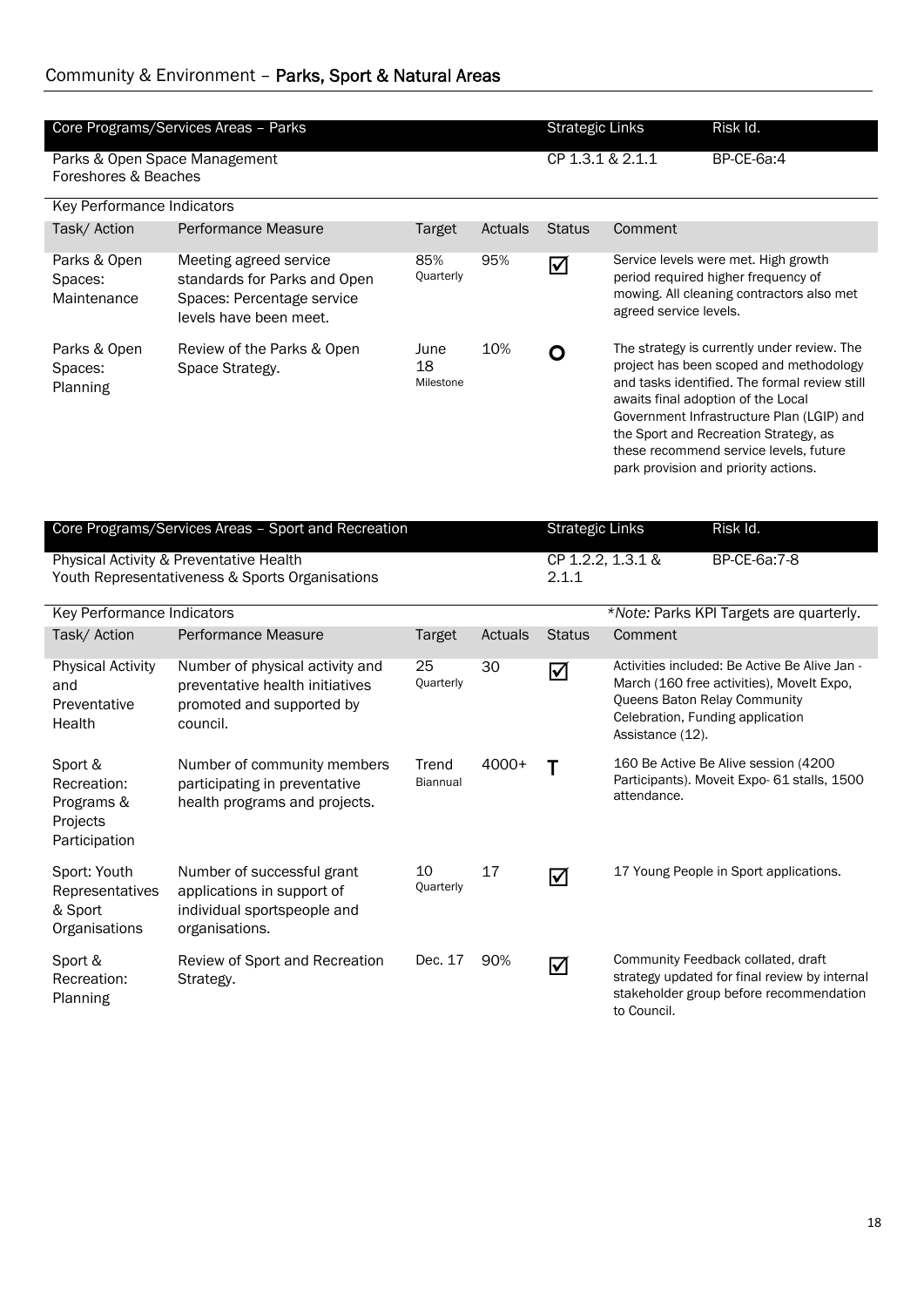# Community & Environment – Parks, Sport & Natural Areas

|                                                                                | Core Programs/Services Areas - Natural Resource Management                                                          |                      |         | <b>Strategic Links</b> |                                                                                                                                                                                                                                                                                                                                                                                                                                                                                                                                                                                    | Risk Id.                                                                                                                                                                                                                                                                                 |
|--------------------------------------------------------------------------------|---------------------------------------------------------------------------------------------------------------------|----------------------|---------|------------------------|------------------------------------------------------------------------------------------------------------------------------------------------------------------------------------------------------------------------------------------------------------------------------------------------------------------------------------------------------------------------------------------------------------------------------------------------------------------------------------------------------------------------------------------------------------------------------------|------------------------------------------------------------------------------------------------------------------------------------------------------------------------------------------------------------------------------------------------------------------------------------------|
| <b>Land Protection</b><br>Natural Areas Management<br>Coastal Areas Management |                                                                                                                     |                      |         | CP 2.5.1 & 2.5.2       |                                                                                                                                                                                                                                                                                                                                                                                                                                                                                                                                                                                    | BP-CE-6a:7-8                                                                                                                                                                                                                                                                             |
| Key Performance Indicators                                                     |                                                                                                                     |                      |         |                        |                                                                                                                                                                                                                                                                                                                                                                                                                                                                                                                                                                                    |                                                                                                                                                                                                                                                                                          |
| Task/Action                                                                    | Performance Measure                                                                                                 | Target               | Actuals | <b>Status</b>          | Comment                                                                                                                                                                                                                                                                                                                                                                                                                                                                                                                                                                            |                                                                                                                                                                                                                                                                                          |
| Natural<br>Resource<br>Management                                              | Land Protection- Weeds:<br>Number of properties<br>inspected.                                                       | 350<br>Annual<br>YTD | 487     | $\boxtimes$            | responsibilities.                                                                                                                                                                                                                                                                                                                                                                                                                                                                                                                                                                  | The quarterly target for property inspections was<br>exceeded this quarter helping to ensure that our<br>lifestyle and environment are protected and<br>maintained through administration of regulatory                                                                                  |
| Natural<br>Resource<br>Management                                              | <b>Public Awareness &amp;</b><br>Education: Number of public<br>awareness and education<br>programs and activities. | 8<br>Quarterly       | 10      | $\blacktriangleright$  | Council created or participated in 10<br>and rural landscapes.<br>- Rocky Point Replanting Project<br><b>Information Signage</b><br>-- Baldwin Swamp Management Plan<br><b>Review Consultation</b><br>Workshop for Woodgate Beach<br>-- Baldwin Swamp Pathway Project<br>Environmental Walk and Talk<br>- Kroombit Tinker Frog Charity Bowling<br>Night<br>-- Promotional Video for Baldwin Swamp<br>- Giant Rats Tail Grass Forum in Gympie<br>-- Vine Weed Biocontrol Workshop in<br>Pomona<br>-- BRC Biosecurity Plan Stakeholder<br>Workshop.                                  | environmental public awareness campaigns this<br>quarter helping to strive towards the protection<br>and maintenance of our lifestyle, and our natural<br>-- Coastal Hazard Rehabilitation Community<br>- Giant Rats Tail Grass Field Day in Tirroan                                     |
| Natural<br>Resource<br>Management:<br>Networks and<br>Partnerships             | Number of community led<br>environmental protection<br>activities.                                                  | Trend                | 9       | Τ                      | Council supported 9 community lead<br>- Fraser Coast Volunteer Program<br>Excursion with Fraser Coast Regional<br>Council<br>Gregory<br>- Kroombit Tinker Frog Bowling Night for<br>the Australian Society of Zoo Keepers<br>-- Works Program for Gidarjil Corp's SQW<br>Program<br>- Works Program for IMPACT's SQW<br>of Rifle Range Creek<br>-- Provision of trees and materials for the<br>Friends of Archie's Beach<br>project for the Australian Barramundi<br><b>Fishers</b><br>- Content provision for the Giant Rats Tail<br>Grass Forum with Gympie Regional<br>Council. | environmental programs in the 3rd quarter<br>helping to ensure our lifestyle, and natural and<br>rural landscapes are protected and maintained.<br>- River Access Inception Meeting for Camp<br>Program, Planning advice for the Friends<br>- Support for the electronic fishway barrier |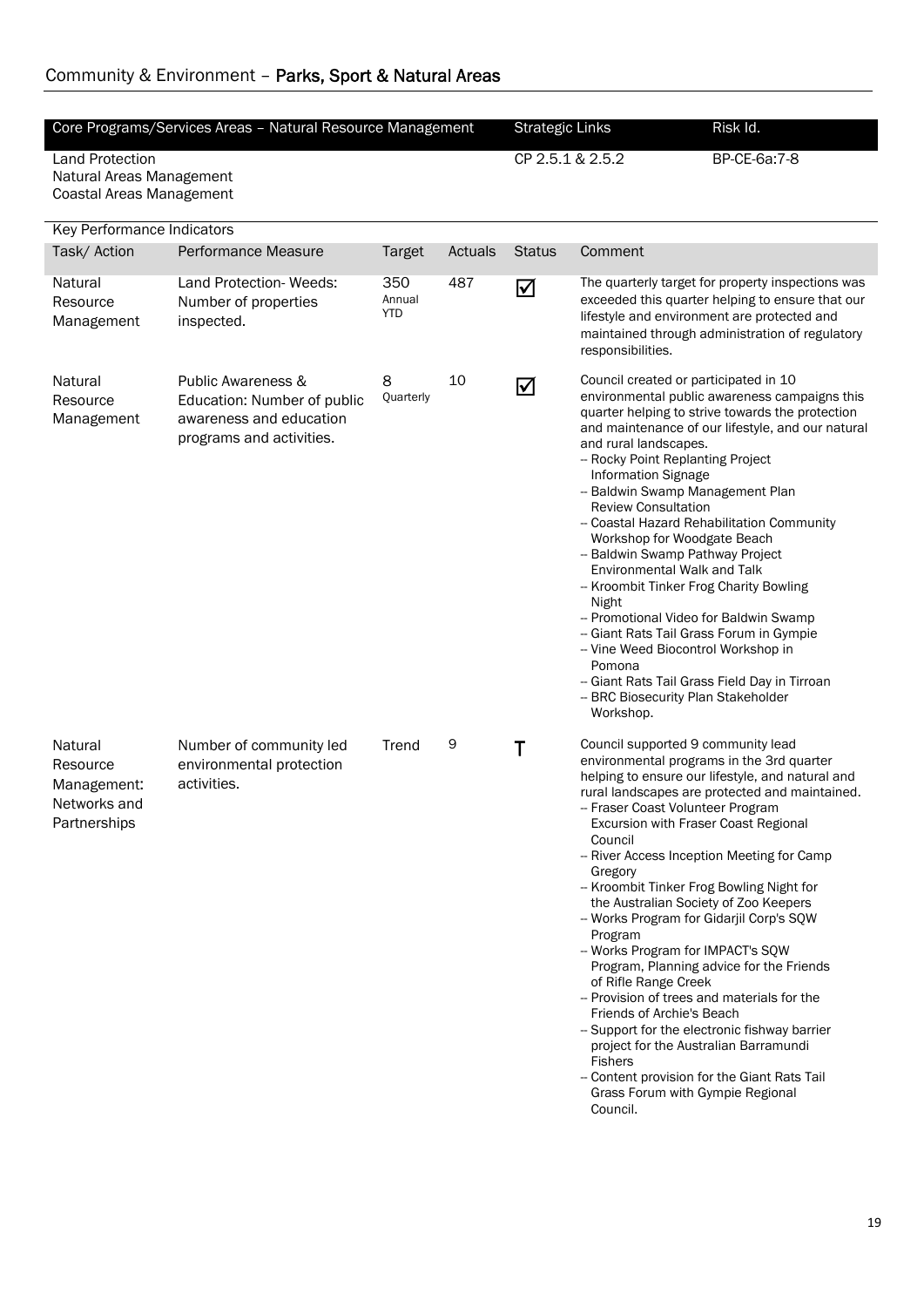|                            | Core Programs/Services Areas - Regulatory Services |                    |          | <b>Strategic Links</b> |                          | Risk Id.                                  |
|----------------------------|----------------------------------------------------|--------------------|----------|------------------------|--------------------------|-------------------------------------------|
| Animal Management          |                                                    |                    |          | CP 2.6.1, 2.6.2 &      |                          | BP-CE-6b:5                                |
| Local Law                  |                                                    |                    |          | 3.5.1                  |                          |                                           |
| <b>Regulated Parking</b>   |                                                    |                    |          |                        |                          |                                           |
|                            |                                                    |                    |          |                        |                          |                                           |
| Key Performance Indicators |                                                    |                    |          |                        |                          |                                           |
| Task/Action                | Performance Measure                                | <b>Target</b>      | Actuals  | <b>Status</b>          | Comment                  |                                           |
| Animal                     | Percentage of customer requests                    | < 15%              | 3.5%     | ☑                      |                          | 59 Animal Management customer requests    |
| Management                 | overdue in relation to assigned                    |                    |          |                        |                          | were still active during the 3rd quarter. |
|                            | timeframes                                         |                    |          |                        | requests were received.  | 1645 Animal Management customer           |
|                            |                                                    |                    |          |                        |                          |                                           |
| Animal                     | Number of customer requests                        | Trend              | 1,645    | Т                      |                          | 1,645 animal management requests          |
| Management                 | received.                                          | Quarterly          |          |                        |                          | received during the 3rd quarter.          |
| Animal                     | Development of Plan/Strategy                       | Feb.               | 70%      |                        |                          | The Animal Management Plan is currently   |
| Management                 |                                                    | 18                 | complete | O                      |                          | in draft format for review prior to       |
| Plan/Strategy              |                                                    |                    |          |                        | presentation to Council. |                                           |
|                            |                                                    |                    |          |                        |                          |                                           |
| Regulated                  | Number of parking infringements                    | Trend              | 800      | Τ                      |                          | 800 parking infringements were issued     |
| Parking                    | issued.                                            | Quarterly          |          |                        | during the 3rd quarter.  |                                           |
|                            |                                                    |                    |          |                        |                          |                                           |
| Regulated                  | <b>SPER (Penalties Enforcement</b>                 | Trend<br>Quarterly | 268      | Т                      | during the 3rd quarter.  | 268 infringements were referred to SPER   |
| Parking                    | Agency). Number of                                 |                    |          |                        |                          |                                           |
|                            | infringements forwarded to SPER                    |                    |          |                        |                          |                                           |
|                            | for debt recovery                                  |                    |          |                        |                          |                                           |
| Local Law                  | Local Law Enforcement: Number                      | Trend              | 591      | Т                      |                          | 591 Local Law customer requests were      |
|                            | of customer requests received.                     | Quarterly          |          |                        |                          | received during the 3rd quarter.          |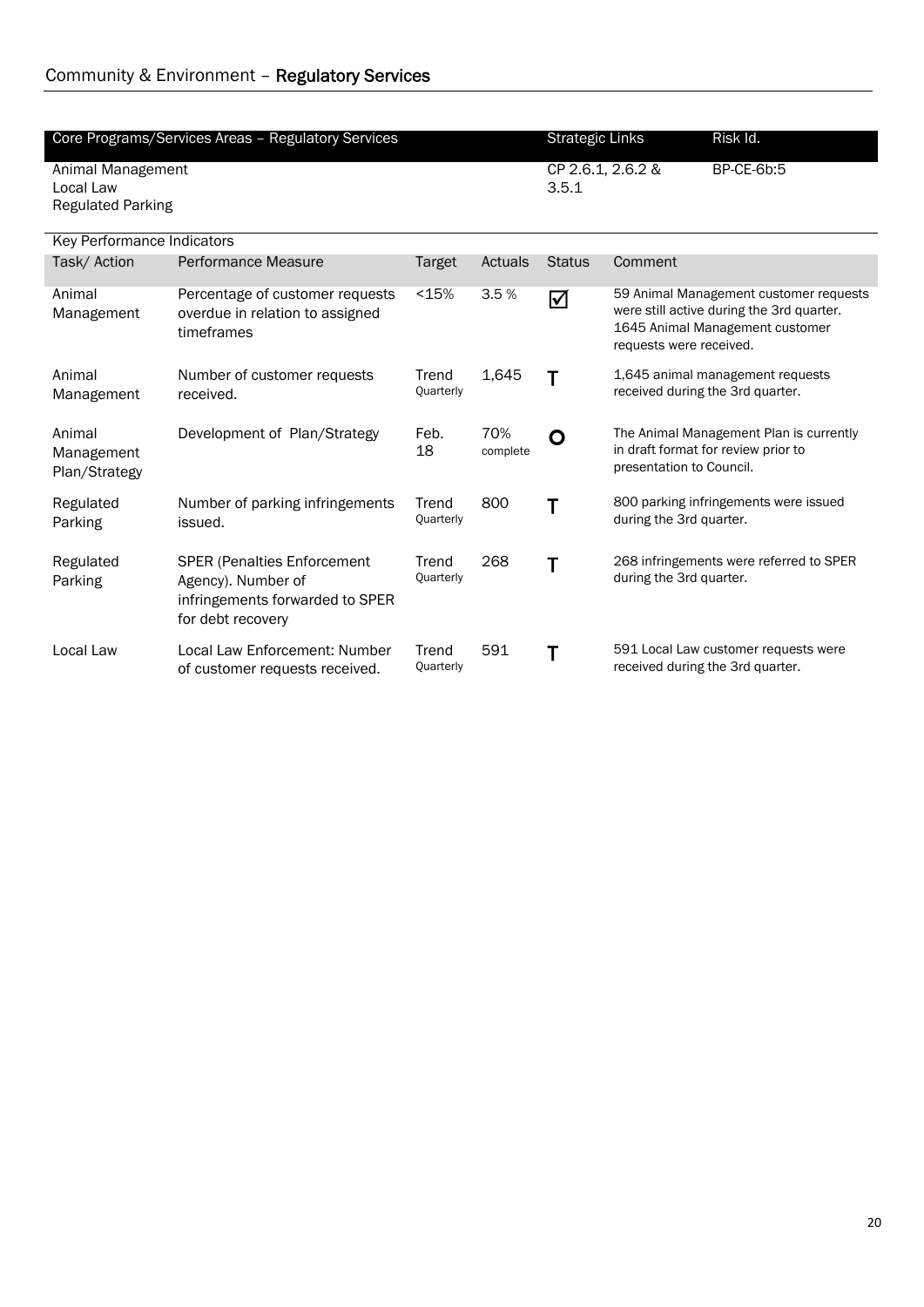| Core Programs/Services Areas - Health Services        | Strategic Links   | Risk Id.       |  |
|-------------------------------------------------------|-------------------|----------------|--|
|                                                       |                   |                |  |
| <b>Food Safety</b>                                    | CP 2.6.1, 2.6.2 & | BP-CE- 8b:7-11 |  |
| <b>Public Health Risks</b>                            | 1.4.1             |                |  |
| Environmental Nuisances & Pollution                   |                   |                |  |
| Foundation of Line Holmes and the Contract Calvestics |                   |                |  |

Environmental Health Promotion & Public Education

| Key Performance Indicators                        |                                                                                                              |                             |                |               |                                                                                                                                                                                                                                    |  |  |  |
|---------------------------------------------------|--------------------------------------------------------------------------------------------------------------|-----------------------------|----------------|---------------|------------------------------------------------------------------------------------------------------------------------------------------------------------------------------------------------------------------------------------|--|--|--|
| Task/Action                                       | Performance Measure                                                                                          | <b>Target</b>               | Actuals        | <b>Status</b> | Comment                                                                                                                                                                                                                            |  |  |  |
| <b>Food Safety</b>                                | Percentage of inspections<br>completed against the total<br>number for the financial year.                   | 98%<br>Annual<br><b>YTD</b> | 75%            | ☑             | 75% of the annual food inspections have<br>been undertaken.                                                                                                                                                                        |  |  |  |
| Food Safety-<br>Compliance                        | Percentage of premises with 3<br>Star Rating or above (i.e. meeting<br>compliance)                           | 75%<br>Quarterly            | 92%            | ☑             | Eat Safe eligible licenced food businesses<br>operating at a level of 3 stars and above<br>remain at a consistent 92%.                                                                                                             |  |  |  |
| Food Safety                                       | Training: Number of training<br>courses provided to the<br>community.                                        | 4<br>Annual<br><b>YTD</b>   | $\overline{2}$ | ☑             | Council held 2 further face-to-face free<br>food hygiene courses. One was for a non-<br>for-profit organisation and the other was<br>for internal staff.                                                                           |  |  |  |
| <b>Illegal Dumping</b>                            | Number of illegal dumping and<br>littering complaints investigated.                                          | Trend<br>Annual<br>YTD.     | 176            | Τ             | All littering & illegal dumping complaints<br>have been investigated to date.                                                                                                                                                      |  |  |  |
| <b>Vector Control</b>                             | Vector Control Program:<br>Percentage of identified risk<br>areas controlled through<br>spraying.            | 95%<br>Annual<br><b>YTD</b> | 50%            | ☑             | Further pellet treatment of breeding areas<br>throughout the Bundaberg region has been<br>undertaken after rain events. BG, Gat and<br>FTA light trapping for Mosquitoes<br>throughout the Bundaberg Region has<br>been completed. |  |  |  |
| Vector Control                                    | Mosquito identification:<br>Percentage of mosquitos<br>identified (i.e. during annual<br>collection program) | 50%<br>Annual<br><b>YTD</b> | 20%            | O             | 20% of the mosquitoes captured during<br>trapping have been identified.                                                                                                                                                            |  |  |  |
| Environmental<br>Health:<br>Community<br>Programs | Number of community<br>health/education programs<br>delivered.                                               | Trend<br><b>Biannual</b>    | $\overline{2}$ | Τ             | Asbestos Awareness education program<br>and Mosquito Awareness education<br>program have been completed.                                                                                                                           |  |  |  |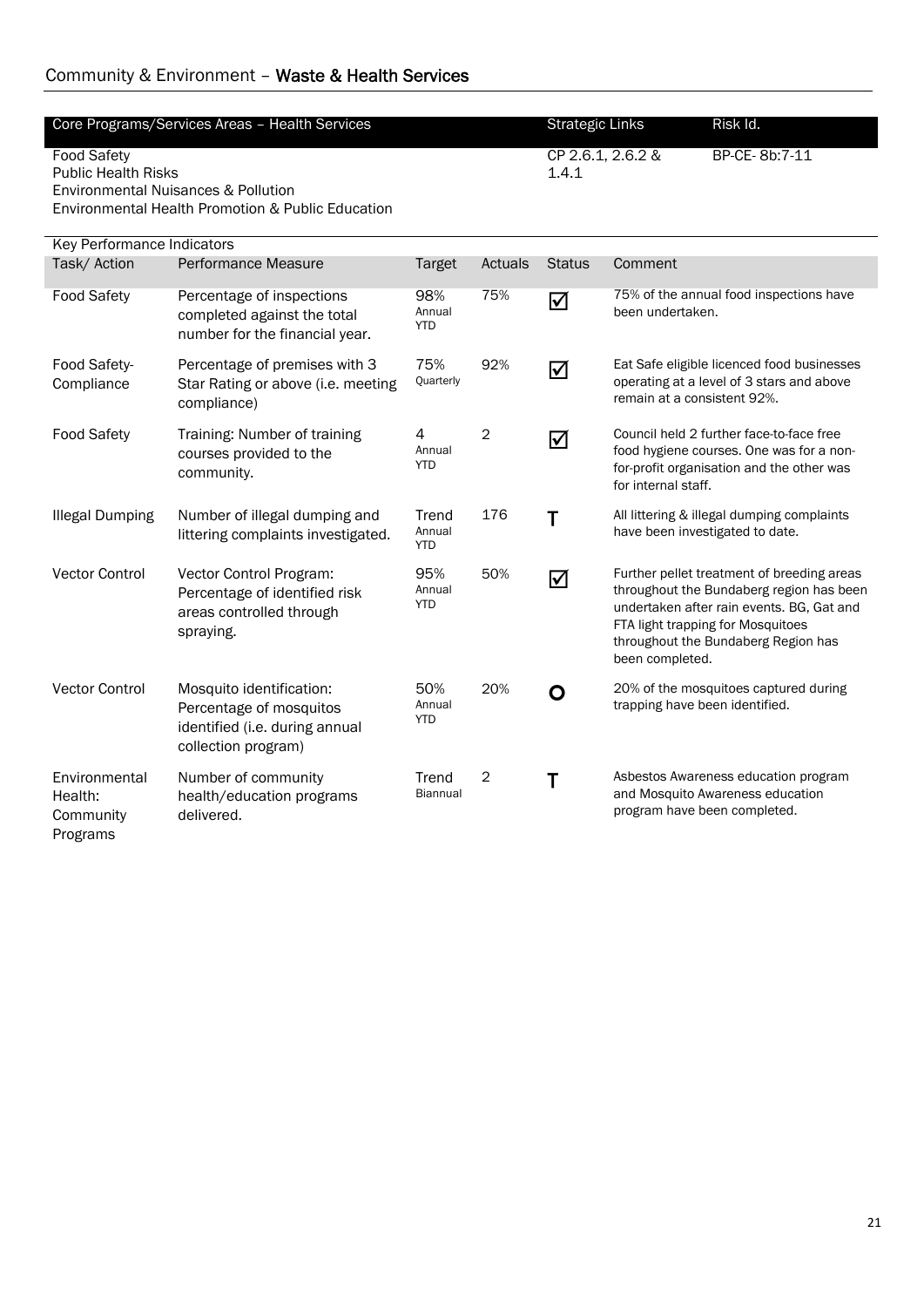### Community & Environment – Waste & Health Services

| Core Programs/Services Areas - Waste Services                               |                                                                                                                          |                            |                                                            |               | Risk Id.<br><b>Strategic Links</b>                                                                                                                   |
|-----------------------------------------------------------------------------|--------------------------------------------------------------------------------------------------------------------------|----------------------------|------------------------------------------------------------|---------------|------------------------------------------------------------------------------------------------------------------------------------------------------|
| Waste & Recycling Collections<br>Waste Disposal<br><b>Material Recovery</b> |                                                                                                                          |                            | CP 2.1.1, 2.3.2, 2.4.2,<br>BP- CE-8a:7-8<br>3.5.1 & 3.8.1. |               |                                                                                                                                                      |
| <b>Key Performance Indicators</b>                                           |                                                                                                                          |                            |                                                            |               |                                                                                                                                                      |
| Task/Action                                                                 | Performance Measure                                                                                                      | <b>Target</b>              | Actuals                                                    | <b>Status</b> | Comment                                                                                                                                              |
| <b>Waste Services:</b><br>Collection                                        | Percentage of customer<br>requests/complaints processed<br>effectively                                                   | 95%<br>Quarterly           | 95%                                                        | ☑             | 1076 customers' requests during the<br>period. 95% were completed within<br><b>Customer Charter timelines.</b>                                       |
| <b>Waste Services:</b><br>Collection                                        | Waste Collection: Domestic &<br>Commercial: Expansion of rural<br>services residential and<br>properties report/summary. | June<br>2018<br>Milestone  | <b>YTD</b><br>149                                          | ☑             | Expansion area completed with 149 new<br>services.                                                                                                   |
| <b>Waste Services:</b><br>Disposal                                          | Maximise putrescible waste<br>being disposed of at our lined<br>landfill site (Cedar Road).                              | 40,000<br>Tonnes<br>Annual | 43,000<br>Tonnes                                           | $\Delta$      | Currently tracking for 43,000 tonnes to<br>Cedars, above target.                                                                                     |
| <b>Waste Services:</b><br>Resource<br>Recovery                              | BRC collection municipal solid<br>waste diverted from landfills:<br>Percentage of waste diverted to<br>be reused.        | 30%<br>Quarterly           | 23%                                                        | ☑             | 23% of the total Domestic Waste Collection<br>tonnages is being processed at the<br>Recycling Plant.                                                 |
| <b>Waste Services:</b><br>Facilities:<br>Landfill<br>Management             | Phyto-capping trial Qunaba<br>Landfill - Construction Project<br>report/summary.                                         | June<br>2018               | N/A                                                        | ☑             | Progress Report - Business case being<br>prepared for Project Review Group and the<br>operations manual for construction is close<br>to completion.  |
| Waste:<br>Education &<br><b>Public Relations</b>                            | Waste reduction initiatives:<br>Number of Initiatives delivered.                                                         | Trend<br>Quarterly         | 46                                                         | Т             | 46 Educational/Media events including 19<br>Facebook posts, 22 tours with 263 visitors.                                                              |
| Waste: Planning<br>& Review                                                 | Develop Waste Reduction and<br>Recycling Plan.                                                                           | June<br>18                 | <b>YTD</b><br>30%<br>Complete                              | ☑             | Advice from the LGAQ and the Regional<br>Waste Plan document meets most of the<br>requirements for a WRRP and WBROCC is<br>looking at a WBROCC WRRP. |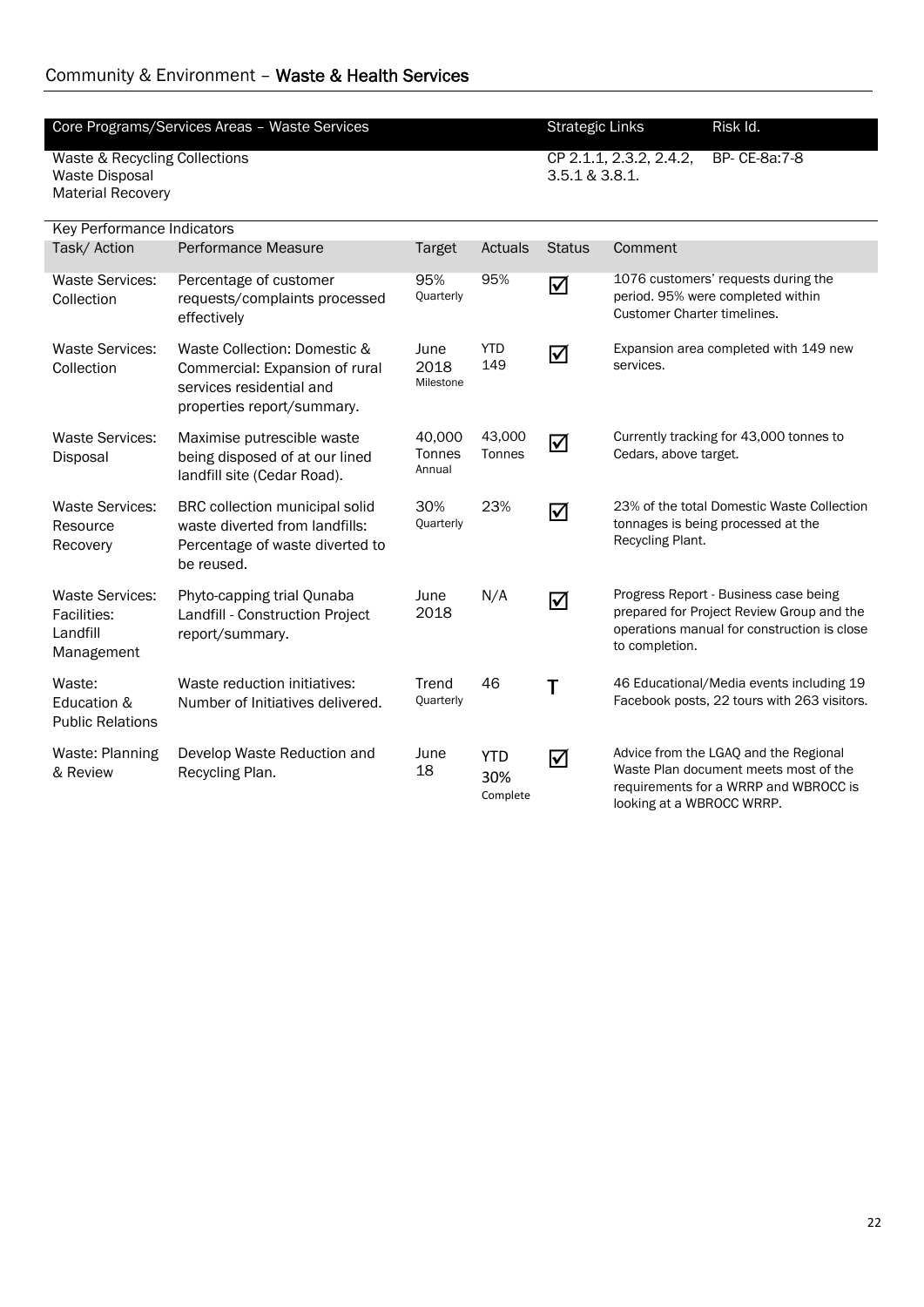| Core Programs/Services Areas - Financial Accounting                                                    |                                                                                                                                                                                               |           |                                                                   |                                           | <b>Strategic Links</b><br>Risk Id. |                                                                                                                                                                                                |                                                                                                                                                                                                                                                        |               |                                                                                                                                                              |  |  |
|--------------------------------------------------------------------------------------------------------|-----------------------------------------------------------------------------------------------------------------------------------------------------------------------------------------------|-----------|-------------------------------------------------------------------|-------------------------------------------|------------------------------------|------------------------------------------------------------------------------------------------------------------------------------------------------------------------------------------------|--------------------------------------------------------------------------------------------------------------------------------------------------------------------------------------------------------------------------------------------------------|---------------|--------------------------------------------------------------------------------------------------------------------------------------------------------------|--|--|
| <b>Financial Accounting</b><br>Investment & Debt Management<br>Procurement<br>Corporate Purchase Cards | <b>Financial Processes and Statements</b><br><b>Financial Asset Management</b><br>Invoices & Payments                                                                                         |           |                                                                   | CP 3.1.1 & 3.2.2<br>BP-0S-1:12, 13-14, 16 |                                    |                                                                                                                                                                                                |                                                                                                                                                                                                                                                        |               |                                                                                                                                                              |  |  |
| Key Performance Indicators                                                                             |                                                                                                                                                                                               |           |                                                                   |                                           |                                    |                                                                                                                                                                                                |                                                                                                                                                                                                                                                        |               |                                                                                                                                                              |  |  |
| Task/Action                                                                                            | Performance Measure                                                                                                                                                                           |           | <b>Target</b>                                                     | Actuals                                   | <b>Status</b>                      | Comment                                                                                                                                                                                        |                                                                                                                                                                                                                                                        |               |                                                                                                                                                              |  |  |
| Cash Flow                                                                                              | Level of funds available greater<br>than \$30m at the end of the<br>financial year.                                                                                                           |           | > 30m<br>Annual<br><b>YTD</b><br>end of the<br>financial<br>year  | \$137m                                    | ☑                                  | foreseeable.                                                                                                                                                                                   | Council holds sufficient cash to fund major<br>projects scheduled for the financial year<br>and beyond. No liquidity issues are                                                                                                                        |               |                                                                                                                                                              |  |  |
| Investments                                                                                            | Return on Monetary<br>investments: Minimum on<br>investments is 1%                                                                                                                            |           | $>1\%$<br>Annual<br>Target<br>reported                            | 0.94%                                     | O                                  | The Reserve Bank of Australia cash rate<br>held steady at 1.5% throughout the<br>quarter.                                                                                                      |                                                                                                                                                                                                                                                        |               |                                                                                                                                                              |  |  |
|                                                                                                        |                                                                                                                                                                                               | quarterly |                                                                   |                                           |                                    |                                                                                                                                                                                                |                                                                                                                                                                                                                                                        |               | The QTC Cash Fund rate fluctuated,<br>reaching slightly more than 1% over cash<br>rate in January and falling to just under<br>0.6% over cash rate by March. |  |  |
|                                                                                                        |                                                                                                                                                                                               |           |                                                                   |                                           |                                    |                                                                                                                                                                                                | Term deposit rates remained much the<br>same as the previous quarter.                                                                                                                                                                                  |               |                                                                                                                                                              |  |  |
| <b>Financial Audits</b>                                                                                | Prepare unaudited Annual<br><b>Financial Statements in</b><br>accordance with the applicable<br>accounting standards and<br>forward to the external auditors<br>within legislative timeframe. |           | 100%<br>Annual<br><b>YTD</b><br>end of 2 <sup>nd</sup><br>quarter | 25%                                       | ☑                                  |                                                                                                                                                                                                | Preparation has commenced for the<br>processing of the End of Year Close at 30<br>June 2018. The QAO Audit representatives<br>have been onsite to conduct their interim<br>audit and have not indicated any<br>significant audit issues at this stage. |               |                                                                                                                                                              |  |  |
| Taxation                                                                                               | <b>Taxation requirements</b><br>completed (includes GST, BAS<br>& Payroll)                                                                                                                    |           | 100%<br>Annual<br><b>YTD</b><br>end of<br>calendar                | 75%                                       | ☑                                  | All Taxation Reporting requirements are<br>being met as required for this time of year.<br>Work has begun on collating information<br>for the Annual Fringe Benefits Tax Return.               |                                                                                                                                                                                                                                                        |               |                                                                                                                                                              |  |  |
| Revenue - Rates                                                                                        | Outstanding rates as a<br>percentage of rates levied, prior<br>to six monthly rates billing.                                                                                                  |           | year<br>$< 5\%$<br>Biannual<br>1st & 3rd<br>Quarters              | 2.7%                                      | ☑                                  | Rates debt owing before the current half-<br>yearly Rates Billing, as a percentage of<br>rates levy, was the lowest in the Council's<br>history. Comparative figures/trends are as<br>follows: |                                                                                                                                                                                                                                                        |               |                                                                                                                                                              |  |  |
|                                                                                                        |                                                                                                                                                                                               |           |                                                                   |                                           |                                    | <b>Period</b><br><b>Ending</b>                                                                                                                                                                 | Rates Owing   Rates Levy<br>(\$ Millions)                                                                                                                                                                                                              | (\$ Millions) | % Owing<br>to Levy                                                                                                                                           |  |  |
|                                                                                                        |                                                                                                                                                                                               |           |                                                                   |                                           |                                    | <b>Jun 2018</b>                                                                                                                                                                                | \$4.43 M                                                                                                                                                                                                                                               | \$164 M       | 2.69%                                                                                                                                                        |  |  |
|                                                                                                        |                                                                                                                                                                                               |           |                                                                   |                                           |                                    | Dec 2017                                                                                                                                                                                       | \$5.33 M                                                                                                                                                                                                                                               | \$153 M       | 3.49%                                                                                                                                                        |  |  |
|                                                                                                        |                                                                                                                                                                                               |           |                                                                   |                                           |                                    | Jun 2017                                                                                                                                                                                       | \$5.76 M                                                                                                                                                                                                                                               | \$153 M       | 3.77%                                                                                                                                                        |  |  |
|                                                                                                        |                                                                                                                                                                                               |           |                                                                   |                                           |                                    | Dec 2016                                                                                                                                                                                       | \$5.53 M                                                                                                                                                                                                                                               | \$146 M       | 3.79%                                                                                                                                                        |  |  |
|                                                                                                        |                                                                                                                                                                                               |           |                                                                   |                                           |                                    | Jun 2016                                                                                                                                                                                       | \$5.66 M                                                                                                                                                                                                                                               | \$145 M       | 3.90%                                                                                                                                                        |  |  |
| Accounts<br>Payable                                                                                    | Creditor Invoices: Number of<br>payments outside of terms                                                                                                                                     |           | < 90<br>Quarterly                                                 | 60                                        | ☑                                  |                                                                                                                                                                                                | Number of invoices paid short is<br>dependent upon Council staff returning<br>invoices to Accounts to effect payment,<br>and the prompt follow up by Accounts                                                                                          |               |                                                                                                                                                              |  |  |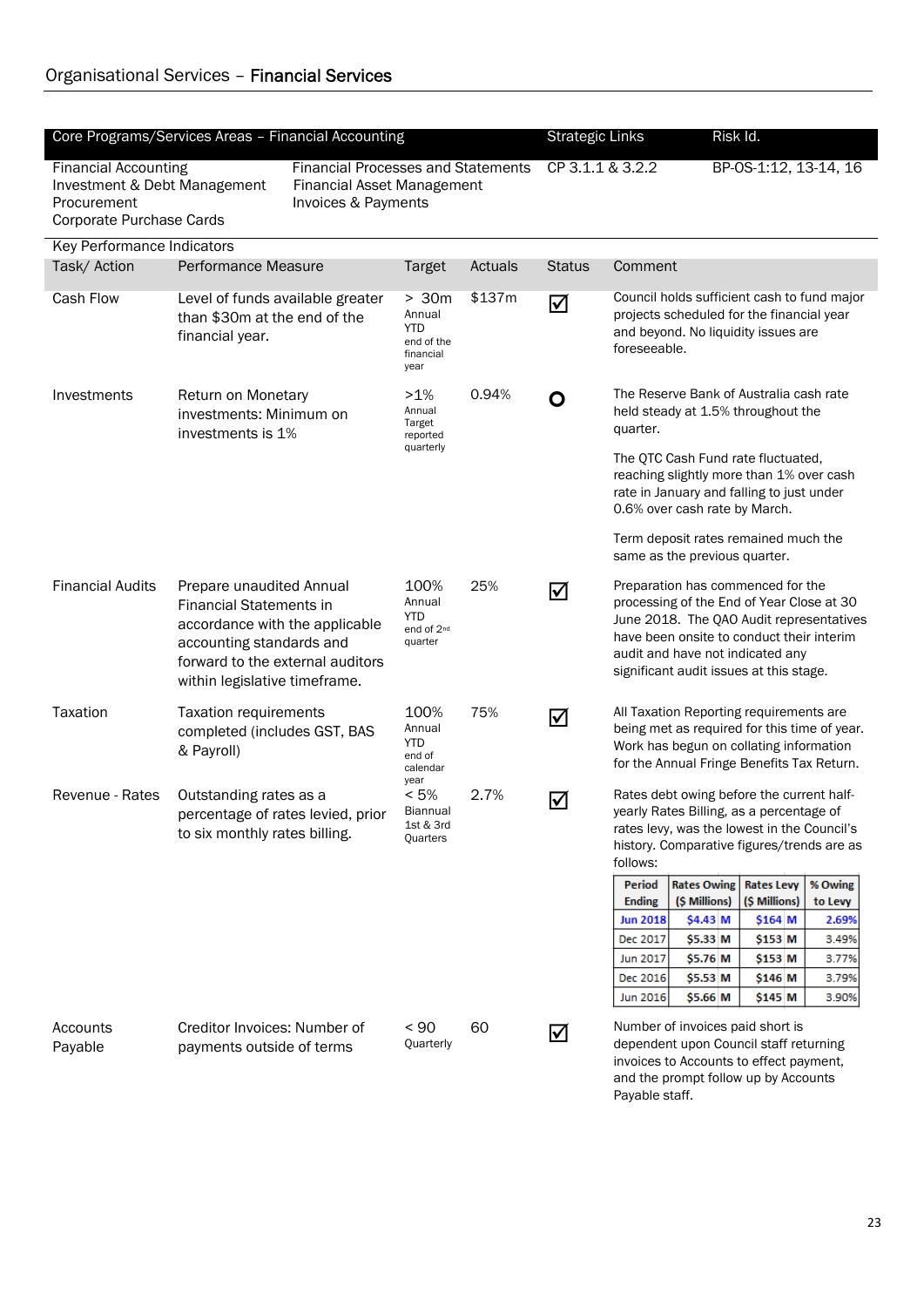|                            | Core Programs/Services Areas - Sustainable Finance |         |         | Strategic Links | Risk Id.                                                                                        |  |
|----------------------------|----------------------------------------------------|---------|---------|-----------------|-------------------------------------------------------------------------------------------------|--|
| Asset Management           | Financial Planning, Reporting & Forecasting        |         |         | CP 3.1.1        | BP-0S-6:7-8                                                                                     |  |
| Key Performance Indicators |                                                    |         |         |                 | *Note: Unless otherwise stated KPI Targets are annual, reported in the 4 <sup>th</sup> quarter. |  |
| Task/Action                | Performance Measure                                | Target  | Actuals | Status          | Comment                                                                                         |  |
| Loan                       | Loan indebtedness does not                         | $<60\%$ |         |                 | This KPI will be reported in the 4th quarter.                                                   |  |

| Loan<br>indebtedness                                          | Loan indebtedness does not<br>exceed 60% of Gross Operating<br>Expenses.                                                      | <60%                        |       |   | This KPI will be reported in the 4th quarter.<br>The 2016-17 figure was negative 14%.                                                                                                                                                            |
|---------------------------------------------------------------|-------------------------------------------------------------------------------------------------------------------------------|-----------------------------|-------|---|--------------------------------------------------------------------------------------------------------------------------------------------------------------------------------------------------------------------------------------------------|
| Operating<br>Surplus                                          | Ratio is between 0 and 15% of<br>total operating revenue for<br>whole of Council.                                             | 5%                          |       |   | This KPI will be reported in the 4th quarter.<br>The 2016-17 figure was 9.5%.                                                                                                                                                                    |
| Asset<br>Sustainability<br>Ratio                              | The capital expenditure on<br>replacement assets is greater<br>than 90% of depreciation.                                      | 100%                        |       |   | This KPI will be reported in the 4th quarter.<br>The 2016-17 figure was 50%. However,<br>this was a preliminary estimate prior to the<br>finalised Audited Financial Statements.<br>Council is currently undertaking major new<br>capital works. |
| Own Source<br>Revenue                                         | Own source revenue as a<br>percentage of total recurrent<br>revenue.                                                          | Trend                       |       |   | This KPI will be reported in the 4th quarter.<br>The 2016-17 figure was 78%.                                                                                                                                                                     |
| Own Source<br>Revenue                                         | Own source revenue per head<br>of regional population.                                                                        | Trend                       |       |   | This KPI will be reported in the 4th quarter.<br>The 2016-17 figure was \$1,414 -up by<br>3.1% from \$1,371 in 2015/16.                                                                                                                          |
| <b>Financial Asset</b><br>Management:<br>Overall<br>Condition | Percentage of assets in a<br>satisfactory or higher condition<br>(index less than 7). Excludes<br>asset to be decommissioned. | 98%<br>Annual<br><b>YTD</b> | 94.4% | 図 | A large percentage of these assets are part<br>of Council's ageing infrastructure.<br>The methodology for calculating this KPI is<br>currently under review.                                                                                     |

## Organisational Services – Customer Service

|                                                                    | Core Programs/Services Areas - Customer Service                                          |         |         | <b>Strategic Links</b> | Risk Id.                                                                                                                                                                                                                                   |
|--------------------------------------------------------------------|------------------------------------------------------------------------------------------|---------|---------|------------------------|--------------------------------------------------------------------------------------------------------------------------------------------------------------------------------------------------------------------------------------------|
| <b>Customer Service</b><br>Disaster Management Support             |                                                                                          |         |         | CP 3.5.1               | BP-0S-1:15                                                                                                                                                                                                                                 |
| Key Performance Indicators                                         |                                                                                          |         |         |                        |                                                                                                                                                                                                                                            |
| Task/Action                                                        | Performance Measure                                                                      | Target  | Actuals | <b>Status</b>          | Comment                                                                                                                                                                                                                                    |
| Customer<br>Service: Call<br>Centre                                | Percentage of calls processed<br>within allocated timeframes.                            | 90%     | 96%     | ☑                      | Inbound call numbers were high following<br>the issue of property notices period ending<br>30/06/18. High service level standards<br>were maintained.                                                                                      |
| Customer<br>Service:<br>Customer<br>Request<br>Management<br>(CRM) | Percentage of CRMs overdue<br>across council in relations to<br>the timeframes assigned. | $<$ 15% | 15%     | ☑                      | This quarter has seen gazetted Public<br>Holidays influence delivery timeframes<br>coupled with increased periods of<br>customer demand. Requests for service<br>have been processed within acceptable<br>tolerances for service delivery. |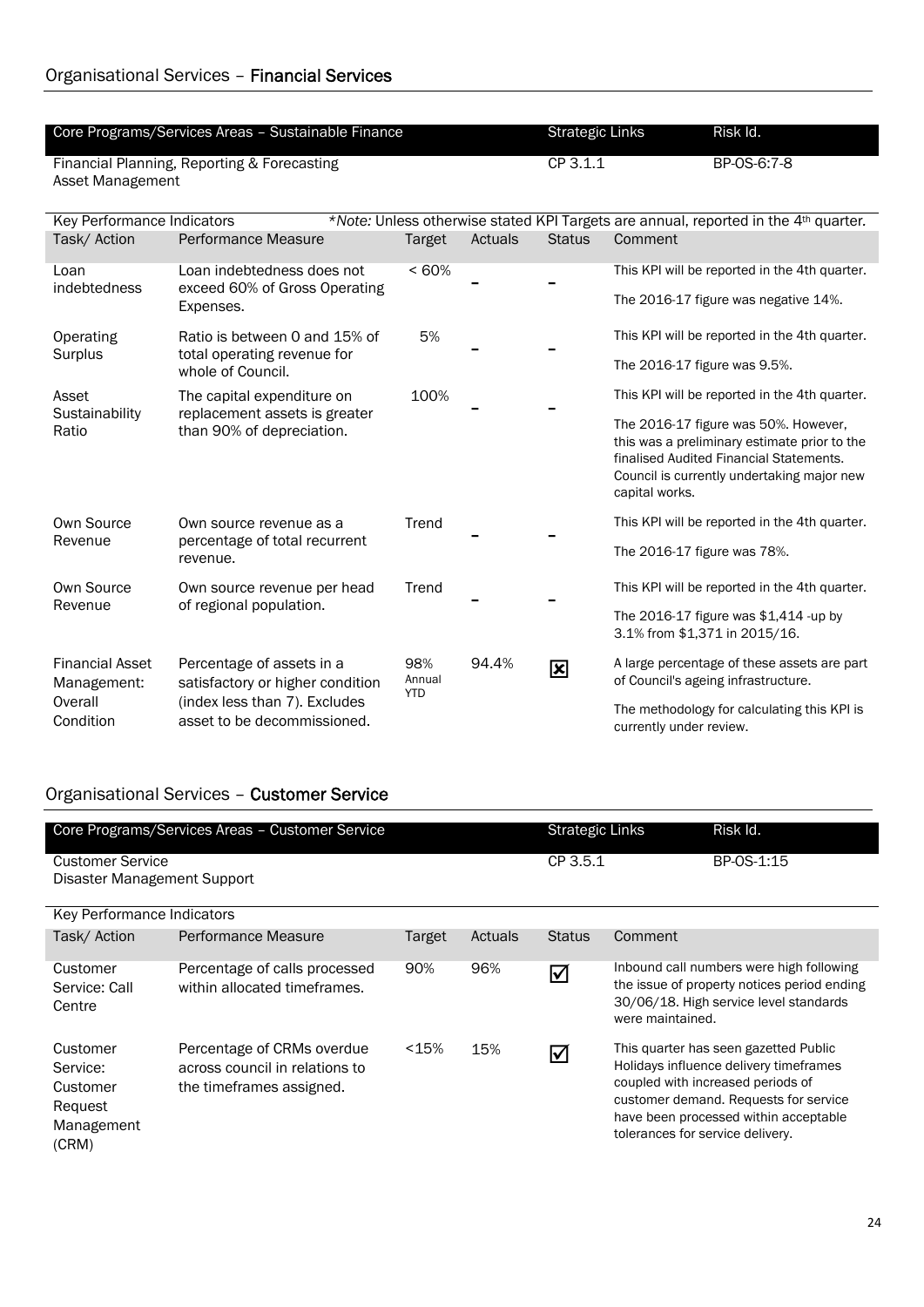Records Management

| Core Programs/Services Areas – Financial Accounting | Strategic Links   | <b>Risk Id.</b> |
|-----------------------------------------------------|-------------------|-----------------|
|                                                     |                   |                 |
|                                                     |                   |                 |
| Information Technology Infrastructure & Support     | CP 1.3.1. 1.5.1 & | BP-0S-2:5-8     |
|                                                     |                   |                 |
| Corporate Applications                              | 3.7.1             |                 |
| GIS Services & Support                              |                   |                 |
|                                                     |                   |                 |

| Key Performance Indicators                       |                                                                                                 |                        |                         |               |                                                                                                                                                                                                                                            |  |  |  |  |
|--------------------------------------------------|-------------------------------------------------------------------------------------------------|------------------------|-------------------------|---------------|--------------------------------------------------------------------------------------------------------------------------------------------------------------------------------------------------------------------------------------------|--|--|--|--|
| Task/Action                                      | Performance Measure                                                                             | <b>Target</b>          | Actuals                 | <b>Status</b> | Comment                                                                                                                                                                                                                                    |  |  |  |  |
| <b>CCTV</b><br>Surveillance                      | Reduced crime statistics in CBD<br>and assistance with<br>apprehension of perpetrators.         | Trend<br>Quarterly     | <b>Not</b><br>available |               | QPS advised in February they are still<br>collating information internally. Once<br>statistics are received we will determine<br>target and tolerances.                                                                                    |  |  |  |  |
| <b>CCTV</b><br>Surveillance                      | Quarterly meetings with QPS<br>and Safe Night Precinct<br>Committee.                            | 4<br>Annual            | 3                       | ☑             | Third quarterly meeting held in February<br>with QPS and Safe Night Bundaberg CBD<br>Precinct president. Next meeting<br>scheduled for May 8th.                                                                                            |  |  |  |  |
| <b>Disaster</b><br>Management                    | Development of Information<br>Services Disaster Recovery &<br><b>Business Continuity Plans.</b> | June<br>18             | 7%                      | O             | Finalising 3rd Party vendor quotations (four<br>in total) to assist with the investigation and<br>delivery of an IT Disaster Recovery Plan<br>and IT Business Continuity Plan.                                                             |  |  |  |  |
| Information<br>Services<br><b>Strategy</b>       | Development of Information<br>Services Strategy incorporating<br>the Mobility Strategy.         | March<br>18            | 95%                     | O             | Drafted two strategic plans, an overall ICT<br>Strategic Plan and a specialist GIS<br>Strategic Plan. Both plans have been<br>presented to CEO and GM Organisational<br>Services and feedback will be incorporated<br>prior to publishing. |  |  |  |  |
| Information<br>Services -<br>Support<br>Requests | Number of support requests<br>resolved                                                          | Trend                  | 2093                    |               | Lower trend than previous quarter (2024)<br>due to the Christmas period.                                                                                                                                                                   |  |  |  |  |
| <b>IS Service Desk</b>                           | Customer support satisfaction                                                                   | 80%<br><b>Biannual</b> | 94%                     | ☑             | Customer support satisfaction based upon<br>manually surveyed users with recent<br>completed support requests.                                                                                                                             |  |  |  |  |
| <b>IS Infrastructure</b>                         | Systems availability                                                                            | 95%<br>Quarterly       | 60%                     | 図             | Lower availability result mainly due to an<br>extended outage relating to Authority                                                                                                                                                        |  |  |  |  |

google maps issue and Objective search

problem.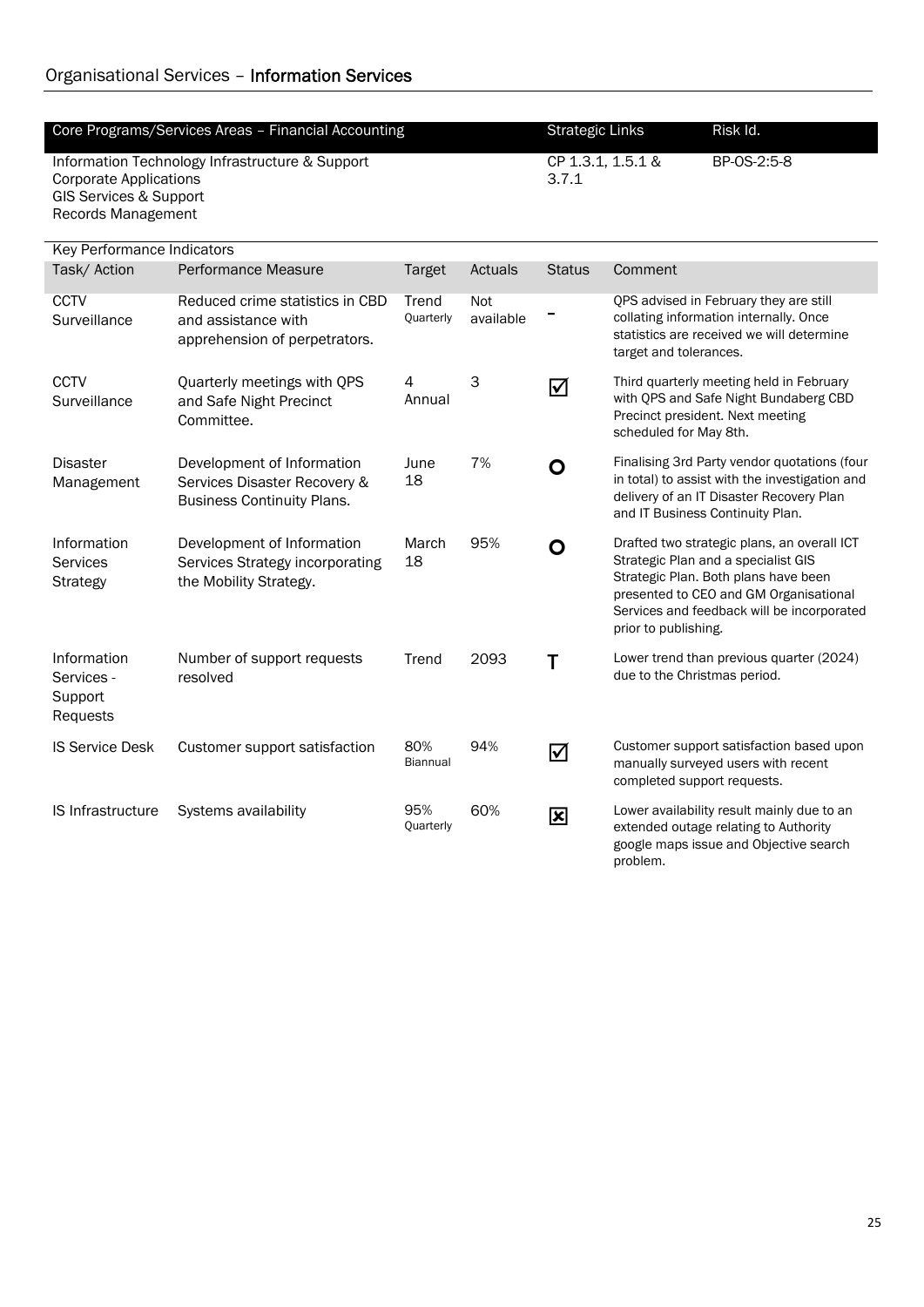### Organisational Services – Governance and Legal Services

|                                                                                              | Core Programs/Services Areas - Financial Accounting                                                                                      |                  |         | <b>Strategic Links</b>                               |                               | Risk Id.                                                                                                                          |  |  |
|----------------------------------------------------------------------------------------------|------------------------------------------------------------------------------------------------------------------------------------------|------------------|---------|------------------------------------------------------|-------------------------------|-----------------------------------------------------------------------------------------------------------------------------------|--|--|
| <b>Corporate Governance</b><br><b>Statutory Requirements</b><br>Insurance<br>Risk Management |                                                                                                                                          |                  |         | & 3.8.2.                                             | CP 3.3.1, 3.4.1, 3.6.1        | BP-0S-3:8-9                                                                                                                       |  |  |
| Key Performance Indicators                                                                   |                                                                                                                                          |                  |         | *Note: Internal Ombudsman KPI Targets are quarterly. |                               |                                                                                                                                   |  |  |
| Task/Action                                                                                  | Performance Measure                                                                                                                      | Target           | Actuals | <b>Status</b>                                        | Comment                       |                                                                                                                                   |  |  |
| Administrative<br><b>Reviews</b>                                                             | Number of Administrative<br>Reviews received and<br>processed within applicable<br>timeframes.                                           | Trend            | 4       | Т                                                    |                               | 4 administrative reviews were received and<br>processed within applicable timeframes.                                             |  |  |
| Right to<br>Information<br>(RTI)                                                             | Percentage of RTI and Privacy<br>Applications received and<br>processed within applicable<br>timeframes.                                 | 90%              | 100%    | ☑                                                    | quarter.                      | 1 Right to Information application was<br>processed within timeframes during the                                                  |  |  |
| Governance<br>Compliance &<br><b>Privacy Training</b>                                        | Percentage of staff trained in<br>Right to Information (RTI) and<br>Information Privacy (IP)<br>processes and procedures.                | 90%              | 99.2%   | ☑                                                    | Information Privacy training. | 468 of 472 eligible employees have<br>completed Right to Information and                                                          |  |  |
| Insurance                                                                                    | Percentage of insurance claims<br>processed (submitted) within<br>timeframes (i.e. General<br>Insurance and Public Liability<br>Claims). | 95%              | 100%    | ☑                                                    | liability claims).            | 14 insurance claims were processed within<br>timeframes (general insurance and public                                             |  |  |
| Risk<br>Management                                                                           | Percentage of open risk<br>compared to total risk each<br>quarter.                                                                       | < 25%            | 25.3%   | 図                                                    | equating to 25.3%.            | A total of 1820 risks have been identified<br>across Council. 1359 have been closed.<br>461 risks remain open this quarter,       |  |  |
| <b>Strategic Supply</b><br>Procurement                                                       | Spend under Management:<br>Management of expenditure<br>through a defined procurement<br>process                                         | 60%<br>Quarterly | 70%     | ☑                                                    | management.                   | Use of contractual arrangements set up by<br>Strategic Supply are not mandated across<br>Council, This impacts on the spend under |  |  |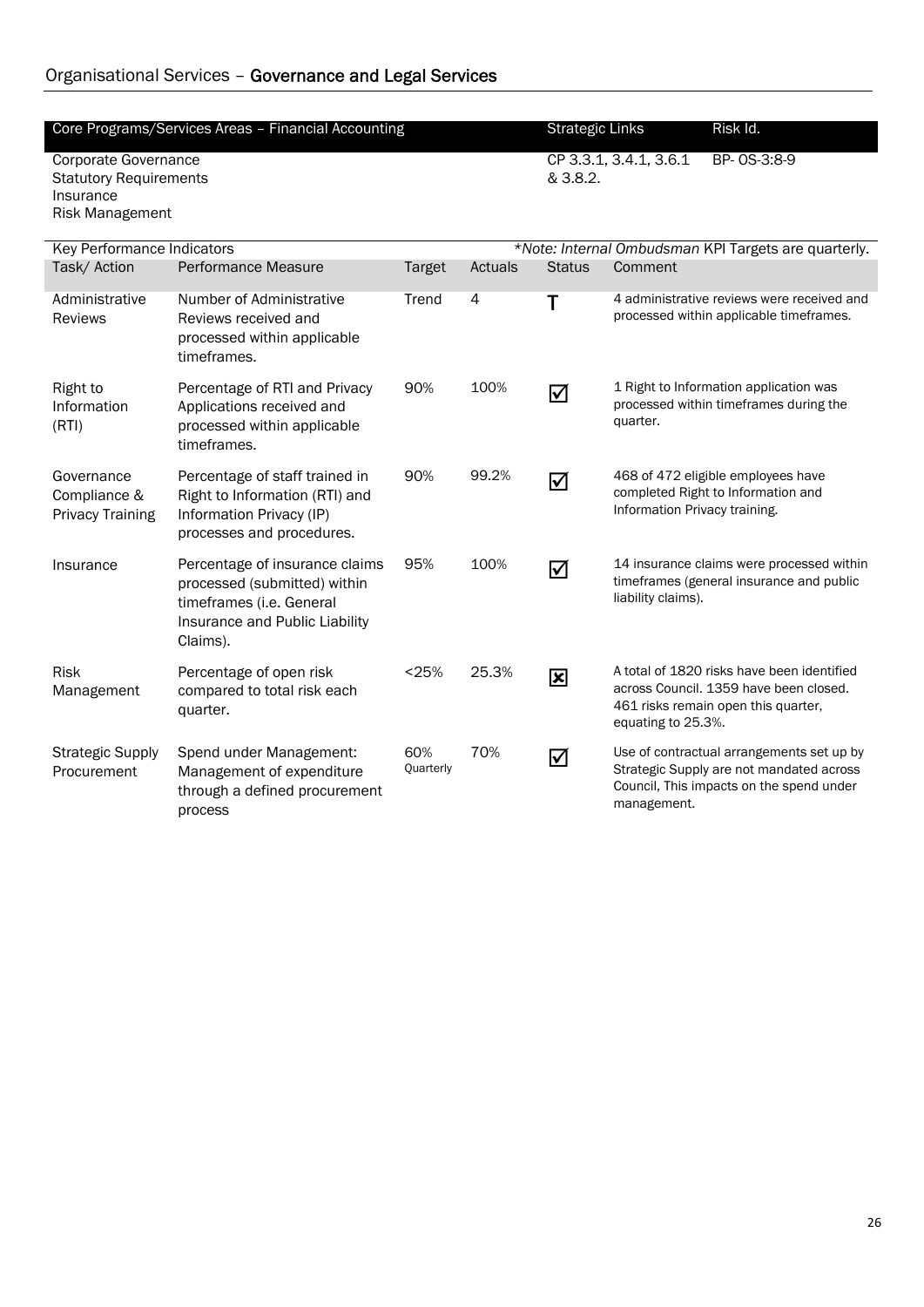### Organisational Services – People & Performance

|                            | Core Programs/Services Areas - Financial Accounting                                                                                                                                           |                             | Risk Id. |               |                                                                                                                                                                                                                                                              |  |  |  |  |
|----------------------------|-----------------------------------------------------------------------------------------------------------------------------------------------------------------------------------------------|-----------------------------|----------|---------------|--------------------------------------------------------------------------------------------------------------------------------------------------------------------------------------------------------------------------------------------------------------|--|--|--|--|
|                            |                                                                                                                                                                                               | <b>Strategic Links</b>      |          |               |                                                                                                                                                                                                                                                              |  |  |  |  |
| Recruitment<br>Payroll     | Training & Development<br>Employee Relations & Community Relations                                                                                                                            |                             |          |               | CP 3.4.1 & 3.6.2<br>BP-0S-4:8-9-10                                                                                                                                                                                                                           |  |  |  |  |
| Workplace Health & Safety  |                                                                                                                                                                                               |                             |          |               |                                                                                                                                                                                                                                                              |  |  |  |  |
|                            |                                                                                                                                                                                               |                             |          |               |                                                                                                                                                                                                                                                              |  |  |  |  |
| Key Performance Indicators |                                                                                                                                                                                               |                             |          |               | *Note: Unless otherwise stated WHS KPI Targets are quarterly.                                                                                                                                                                                                |  |  |  |  |
| Task/ Action               | Performance Measure                                                                                                                                                                           | Target                      | Actuals  | <b>Status</b> | Comment                                                                                                                                                                                                                                                      |  |  |  |  |
|                            | KPIs for Human Resource Management are currently under review.                                                                                                                                |                             |          |               |                                                                                                                                                                                                                                                              |  |  |  |  |
| <b>WHS</b><br>Management   | Workplace compensation: Year-<br>end percentage reduction in the<br>number of statutory workers<br>compensation claims.                                                                       | 5%<br>Annual                |          | O             | Workplace compensation KPIs to be<br>reported at end of year. Council continues<br>to focus on recovery at work and actively<br>supports staff who have been injured to<br>return to work as soon as possible after                                          |  |  |  |  |
| <b>WHS</b><br>Management   | Workplace compensation: Year-<br>end percentage reduction in the<br>number of lost-time workers<br>compensation claims                                                                        | 5%<br>Annual                |          | O             | injury.                                                                                                                                                                                                                                                      |  |  |  |  |
| <b>WHS</b><br>Management   | Workplace compensation: Year-<br>end percentage reduction in the<br>number of days lost on workers<br>compensation claims.                                                                    | 5%<br>Annual                |          | O             |                                                                                                                                                                                                                                                              |  |  |  |  |
| <b>WHS</b><br>Management   | <b>Hazard Inspections: Timeliness</b><br>of hazard inspections:<br>Percentage of inspections<br>carried out on time.                                                                          | 95%<br>Annual<br>YTD        | 84%      | 図             | The number of inspections completed for<br>this period has increased from the previous<br>quarter; however, due to availability of staff<br>and increased workloads, 59 inspections<br>out of 70 were completed with 11<br>incomplete.                       |  |  |  |  |
| <b>WHS</b><br>Management   | <b>Lost Time Injury Frequency Rate</b><br>(LTFR): Industry standard<br>measurement based on<br>number of injuries per number<br>of hours worked (all employees<br>across whole organisation). | 17.9<br>Annual<br>YTD       | 15.6%    | ☑             | The number of injuries for this quarter has<br>reduced. The breakdown of injuries for this<br>quarter are a mix of Lost Time Injuries (LTI)<br>and Medical Expenses Only (MEO).                                                                              |  |  |  |  |
| <b>WHS</b><br>Management   | Notifiable incidents: Number of<br>notifiable incidents.                                                                                                                                      | 0<br>Annual<br>YTD          | 3        | O             | There has been no notifiable incident for<br>this quarter. Year to date 3 X electrical.                                                                                                                                                                      |  |  |  |  |
| <b>WHS</b><br>Management   | <b>Reported Incidents: Percentage</b><br>of reported incidents<br>investigated.                                                                                                               | 80%<br>Annual<br><b>YTD</b> | 100%     | ☑             | All reported incidents are investigated<br>initially by the supervisor/manager and the<br>WHS team using the incident report form<br>process. More formal and detailed<br>investigations are carried out and reported<br>back to management where warranted. |  |  |  |  |
| <b>WHS</b><br>Management   | Return to work Programs:<br>Percentage of successful return<br>to work programs i.e. staff<br>member has returned to normal<br>duties.                                                        | 90%<br>Annual<br>YTD        | 99%      | ☑             | One staff remain off work at this time and<br>is expected to resume full duties once<br>medically cleared.                                                                                                                                                   |  |  |  |  |
| Training &<br>Development  | Staff satisfaction with WHS<br>training.                                                                                                                                                      | 80%<br>Annual<br>YTD        | 90%      | ☑             | Employees continue to indicate they are<br>satisfied with training and the standard of<br>delivery.                                                                                                                                                          |  |  |  |  |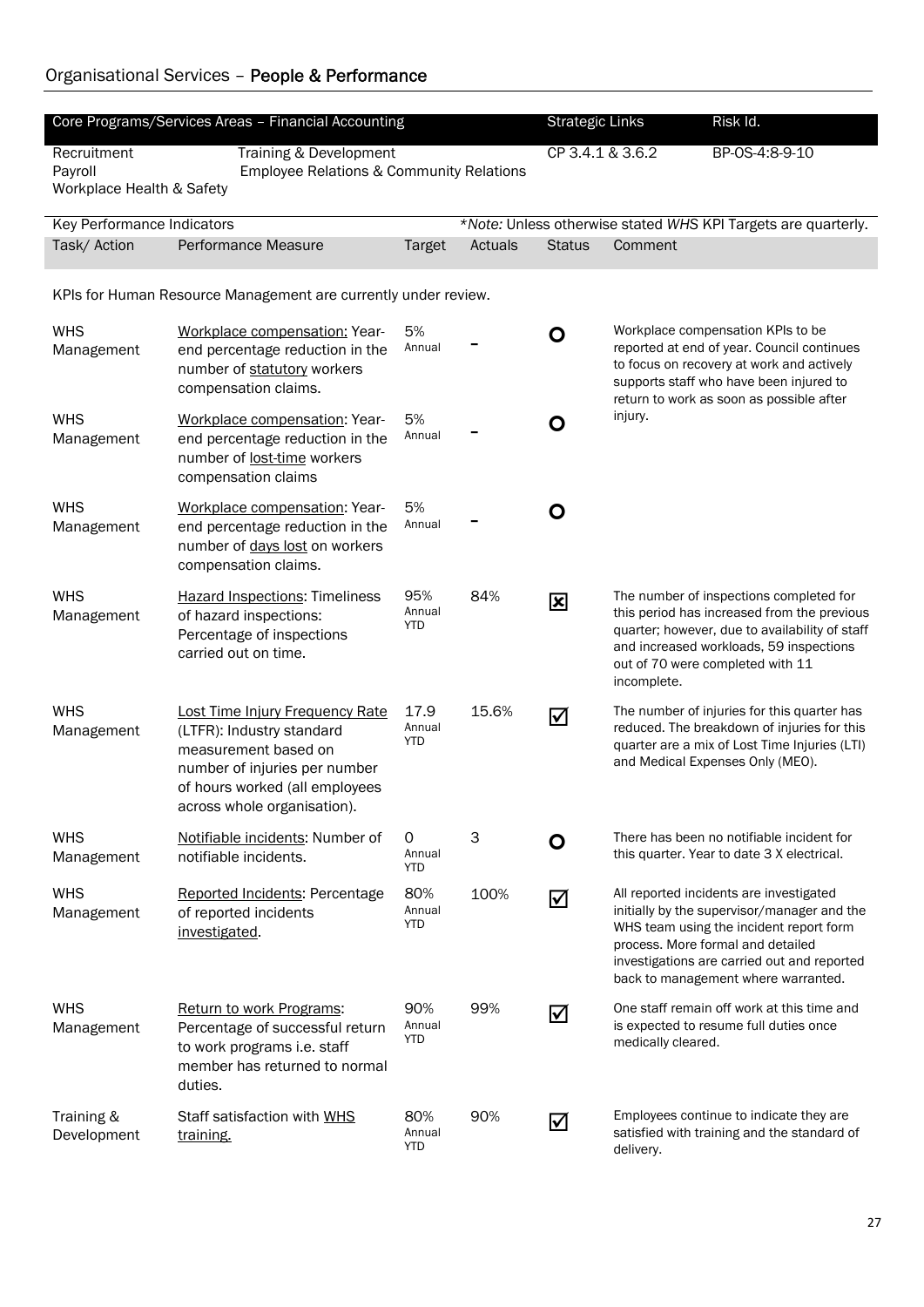#### Organisational Services –Integrated Management Systems & Internal Audits

| Core Programs/Services Areas - Financial Accounting            |                                                                                          |                                    |         |               | <b>Strategic Links</b>                 | Risk Id.                                                                                                                                                                                                                                                                                                                                                                                                                                          |
|----------------------------------------------------------------|------------------------------------------------------------------------------------------|------------------------------------|---------|---------------|----------------------------------------|---------------------------------------------------------------------------------------------------------------------------------------------------------------------------------------------------------------------------------------------------------------------------------------------------------------------------------------------------------------------------------------------------------------------------------------------------|
| <b>Integrated Management Systems</b><br><b>Internal Audits</b> |                                                                                          |                                    |         |               | CP 3.61, 3.6.2 &                       | BP-0S-6:7-8                                                                                                                                                                                                                                                                                                                                                                                                                                       |
| Key Performance Indicators                                     |                                                                                          |                                    |         |               |                                        |                                                                                                                                                                                                                                                                                                                                                                                                                                                   |
| Task/Action                                                    | <b>Performance Measure</b>                                                               | Target                             | Actuals | <b>Status</b> | Comment                                |                                                                                                                                                                                                                                                                                                                                                                                                                                                   |
| Integrated<br>Management<br>Systems (IMS)                      | Document Review: Percentage<br>of up-to-date documents in IMS.                           | 98%<br>Quarterly                   | 88%     | 区             | attention.                             | All documents published in the IMS<br>remain current until they are superseded<br>by a new version. Currently 12% of IMS<br>documents have gone past their<br>proposed review date and await staff                                                                                                                                                                                                                                                |
| Internal Quality<br>Audit                                      | Coordinate and conduct Internal<br>Quality Audits: Number of<br>Internal Quality Audits. | 7 Annual<br>Reported<br><b>YTD</b> | 3       | O             | -- Audit 171817 Childers<br>finalised. | Recycled Water Management Plan is<br>-- Audit 171807 Purchasing and<br>Subcontracting of Testing is at the data<br>gathering stage but is currently on hold<br>while the auditor assists with the<br>implementation of recommendations<br>from Audit 161708 WHS Consultation.<br>-- Internal Quality Audit was also given a<br>matter to undertake root cause analysis<br>in order to assist an Operational area<br>address a workplace incident. |
| <b>Internal Audit</b>                                          | Coordinate and conduct Internal<br>Audits: Number of Internal<br>Audits.                 | 7 Annual<br>Reported<br><b>YTD</b> | 5       | ☑             | completed.                             | Three audits (one that was not included<br>on the Annual Audit Plan) have been<br>completed this quarter. Another audit has<br>also commenced and is in progress. The<br>Internal Audit was also given three other<br>matters to investigate which were                                                                                                                                                                                           |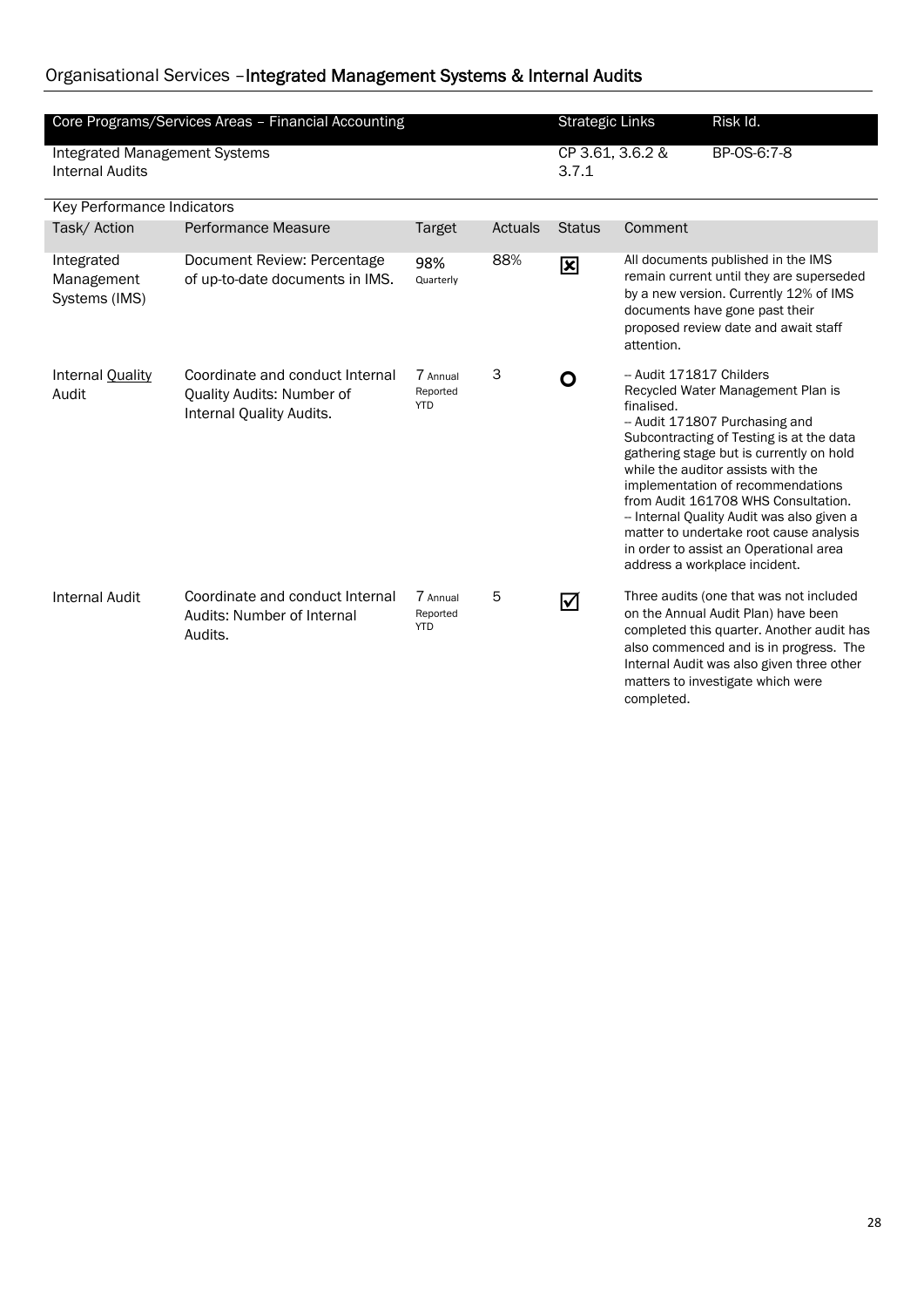| Core Programs/Services Areas - Financial Accounting |                                                                                      |        |                                                            |                  | <b>Strategic Links</b> | Risk Id.                                                                                                                                                                                                                                                                                                                                                                                                                                                                                                |  |
|-----------------------------------------------------|--------------------------------------------------------------------------------------|--------|------------------------------------------------------------|------------------|------------------------|---------------------------------------------------------------------------------------------------------------------------------------------------------------------------------------------------------------------------------------------------------------------------------------------------------------------------------------------------------------------------------------------------------------------------------------------------------------------------------------------------------|--|
|                                                     | <b>Community &amp; Council Communications</b>                                        |        |                                                            | CP 3.8.1, 3.8.2, |                        | BP-0S-5:7-8                                                                                                                                                                                                                                                                                                                                                                                                                                                                                             |  |
| Media & Marketing                                   |                                                                                      |        |                                                            | 3.9.1 & 3.9.2    |                        |                                                                                                                                                                                                                                                                                                                                                                                                                                                                                                         |  |
|                                                     |                                                                                      |        |                                                            |                  |                        |                                                                                                                                                                                                                                                                                                                                                                                                                                                                                                         |  |
| Key Performance Indicators                          |                                                                                      |        | *Note: Communications and Media KPI Targets are quarterly. |                  |                        |                                                                                                                                                                                                                                                                                                                                                                                                                                                                                                         |  |
| Task/Action                                         | Performance Measure                                                                  | Target | Actuals                                                    | <b>Status</b>    | Comment                |                                                                                                                                                                                                                                                                                                                                                                                                                                                                                                         |  |
| Media<br>Communications                             | Number of media releases<br>including releases,<br>statements and web-site<br>posts. | Trend  | 126                                                        |                  |                        | This figure has decreased slightly from<br>the second quarter figure of 147 which<br>can be accounted for as a result of the<br>January holiday period. The state election<br>also took media interest away from<br>Council and resulted in a reduction of<br>external media requests. Significant<br>media time during the quarter was taken<br>up in organising the opening of Stage<br>Two of the Mulitplex and the Queen's<br>Baton Relay which would also have<br>impacted this quarter's figures. |  |
| Social Media<br>Engagement                          | Number of views, includes:<br>Twitter, Facebook, Instagram<br>and YouTube.           | Trend  | 1,446,515                                                  |                  |                        | This figure has decreased slightly from<br>the second quarter which can be<br>attributed to the January holiday period.                                                                                                                                                                                                                                                                                                                                                                                 |  |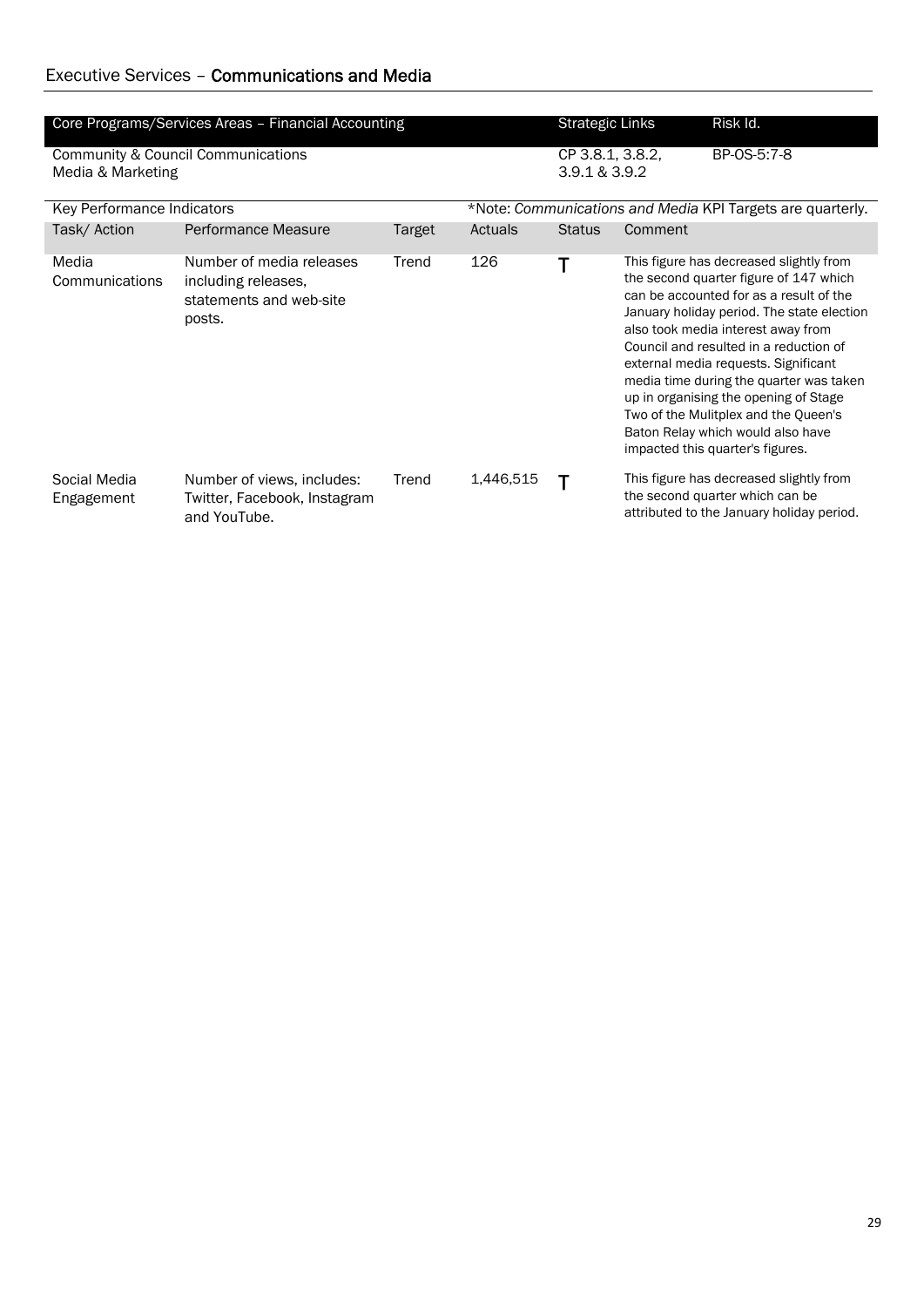| <b>Core Programs/Services Areas</b>                                                                                                                    |                                                     |                                                                                                                                                                                      |               |                                                                                | Risk Id.<br><b>Strategic Links</b>            |                                |                                                                                                                                                                                                           |  |  |
|--------------------------------------------------------------------------------------------------------------------------------------------------------|-----------------------------------------------------|--------------------------------------------------------------------------------------------------------------------------------------------------------------------------------------|---------------|--------------------------------------------------------------------------------|-----------------------------------------------|--------------------------------|-----------------------------------------------------------------------------------------------------------------------------------------------------------------------------------------------------------|--|--|
| Community & Internal Customer Service<br>Development Assessment - Development Compliance<br>Strategic Planning - Policy Development and Implementation |                                                     |                                                                                                                                                                                      |               | <b>Corporate Plan</b><br>Business Plan IP-1:6-9<br>Strategies 1.1.1 &<br>2.1.1 |                                               |                                |                                                                                                                                                                                                           |  |  |
|                                                                                                                                                        | <b>Key Performance Indicators</b>                   |                                                                                                                                                                                      |               |                                                                                | *Note: Development KPI Targets are quarterly. |                                |                                                                                                                                                                                                           |  |  |
|                                                                                                                                                        | Task/ Action                                        | Performance Measure                                                                                                                                                                  | <b>Target</b> | Actuals                                                                        | <b>Status</b>                                 | Comment                        |                                                                                                                                                                                                           |  |  |
|                                                                                                                                                        | Community &<br>Internal<br>Planning<br>Searches     | Percentage planning searches<br>are issued within statutory and<br>corporate time frames.                                                                                            | 95%           | 95.5%                                                                          | $\Delta$                                      | for the quarter.               | There were 219 Building Compliance<br>Searches, 5 Limited Planning Certificates<br>and 1 Standard Planning Certificate issued                                                                             |  |  |
|                                                                                                                                                        | Development<br>Assessment 10<br>days or less        | Percentage of total Development<br>applications issued with a<br>decision within 10 days.                                                                                            | 30%           | 24.5%                                                                          | $\mathbf O$                                   | days out of 65 total.          | 16 applications were decided within 10                                                                                                                                                                    |  |  |
|                                                                                                                                                        | Development<br>Assessment 35<br>days or less        | Percentage of total Development<br>applications issued with a<br>decision within 35 days.                                                                                            | 85%           | 75%                                                                            | $\mathbf O$                                   | days out of 65 total.          | 45 applications were decided within 35                                                                                                                                                                    |  |  |
|                                                                                                                                                        | Development<br>Assessment<br>Negotiated<br>Requests | Percentage of Development<br>approvals that have a negotiated<br>request.                                                                                                            | < 10%         | 3%                                                                             | ☑                                             | issued for the quarter.        | There were two negotiated decision notices                                                                                                                                                                |  |  |
|                                                                                                                                                        | Development<br>Compliance<br>Enforcement<br>Actions | Percentage of enforcement<br>actions taken within statutory<br>timeframes (includes actions<br>against breaches and unlawful<br>use of land, defective or illegal<br>building works) | 95%           | 100%                                                                           | ☑                                             |                                | There were 129 complaints received for<br>the quarter. 76 compliance letters, 7 Show<br>Cause Notices, 14 Enforcement Notices<br>and 0 PINS were issued during this time.                                 |  |  |
|                                                                                                                                                        | Policy<br>Development &<br>Implementation           | CBD Master Plan finalised and<br>adopted for the Bundaberg<br>region.                                                                                                                | June<br>18    | 95%                                                                            | ☑                                             | implementation.                | The CBD master plan was finalised and<br>presented to Council at its meeting of 21<br>November 2017. It has been referred to<br>the Executive Director Strategic Projects<br>and Economic Development for |  |  |
|                                                                                                                                                        | Policy<br>Development &<br>Implementation           | Local Government Infrastructure<br>Plan finalised and adopted for<br>the Bundaberg region.                                                                                           | June<br>18    | 98%                                                                            | ☑                                             | April for resolution to adopt. | Approval to adopt LGIP received from<br>Planning Minister on 15 March 18. Report<br>to be submitted to Council meeting on 24                                                                              |  |  |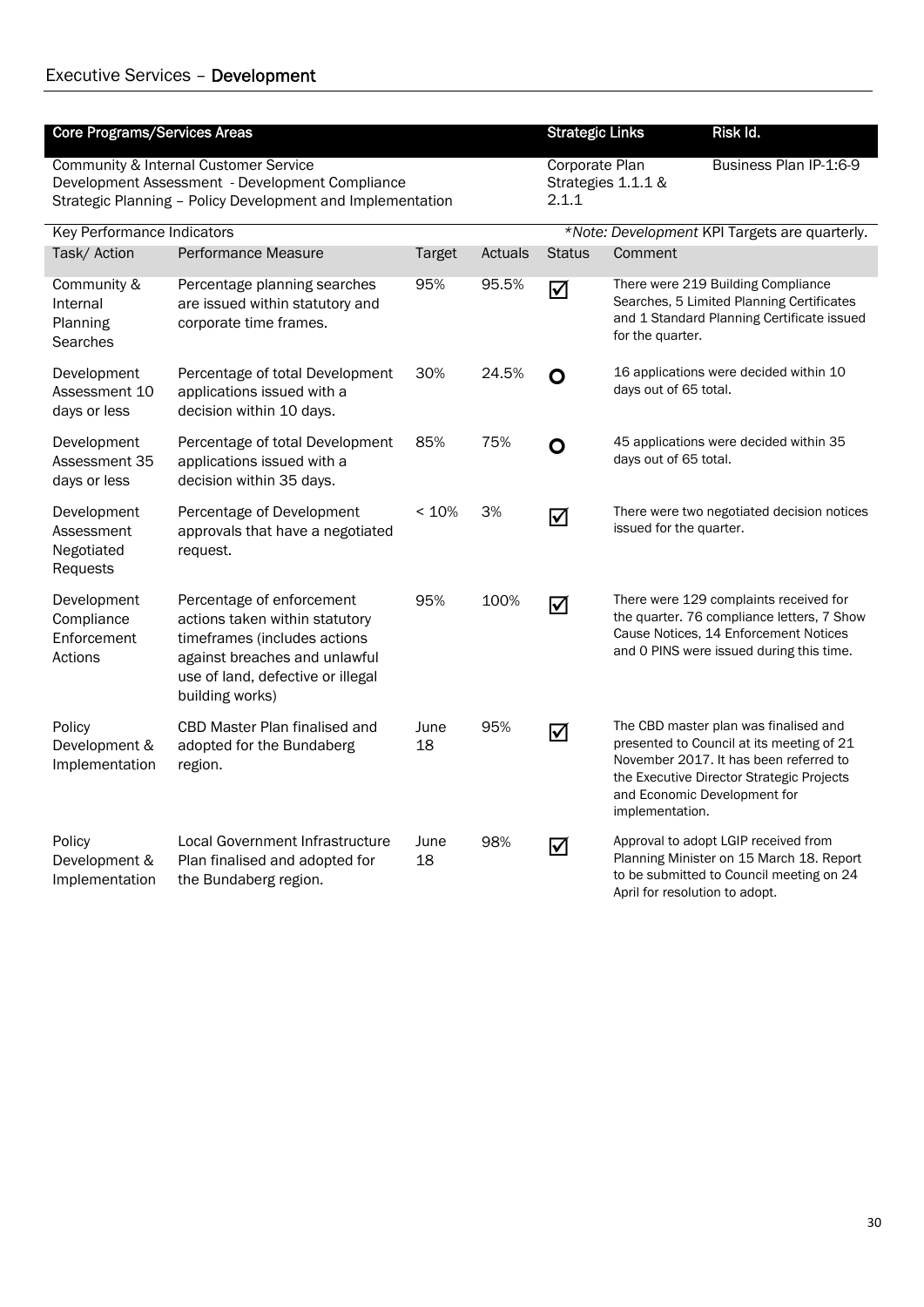### Executive Services –Strategic Projects & Economic Development

| Core Programs/Services Areas - Commercial Business & Economic<br>Development                                                                     |                                                                                                |                          |                  |                                                   | <b>Strategic Links</b>      | Risk Id.                                                                                                                                                                                                                                                                                                                                                                                                                                                                                                   |  |  |
|--------------------------------------------------------------------------------------------------------------------------------------------------|------------------------------------------------------------------------------------------------|--------------------------|------------------|---------------------------------------------------|-----------------------------|------------------------------------------------------------------------------------------------------------------------------------------------------------------------------------------------------------------------------------------------------------------------------------------------------------------------------------------------------------------------------------------------------------------------------------------------------------------------------------------------------------|--|--|
| <b>Business Networks &amp; Partnerships</b><br><b>Economic Development Strategy</b><br>Sustainable Bundaberg 2030 Strategy<br>Property & Leasing |                                                                                                |                          |                  | CP 1.1.2, 1.1.3 &<br>1.2.2                        |                             | BP- CE-1:9-10                                                                                                                                                                                                                                                                                                                                                                                                                                                                                              |  |  |
| Key Performance Indicators                                                                                                                       |                                                                                                |                          |                  | *Note: Strategic Projects KPI Targets are annual. |                             |                                                                                                                                                                                                                                                                                                                                                                                                                                                                                                            |  |  |
| Task/ Action                                                                                                                                     | Performance Measure                                                                            | <b>Target</b>            | Actuals          | <b>Status</b>                                     | Comment                     |                                                                                                                                                                                                                                                                                                                                                                                                                                                                                                            |  |  |
| Economic<br>Development                                                                                                                          | Development of Smart<br><b>Communities Digital Technology</b><br>Strategy                      | June<br>18               | 15%              | O                                                 |                             | Preliminary Intelligent Community<br>Framework has been drafted and<br>discussed with relevant BRC managers and<br>executives. In addition, BRC has resumed<br>conversations with LGAQ in terms of<br>priority Intelligent Community projects and<br>development of a data management<br>platform. An RFQ has been drafted for<br>engagement of an external consulting firm<br>to help deliver a refined framework and<br>implementation plan. The RFQ will be<br>publically advertised by mid-late April. |  |  |
| Economic<br>Development                                                                                                                          | Development of Sustainable<br>Bundaberg 2030 strategy<br>document.                             | June<br>18               | 50%              | ☑                                                 | scheduled for 16 April.     | Engagement with Ironbark Sustainability to<br>deliver the Sustainable Bundaberg 2030<br>Strategy and Action Plan is well underway.<br>Stakeholder interviews are complete; data<br>sets have been provided for analysis (e.g.<br>electricity consumption and cost, landfill<br>tonnages, fuel data, and fleet utilisation)<br>and recommendations are being<br>formulated. Follow up stakeholder<br>workshop is complete and a Council<br>briefing to provide a project update is                          |  |  |
| <b>Business</b><br>Growth                                                                                                                        | Percentage increase or decrease<br>in business entities registered.                            | Trend                    | 1.1%<br>increase | Τ                                                 | 0.5% and March 2017 1.6%.   | Source: Lawrence Consulting: March 2016                                                                                                                                                                                                                                                                                                                                                                                                                                                                    |  |  |
| Economic<br>Growth                                                                                                                               | <b>Gross Regional Product:</b><br>Percentage growth in our region's<br>Gross Regional Product. | 1.8%<br>Qld.<br>average. | 13%              | ☑                                                 | average.                    | Source: Lawrence Consulting December<br>2017. An excellent result up from 2.1%<br>December 2016 and well above the State                                                                                                                                                                                                                                                                                                                                                                                   |  |  |
| Employment<br>Rate                                                                                                                               | Unemployment rate for the<br>Bundaberg region                                                  | $< 6.5\%$                | 8.7%             | ☑                                                 | 17.                         | Source: Lawrence Consulting December<br>2017. Previously 11.3% 1st Quarter 2016-                                                                                                                                                                                                                                                                                                                                                                                                                           |  |  |
| <b>Export Growth</b>                                                                                                                             | Export Growth: Value of goods<br>exported from the Bundaberg<br>Region                         | \$1.8B                   |                  |                                                   | Updated data not available. |                                                                                                                                                                                                                                                                                                                                                                                                                                                                                                            |  |  |